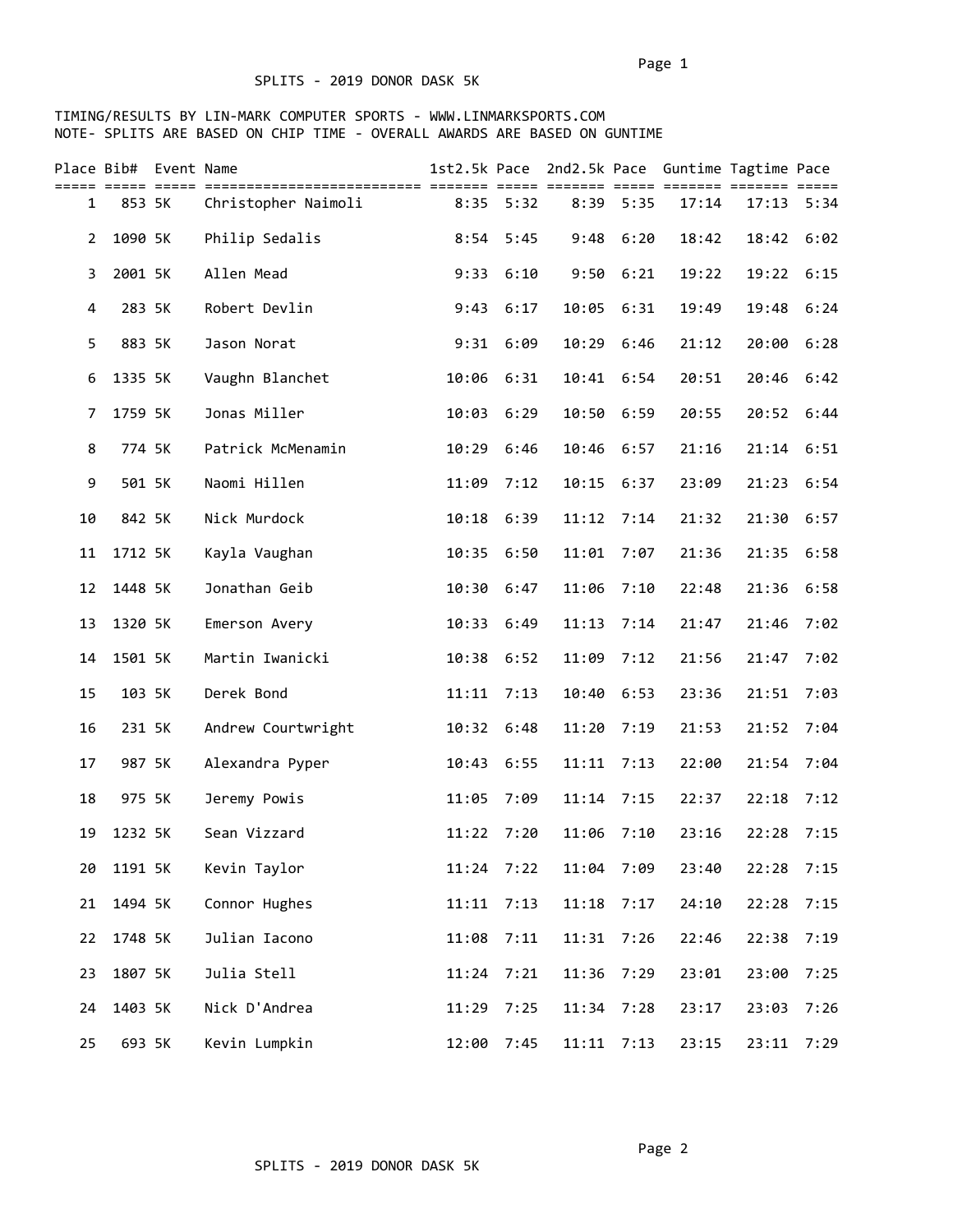### TIMING/RESULTS BY LIN-MARK COMPUTER SPORTS - WWW.LINMARKSPORTS.COM NOTE- SPLITS ARE BASED ON CHIP TIME - OVERALL AWARDS ARE BASED ON GUNTIME

| Place Bib#<br>===== |         | Event Name<br>$=$ $=$ $=$ $=$ |                      | 1st2.5k Pace | === ==     |       | === ===== === | 2nd2.5k Pace Guntime Tagtime Pace | .=== ======= ===== |      |  |
|---------------------|---------|-------------------------------|----------------------|--------------|------------|-------|---------------|-----------------------------------|--------------------|------|--|
| 26                  | 1422 5K |                               | Gabe Encarnacion     |              | 10:54 7:02 |       | $12:19$ 7:57  | 23:43                             | 23:13              | 7:30 |  |
| 27                  | 700 5K  |                               | Nick MacK            | 10:50        | 7:00       | 12:27 | 8:02          | 23:22                             | 23:17              | 7:31 |  |
| 28                  | 647 5K  |                               | Nicholas Lamey       | 11:11        | 7:13       | 12:07 | 7:49          | 25:00                             | 23:18              | 7:31 |  |
| 29                  | 1626 5K |                               | Conor Porth          | 12:03        | 7:46       | 11:30 | 7:25          | 23:56                             | 23:32              | 7:36 |  |
| 30                  | 724 5K  |                               | Vincent Marino       | 11:50        | 7:38       | 11:57 | 7:43          | 23:49                             | 23:47              | 7:41 |  |
| 31                  | 1582 5K |                               | Caroline Mitchell    | 12:00        | 7:45       | 11:48 | 7:37          | 24:13                             | 23:47              | 7:41 |  |
| 32                  | 840 5K  |                               | Heather Munizza      | 11:52        | 7:40       | 12:06 | 7:48          | 24:03                             | 23:58              | 7:44 |  |
| 33                  | 1303 5K |                               | Jim Ziereis          | 12:30        | 8:04       |       | 11:35 7:28    | 24:38                             | 24:04              | 7:46 |  |
| 34                  | 1783 5K |                               | Dylan Comerford      | 12:26        | 8:01       | 11:43 | 7:33          | 26:50                             | 24:08              | 7:47 |  |
| 35                  | 765 5K  |                               | Travis McIntosh      | 11:41        | 7:32       | 12:29 | 8:04          | 24:33                             | 24:10              | 7:48 |  |
| 36                  | 531 5K  |                               | Faheem Hussain       | 12:00        | 7:44       | 12:13 | 7:53          | 24:15                             | 24:12              | 7:49 |  |
| 37                  | 773 5K  |                               | Karen McMenamin      | 11:52        | 7:40       | 12:20 | 7:58          | 24:17                             | 24:12              | 7:49 |  |
| 38                  | 1381 5K |                               | Joe Conner           | 12:12        | 7:52       | 12:05 | 7:48          | 24:46                             | 24:16              | 7:50 |  |
| 39                  | 662 5K  |                               | Dylan Leid           | 10:37        | 6:51       | 13:48 | 8:54          | 24:30                             | 24:25              | 7:53 |  |
| 40                  | 2121 5K |                               | Alex France          | 12:18        | 7:56       | 12:16 | 7:55          | 24:55                             | 24:33              | 7:56 |  |
| 41                  | 1691 5K |                               | Terry Sweitzer       | 11:19        | 7:18       |       | 13:16 8:34    | 24:42                             | 24:35              | 7:56 |  |
| 42                  | 1673 5K |                               | Christopher Smitelli | 11:44        | 7:34       |       | 12:57 8:21    | 27:34                             | 24:40              | 7:58 |  |
| 43                  | 2117 5K |                               | Sarah France         | 12:17        | 7:56       | 12:24 | 8:00          | 25:02                             | 24:41              | 7:58 |  |
| 44                  | 382 5K  |                               | Mike Garbose         | 12:07        | 7:49       | 12:43 | 8:12          | 25:18                             | 24:49              | 8:01 |  |
| 45                  | 1590 5K |                               | Michael Morgan       |              | 12:28 8:03 | 12:29 | 8:04          | 25:12                             | 24:57              | 8:03 |  |
| 46                  | 497 5K  |                               | Evan Hild            |              | 12:44 8:13 | 12:16 | 7:55          | 25:54                             | 25:00              | 8:04 |  |
| 47                  | 1811 5K |                               | David Eilbacher      | 11:54        | 7:41       | 13:11 | 8:31          | 25:49                             | 25:05              | 8:06 |  |
| 48                  | 1499 5K |                               | Teegan Innis         | 13:09        | 8:29       | 11:58 | 7:44          | 26:07                             | 25:07              | 8:06 |  |
| 49                  | 669 5K  |                               | Matthew Levine       |              | 12:22 7:59 | 13:00 | 8:23          | 25:31                             | 25:21              | 8:11 |  |
| 50                  | 711 5K  |                               | Ryan Mammele         | 12:01        | 7:46       | 13:20 | 8:36          | 25:26                             | 25:21              | 8:11 |  |

#### SPLITS - 2019 DONOR DASK 5K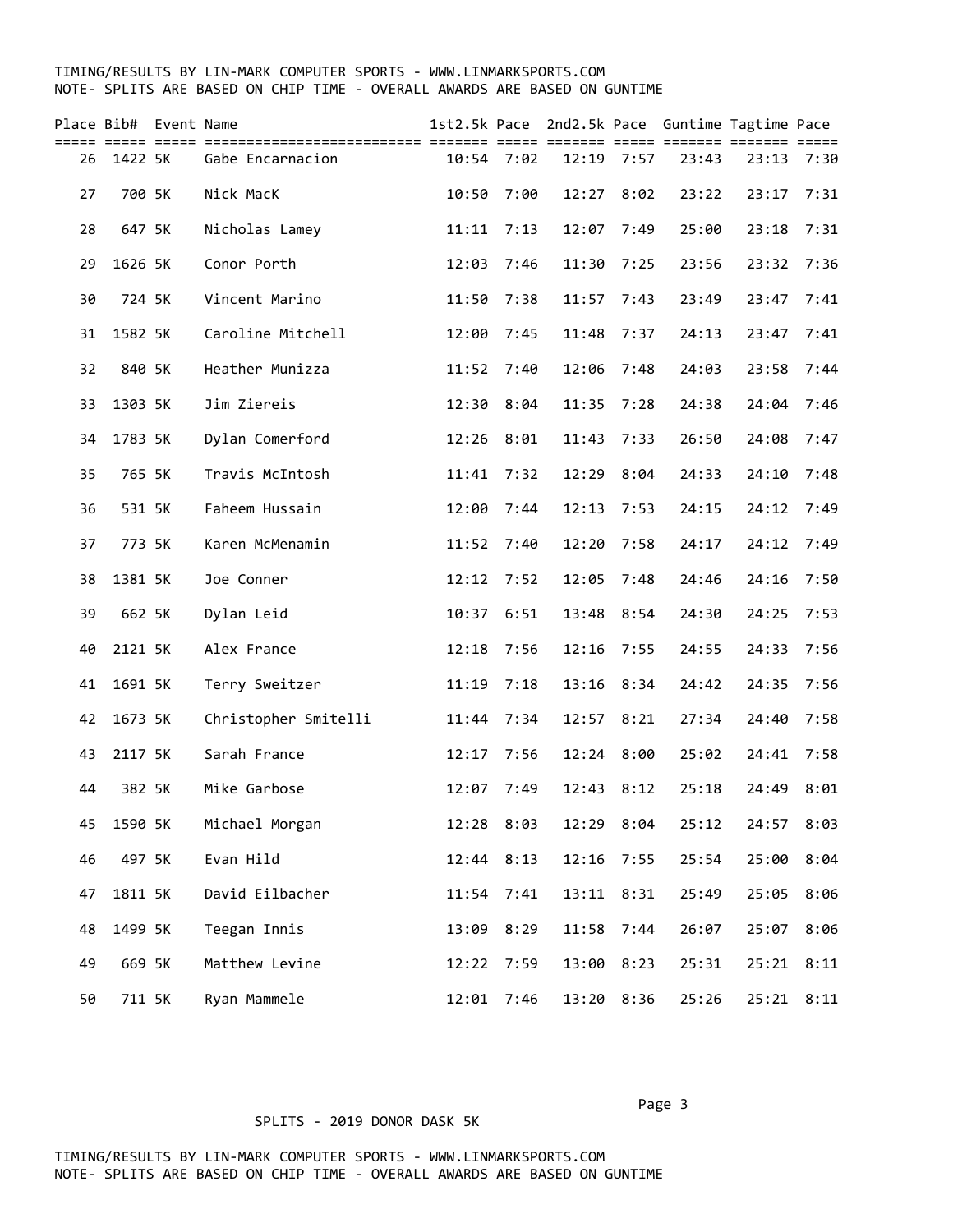|    |         | Place Bib# Event Name |                  |       |              |       |            | 1st2.5k Pace 2nd2.5k Pace Guntime Tagtime Pace |       |            |
|----|---------|-----------------------|------------------|-------|--------------|-------|------------|------------------------------------------------|-------|------------|
| 51 | 1710 5K |                       | Jon Urbany       | 12:53 | 8:19         |       | 12:34 8:07 | 26:37                                          |       | 25:27 8:13 |
| 52 | 1329 5K |                       | Joseph Barrasse  | 12:31 | 8:05         | 13:00 | 8:24       | 25:46                                          |       | 25:31 8:14 |
| 53 | 357 5K  |                       | Michael Fleagle  |       | $12:11$ 7:52 |       | 13:25 8:40 | 28:45                                          | 25:36 | 8:16       |
| 54 | 1725 5K |                       | Jim Warwick      |       | 12:31 8:05   | 13:09 | 8:29       | 25:49                                          |       | 25:40 8:17 |
| 55 | 613 5K  |                       | James Klingemann |       | 13:22 8:38   | 12:19 | 7:57       | 27:08                                          |       | 25:40 8:17 |
| 56 | 2290 5K |                       | Joseph Candaloro |       | 13:06 8:27   |       | 12:36 8:08 | 28:39                                          |       | 25:41 8:17 |
| 57 | 1625 5K |                       | Lee Polonsky     | 13:08 | 8:28         | 12:36 | 8:08       | 26:13                                          | 25:43 | 8:18       |
| 58 | 1492 5K |                       | Sam Hubbard      | 12:47 | 8:15         | 12:57 | 8:21       | 27:19                                          | 25:43 | 8:18       |
| 59 | 547 5K  |                       | Ian James        | 13:21 | 8:37         | 12:33 | 8:06       | 26:35                                          | 25:54 | 8:22       |
| 60 | 1862 5K |                       | Nick Delucrezia  | 12:57 | 8:22         | 13:05 | 8:27       | 28:06                                          | 26:02 | 8:24       |
| 61 | 1447 5K |                       | Jackson Garrett  | 12:12 | 7:52         |       | 13:51 8:56 | 26:28                                          | 26:02 | 8:24       |
| 62 | 180 5K  |                       | Stephen Chant    | 13:09 | 8:29         |       | 12:54 8:19 | 26:53                                          | 26:03 | 8:24       |
| 63 | 1744 5K |                       | Tyler Pearce     |       | 12:32 8:05   |       | 13:34 8:45 | 26:17                                          | 26:05 | 8:25       |
| 64 | 1786 5K |                       | Caroline Curley  |       | 12:46 8:15   |       | 13:31 8:43 | 28:08                                          |       | 26:17 8:29 |
| 65 | 587 5K  |                       | Andrea Kellie    | 12:54 | 8:20         |       | 13:25 8:39 | 26:34                                          | 26:19 | 8:30       |
| 66 | 1372 5K |                       | Hanrong Chen     | 13:13 | 8:32         | 13:08 | 8:29       | 27:20                                          |       | 26:21 8:30 |
| 67 | 1411 5K |                       | Michael Didonato | 14:01 | 9:03         | 12:27 | 8:02       | 27:14                                          | 26:28 | 8:32       |
| 68 | 1436 5K |                       | Gabe Fluehr      | 13:36 | 8:47         | 12:52 | 8:18       | 29:10                                          | 26:28 | 8:33       |
| 69 | 1434 5K |                       | Adam Fluehr      | 13:37 | 8:47         | 12:53 | 8:19       | 29:11                                          | 26:29 | 8:33       |
| 70 | 2605 5K |                       | Brianna Lisi     |       | 12:37 8:08   |       | 13:55 8:59 | 29:15                                          |       | 26:32 8:34 |
| 71 | 1322 5K |                       | Tyler Baccello   |       | 13:03 8:25   | 13:29 | 8:42       | 28:53                                          |       | 26:32 8:34 |
| 72 | 1537 5K |                       | Eric Lewandowski |       | 13:03 8:26   | 13:29 | 8:42       | 28:54                                          |       | 26:32 8:34 |
| 73 | 573 5K  |                       | Michela Karrash  |       | 13:27 8:41   | 13:07 | 8:28       | 27:04                                          | 26:33 | 8:34       |
| 74 | 961 5K  |                       | Julia Pickett    |       | 13:27 8:41   |       | 13:07 8:28 | 29:22                                          |       | 26:33 8:34 |
| 75 | 896 5k  |                       | Ken Ohrn         |       | 13:02 8:25   |       | 13:33 8:45 | 27:31                                          |       | 26:35 8:35 |

### TIMING/RESULTS BY LIN-MARK COMPUTER SPORTS - WWW.LINMARKSPORTS.COM NOTE- SPLITS ARE BASED ON CHIP TIME - OVERALL AWARDS ARE BASED ON GUNTIME

|  | Place Bib# Event Name |                                                                 |                     |                  | 1st2.5k Pace 2nd2.5k Pace Guntime Tagtime Pace |                 |                     |          |                 |
|--|-----------------------|-----------------------------------------------------------------|---------------------|------------------|------------------------------------------------|-----------------|---------------------|----------|-----------------|
|  |                       | ___________________________<br>----- -------------------------- | _______<br>________ | ______<br>------ | -------                                        | ______<br>_____ | _______<br>-------- | -------- | ______<br>----- |

Page 4 and the state of the state of the state of the state of the state of the state of the state of the state of the state of the state of the state of the state of the state of the state of the state of the state of the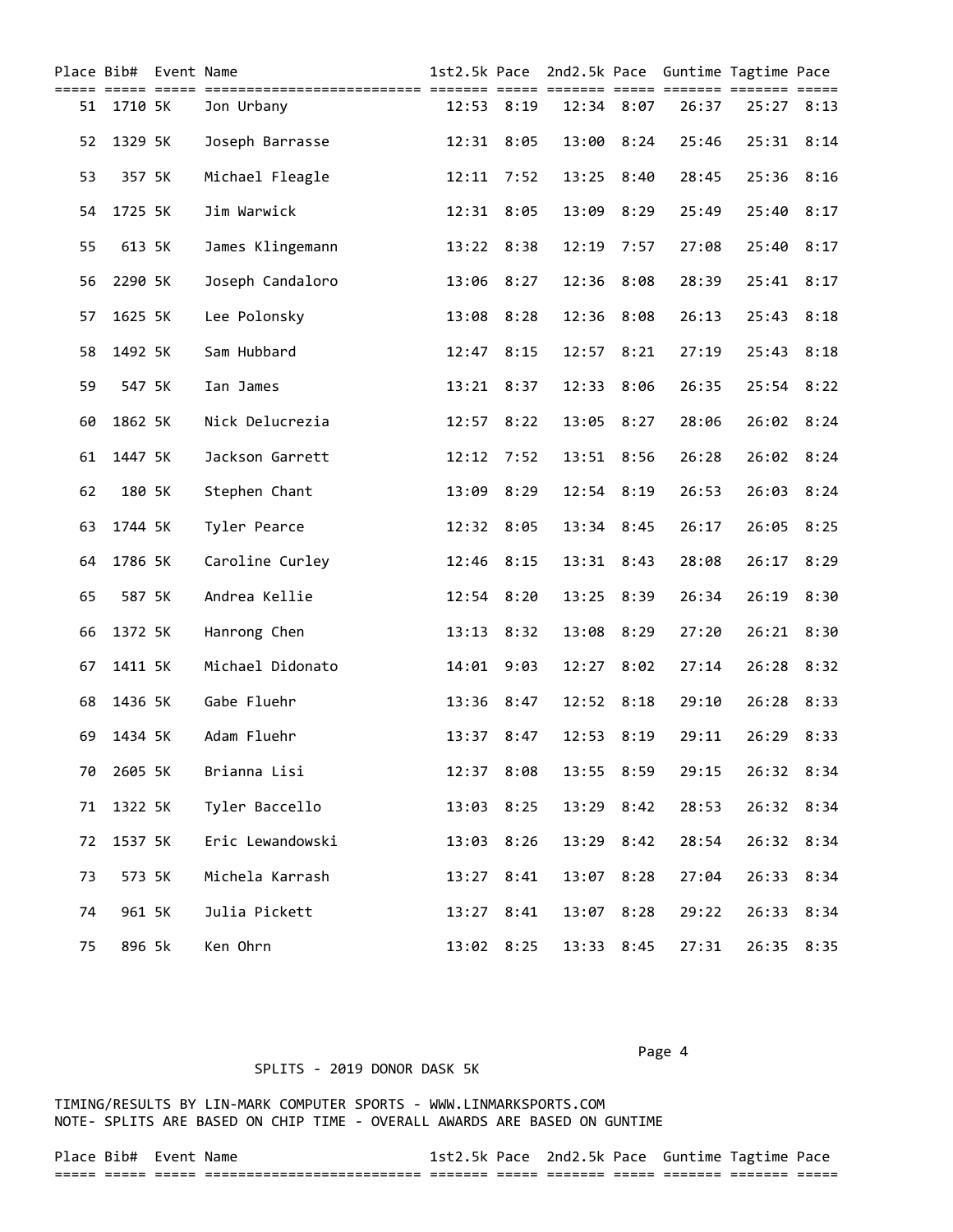| 76  | 817 5K  |       | Ericka Moore             | 13:11      | 8:31 | 13:27      | 8:41 | 26:44 | 26:38      | 8:36 |
|-----|---------|-------|--------------------------|------------|------|------------|------|-------|------------|------|
| 77  | 2607 5K |       | Zach Turchi              | 13:37      | 8:48 | 13:04      | 8:26 | 27:36 | 26:41      | 8:37 |
| 78  | 1334 5K |       | Jean Pierre Blanchet     | 12:43      | 8:13 | 13:59      | 9:01 | 26:46 | 26:42      | 8:37 |
| 79  | 2003 5K |       | David Bamford            | 12:55      | 8:20 | 13:53      | 8:58 | 26:48 | 26:47      | 8:39 |
| 80  | 747 5K  |       | Kristeen McConnell       | 14:09      | 9:08 | 12:42      | 8:12 | 30:56 | 26:51      | 8:40 |
| 81  | 939 5K  |       | John Michael Pawlikowski | 14:01      | 9:03 | 12:54 8:19 |      | 27:09 | 26:54      | 8:41 |
| 82  | 1437 5K |       | Laura Foriou             | 13:44      | 8:52 | 13:13      | 8:32 | 27:33 | 26:57      | 8:42 |
| 83  | 1390 5K |       | Jared Crasten            | 12:31      | 8:05 | 14:30 9:21 |      | 27:28 | 27:00      | 8:43 |
| 84  | 373 5K  |       | Tom Fruehstorfer         | 13:17      | 8:34 | 13:44 8:52 |      | 27:33 | 27:00      | 8:43 |
| 85  | 2208 5K |       | John Miller              | 13:29      | 8:42 | 13:33      | 8:44 | 27:18 | 27:01      | 8:43 |
| 86  | 181 5K  |       | Evan Chappell            | 14:06      | 9:06 | 12:58      | 8:22 | 27:52 | 27:04      | 8:44 |
| 87  | 356 5K  |       | Lauren Fleagle           | 13:47      | 8:54 | 13:20      | 8:36 | 28:28 | 27:06      | 8:45 |
| 88  | 182 5K  |       | Matt Chappell            | 14:06      | 9:06 | 13:02      | 8:25 | 27:55 | 27:07      | 8:45 |
| 89  | 836 5K  |       | Joseph Mullin            | 13:23      | 8:38 | 13:45      | 8:53 | 29:28 | 27:07      | 8:45 |
| 90  | 1780 5K |       | Anthony Pizzi            | 14:00      | 9:02 | 13:08      | 8:29 | 27:54 | 27:08      | 8:45 |
| 91  | 1864 5K |       | Alissa Norris            | 13:25      | 8:40 | 13:45      | 8:53 | 27:19 | 27:10      | 8:46 |
| 92  | 938 5K  |       | Bernadette Pawlikowski   | 14:01      | 9:03 | 13:13 8:32 |      | 27:29 | 27:14      | 8:47 |
| 93  | 1745 5K |       | Evan Nakamoto            | 12:31      | 8:05 | 14:46      | 9:32 | 27:30 | 27:16      | 8:48 |
| 94  | 1493 5K |       | Samuel Hubbard           | 13:11      | 8:31 | 14:09      | 9:08 | 28:55 | 27:19      | 8:49 |
| 95  | 1581 5K |       | Patrick Mineo            | 14:05      | 9:05 | 13:17      | 8:34 | 27:36 | 27:21      | 8:50 |
| 96  | 1482 5K |       | Matthew Hetrick          | 13:35 8:46 |      | 13:47      | 8:54 | 30:25 | 27:21 8:50 |      |
| 97  | 1214 5K |       | Michael Ungarino         | 13:48      | 8:54 | 13:37      | 8:47 | 27:39 | 27:25      | 8:51 |
| 98  | 989 5K  |       | Robert Pyper             | 13:48      | 8:54 | 13:41      | 8:50 | 27:36 | 27:28      | 8:52 |
| 99  | 990 5K  |       | Samantha Pyper           | 13:45      | 8:53 | 13:43      | 8:51 | 27:37 | 27:28      | 8:52 |
| 100 |         | 43 5K | Michael Atweh            | 13:16 8:34 |      | 14:18      | 9:14 | 27:59 | 27:33      | 8:54 |

Page 5 and 2012 and 2012 and 2012 and 2012 and 2012 and 2012 and 2012 and 2012 and 2012 and 2012 and 2012 and

# SPLITS - 2019 DONOR DASK 5K

| Place Bib# Event Name |                                 |  | 1st2.5k Pace 2nd2.5k Pace Guntime Tagtime Pace |  |  |  |
|-----------------------|---------------------------------|--|------------------------------------------------|--|--|--|
|                       |                                 |  |                                                |  |  |  |
|                       | 101 1215 5K Mary Jane Valentino |  | 13:45 8:52 13:50 8:56 27:52 27:35 8:54         |  |  |  |
|                       | 102 1002 5K Jeff Rattay         |  | 14:04 9:05 13:34 8:45 28:01 27:37 8:55         |  |  |  |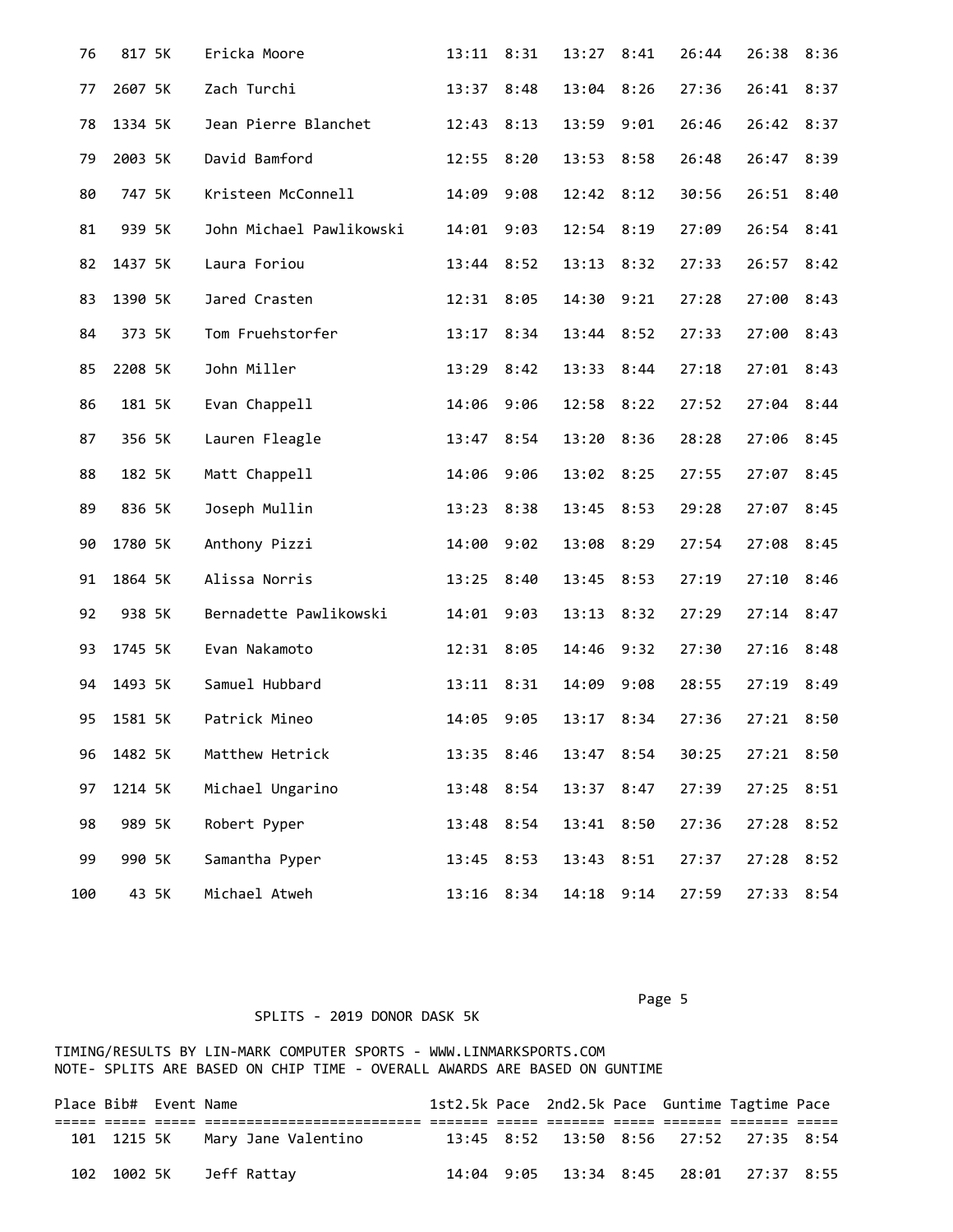| 103 | 1233 5K | Vincent Vizzard     | 13:08      | 8:28 | 14:30      | 9:22 | 28:27 | 27:38      | 8:55 |
|-----|---------|---------------------|------------|------|------------|------|-------|------------|------|
| 104 | 823 5K  | Michelle Morris     | 13:53      | 8:58 | 13:47      | 8:54 | 28:01 | 27:40      | 8:56 |
| 105 | 950 5K  | Robert Perry        | 12:31      | 8:05 | 15:10      | 9:47 | 28:13 | 27:40 8:56 |      |
| 106 | 1593 5K | Jacob Mozdan        | 12:31      | 8:05 | 15:09      | 9:47 | 28:13 | 27:40      | 8:56 |
| 107 | 1758 5K | Phil Lecompte       | 13:49      | 8:55 | 13:54 8:58 |      | 28:45 | 27:43      | 8:57 |
| 108 | 1412 5K | Brian Difilippo     | 13:03 8:25 |      | 14:42 9:29 |      | 27:50 | 27:44 8:57 |      |
| 109 | 2206 5K | Curtis Phair        | 14:12      | 9:10 | 13:34 8:45 |      | 28:29 | 27:46      | 8:58 |
| 110 | 1628 5K | Nic Pugliese        | 14:23      | 9:17 | 13:25      | 8:39 | 30:29 | 27:48      | 8:58 |
| 111 | 1363 5K | Enya Carthy         | 14:28      | 9:20 | 13:25 8:39 |      | 30:33 | 27:52      | 9:00 |
| 112 | 322 5K  | Stephanie Eaves     | 13:52      | 8:57 | 14:02      | 9:03 | 28:36 | 27:53      | 9:00 |
| 113 | 1737 5K | Jason Hodges        | 14:36      | 9:25 | 13:17      | 8:35 | 30:24 | 27:53      | 9:00 |
| 114 | 1265 5K | Austin Williams     | 13:27 8:41 |      | 14:31 9:22 |      | 28:10 | 27:57      | 9:01 |
| 115 | 243 5K  | Jeanette Cujdik     | 13:41      | 8:50 | 14:17      | 9:13 | 29:08 | 27:57      | 9:01 |
| 116 | 1321 5K | Angel Ayala         | 13:45      | 8:52 | 14:20      | 9:15 | 28:14 | 28:05      | 9:04 |
| 117 | 1803 5K | Angelique Dunphy    | 13:24 8:39 |      | 14:42 9:29 |      | 28:14 | 28:06      | 9:04 |
| 118 | 949 5K  | Wesley Perkins      | 13:49      | 8:55 | 14:21      | 9:15 | 28:15 | 28:09      | 9:05 |
| 119 | 964 5K  | Michael Pietroforte | 14:21      | 9:16 | 13:52      | 8:57 | 28:41 | 28:13      | 9:06 |
| 120 | 1661 5K | Allie Scott         | 14:00      | 9:02 | 14:15 9:12 |      | 28:44 | 28:15      | 9:07 |
| 121 | 1679 5K | Jack Steinmetz      | 14:17      | 9:13 | 14:00      | 9:02 | 30:57 | 28:16      | 9:08 |
| 122 | 592 5K  | Kate Kelly          | 14:13      | 9:11 | 14:04      | 9:05 | 28:25 | 28:17      | 9:08 |
| 123 | 589 5K  | Billy Kelly         | 14:13      | 9:10 | 14:05 9:05 |      | 28:25 | 28:17      | 9:08 |
| 124 | 764 5K  | Kim McHugh          | 14:10      | 9:08 | 14:09      | 9:08 | 28:26 | 28:18      | 9:08 |
| 125 | 910 5K  | Fran O'Shaughnessy  | 14:29      | 9:21 | 13:50      | 8:56 | 28:47 | 28:19      | 9:08 |

Page 6 and the contract of the contract of the contract of the contract of the contract of the contract of the

# SPLITS - 2019 DONOR DASK 5K

| Place Bib# Event Name |                          |  |  | 1st2.5k Pace 2nd2.5k Pace Guntime Tagtime Pace |  |
|-----------------------|--------------------------|--|--|------------------------------------------------|--|
|                       |                          |  |  |                                                |  |
|                       | 126 509 5K Ben Holland   |  |  | 14:39 9:28 13:40 8:49 29:02 28:19 9:08         |  |
|                       | 127 1304 5K Ronald Zink  |  |  | 13:52 8:57 14:30 9:22 29:20 28:21 9:09         |  |
|                       | 128 741 5k Laura McBryan |  |  | 15:01 9:41 13:21 8:37 30:51 28:21 9:09         |  |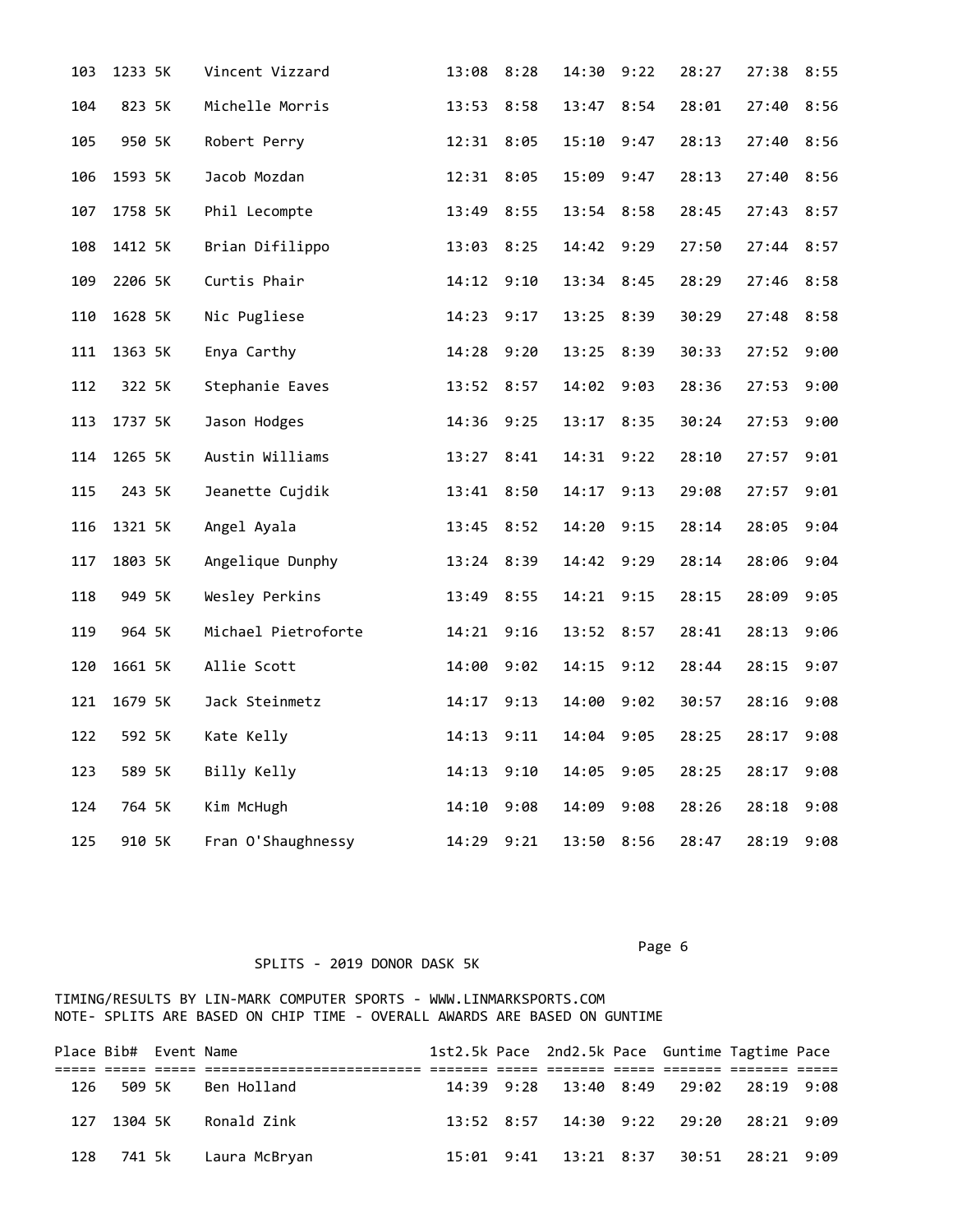| 129 | 1652 5K | Aaron Rush          | 14:11      | 9:09 | 14:12      | 9:10 | 30:52 | 28:23      | 9:10 |
|-----|---------|---------------------|------------|------|------------|------|-------|------------|------|
| 130 | 2112 5K | Jordan Klein        | 14:12      | 9:10 | 14:12      | 9:10 | 30:52 | 28:24      | 9:10 |
| 131 | 909 5K  | Rebecca Osbaldeston | 13:32      | 8:44 | 14:52      | 9:36 | 29:37 | 28:24      | 9:10 |
| 132 | 527 5K  | Matt Hummel         | 13:24 8:39 |      | 15:00      | 9:41 | 28:52 | 28:24 9:10 |      |
| 133 | 465 5K  | Rob Hartman         | 14:55      | 9:38 | 13:31      | 8:44 | 29:03 | 28:26      | 9:11 |
| 134 | 105 5K  | Rob Bond            | 14:08      | 9:07 | 14:20      | 9:15 | 30:13 | 28:27      | 9:11 |
| 135 | 1026 5K | Tyler Rongione      | 14:25      | 9:19 | 14:07 9:07 |      | 29:52 | 28:32 9:13 |      |
| 136 | 1794 5K | Paul Sigmans        | 15:10      | 9:48 | 13:23      | 8:38 | 30:19 | 28:33      | 9:13 |
| 137 | 1601 5K | Connor Norat        | 14:27      | 9:19 | 14:07      | 9:07 | 29:52 | 28:33      | 9:13 |
| 138 | 1863 5K | Susie Worcester     | 14:53      | 9:36 | 13:44      | 8:52 | 30:20 | 28:36      | 9:14 |
| 139 | 1207 5K | Chris Tsirigotis    | 13:49      | 8:55 | 14:48 9:33 |      | 29:48 | 28:37      | 9:14 |
| 140 | 1260 5K | Kara Whitehouse     | 14:48      | 9:33 | 13:52 8:57 |      | 30:09 | 28:40      | 9:15 |
| 141 | 2124 5K | Alison Dixon        | 14:36      | 9:25 | 14:04      | 9:05 | 29:42 | 28:40      | 9:15 |
| 142 | 305 5K  | Justin Dixon        | 14:32      | 9:23 | 14:08      | 9:07 | 29:41 | 28:40      | 9:15 |
| 143 | 1796 5K | Mikaela Landes      | 15:10      | 9:47 | 13:32 8:44 |      | 30:27 | 28:41      | 9:16 |
| 144 | 1427 5K | Kristin Field       | 14:16      | 9:12 | 14:29      | 9:21 | 28:47 | 28:44      | 9:17 |
| 145 | 450 5K  | Arafat Hakim        | 13:28      | 8:41 | 15:18      | 9:52 | 28:49 | 28:45      | 9:17 |
| 146 | 648 5K  | Noah Lamey          | 13:59      | 9:02 | 14:49      | 9:34 | 30:30 | 28:48      | 9:18 |
| 147 | 299 5K  | Aaron Dincher       | 14:03      | 9:04 | 14:45 9:31 |      | 29:33 | 28:48      | 9:18 |
| 148 | 1042 5K | Michael Ruppert     | 14:06      | 9:06 | 14:43      | 9:30 | 32:08 | 28:49      | 9:18 |
| 149 | 1071 5K | Dean Scardino       | 14:07      | 9:06 | 14:43      | 9:30 | 32:08 | 28:49      | 9:18 |
| 150 | 125 5K  | Evan Brooks         | 14:08      | 9:07 | 14:41      | 9:29 | 28:51 | 28:49      | 9:18 |

Page 7

|     | Place Bib# Event Name |                       |              |                |                             |                  | 1st2.5k Pace 2nd2.5k Pace Guntime Tagtime Pace |  |
|-----|-----------------------|-----------------------|--------------|----------------|-----------------------------|------------------|------------------------------------------------|--|
|     | 151 1431 5K           | Gabrielle Fioravanti  |              |                | 14:36 9:25 14:15 9:12 31:27 |                  | 28:51 9:19                                     |  |
|     | 152 1355 5K           | Turaya Bryant Kamau   |              | $14:13$ $9:10$ |                             | 14:41 9:28 29:17 | 28:53 9:19                                     |  |
| 153 | 911 5K                | Francis O'Shaughnessy | $14:29$ 9:21 |                | 14:25 9:18                  | 29:22            | 28:54 9:20                                     |  |
| 154 | 639 5K                | Bill Kutz             | 14:36 9:25   |                | 14:20 9:15                  | 29:51            | 28:55 9:20                                     |  |
| 155 | 970 5K                | Aaron Potocny         |              |                | 14:33 9:23 14:23 9:17       | 30:42            | 28:55 9:20                                     |  |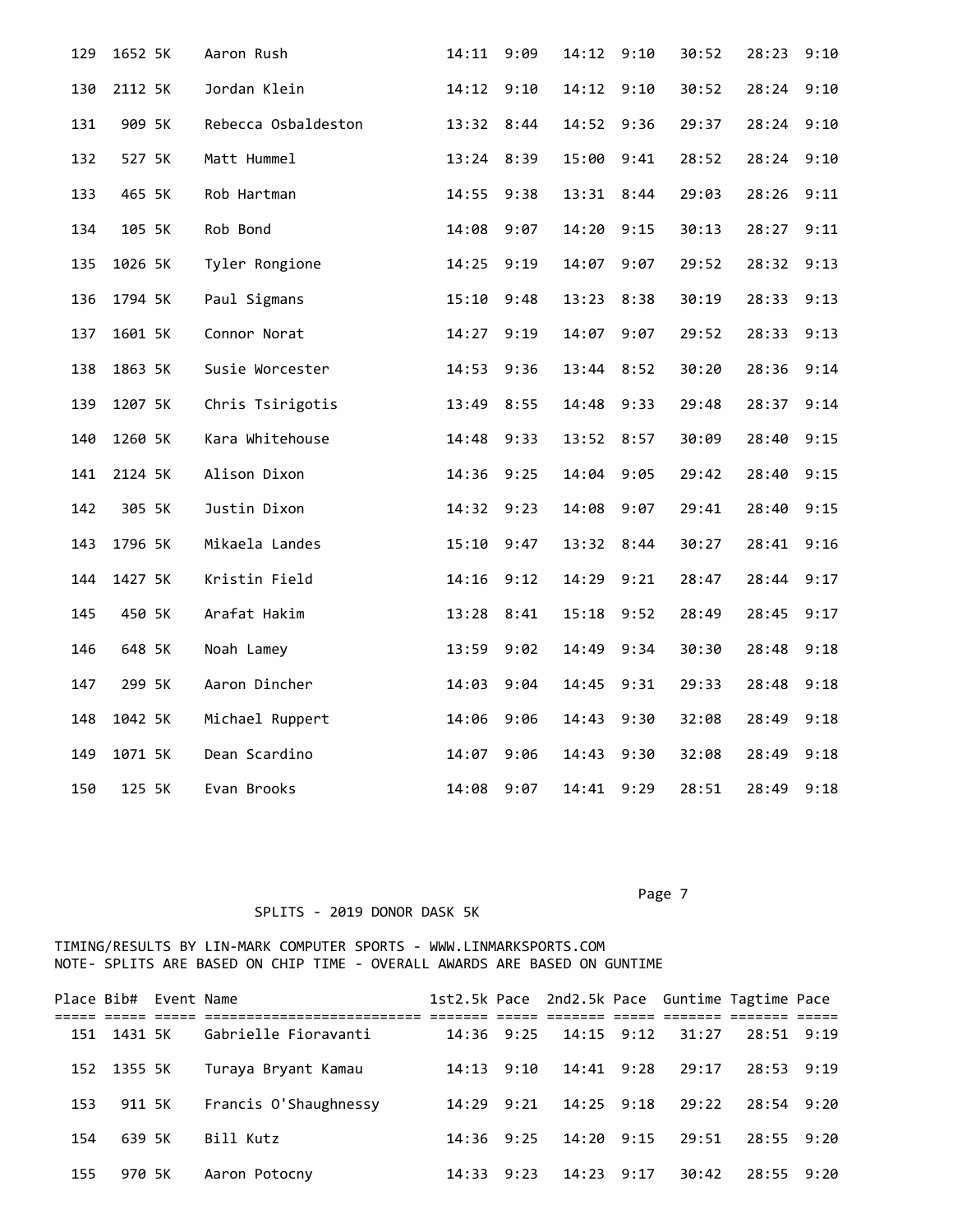| 156 | 992 5K  | Stefanie Pyper         | 14:30      | 9:21 | 14:26      | 9:19 | 29:07 | 28:56      | 9:20 |
|-----|---------|------------------------|------------|------|------------|------|-------|------------|------|
| 157 | 532 5K  | Mazahir Hussain        | 13:47      | 8:54 | 15:10      | 9:47 | 29:01 | 28:57      | 9:21 |
| 158 | 1618 5K | Victoria Petrone Dills | 14:30      | 9:22 | 14:31      | 9:22 | 29:21 | 29:00      | 9:22 |
| 159 | 306 5k  | Sydney Dodson-Nease    | 14:21      | 9:16 | 14:47      | 9:32 | 30:01 | 29:08      | 9:24 |
| 160 | 233 5K  | Jessica Craig          | 15:02      | 9:42 | 14:07      | 9:07 | 31:38 | 29:08      | 9:24 |
| 161 | 1523 5K | Brian Kooperman        | 15:08      | 9:46 | 14:03      | 9:04 | 30:03 | 29:10      | 9:25 |
| 162 | 1560 5K | Meghan Matthews        | 14:23      | 9:17 | 14:48 9:33 |      | 29:37 | 29:10      | 9:25 |
| 163 | 1731 5K | Braeden Yothers        | 15:11      | 9:48 | 14:03      | 9:04 | 30:59 | 29:14 9:26 |      |
| 164 | 1171 5K | Eileen Stevenson       | 13:56 8:59 |      | 15:19 9:53 |      | 29:17 | 29:14 9:26 |      |
| 165 | 918 5K  | Matthew Owens          | 14:58 9:40 |      | 14:17 9:13 |      | 30:04 | 29:14 9:26 |      |
| 166 | 1730 5K | Ben Yothers            | 15:13      | 9:49 | 14:03      | 9:04 | 30:59 | 29:15      | 9:27 |
| 167 | 633 5K  | Julia Kuhn             | 14:51      | 9:35 | 14:27      | 9:20 | 29:49 | 29:17      | 9:27 |
| 168 | 1629 5K | Paul Pugliese          | 14:25      | 9:18 | 14:54      | 9:37 | 31:59 | 29:18      | 9:28 |
| 169 | 104 5K  | Margaret Bond          | 14:11      | 9:09 | 15:09      | 9:47 | 31:04 | 29:20      | 9:28 |
| 170 | 696 5K  | Janet Luxton           | 14:12      | 9:10 | 15:09      | 9:46 | 31:04 | 29:20      | 9:28 |
| 171 | 1243 5K | Nikki Waxman           | 14:50      | 9:35 | 14:31      | 9:22 | 30:15 | 29:21      | 9:28 |
| 172 | 1871 5K | Mel Sage               | 14:46      | 9:32 | 14:40      | 9:28 | 32:02 | 29:26      | 9:30 |
| 173 | 1631 5K | Kate Ranieri           | 14:47      | 9:33 | 14:39      | 9:27 | 32:02 | 29:26      | 9:30 |
| 174 | 614 5k  | Danielle Klosiewicz    | 15:00      | 9:41 | 14:26      | 9:19 | 31:56 | 29:26 9:30 |      |
| 175 | 755 5K  | Emily McElhenney       | 14:36 9:25 |      | 14:51 9:35 |      | 29:51 | 29:27 9:30 |      |

Page 8 and 2012 and 2012 and 2012 and 2012 and 2012 and 2012 and 2012 and 2012 and 2012 and 2012 and 2012 and

|     | Place Bib# Event Name |                    |              |      | 1st2.5k Pace 2nd2.5k Pace Guntime Tagtime Pace |      |       |                |      |  |
|-----|-----------------------|--------------------|--------------|------|------------------------------------------------|------|-------|----------------|------|--|
|     | 176 1518 5K           | Cheryl King-Marino | $14:48$ 9:33 |      | 14:39 9:27                                     |      | 29:31 | $29:27$ 9:30   |      |  |
| 177 | 44 5K                 | Samantha Audia     | 14:22        | 9:16 | 15:06                                          | 9:45 | 29:58 | 29:27          | 9:30 |  |
| 178 | 439 5K                | Laura Guarrieri    | 14:58        | 9:40 | 14:30 9:21                                     |      | 30:10 | 29:27          | 9:30 |  |
| 179 | 1016 5k               | Alex Ries          | 15:02        | 9:42 | $14:26$ 9:19                                   |      | 31:56 | 29:27          | 9:30 |  |
| 180 | 919 5K                | Patrick Owens      | 15:08        | 9:46 | $14:24$ 9:17                                   |      | 30:21 | $29:32$ $9:32$ |      |  |
| 181 | 89 5K                 | Robin Blair        | 14:33        | 9:23 | $15:02$ $9:42$                                 |      | 31:21 | $29:34$ $9:33$ |      |  |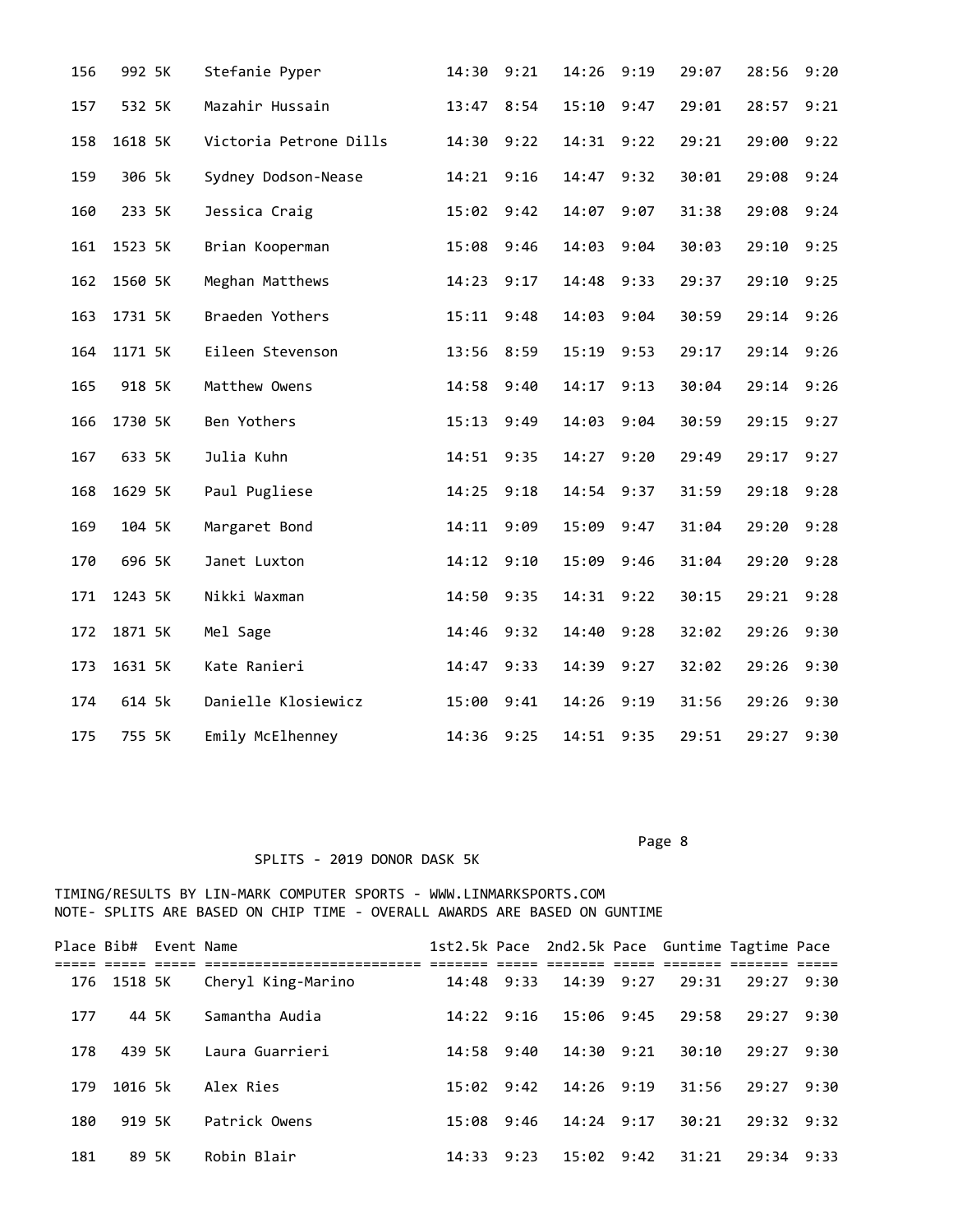| 182 | 931 5K  | Michael Pasirstein | 14:19        | 9:15 | 15:17       | 9:52 | 32:24 | 29:36      | 9:33 |
|-----|---------|--------------------|--------------|------|-------------|------|-------|------------|------|
| 183 | 1086 5K | Chrissy Schuck     | $15:18$ 9:52 |      | 14:20       | 9:15 | 31:09 | 29:37 9:33 |      |
| 184 | 615 5K  | Joshua Knowles     | 15:18        | 9:53 | 14:22       | 9:16 | 30:08 | 29:39 9:34 |      |
| 185 | 1526 5K | Graham Landes      | 15:11        | 9:48 | 14:29       | 9:21 | 31:25 | 29:40      | 9:34 |
| 186 | 670 5K  | Stephanie Levinson | 14:59        | 9:40 | 14:43 9:30  |      | 30:35 | 29:42 9:35 |      |
| 187 | 1425 5K | Enrico Fajardo     | 14:18        | 9:14 | 15:25       | 9:57 | 30:04 | 29:42      | 9:35 |
| 188 | 940 5K  | Bob Pawloski       | 14:26        | 9:19 | 15:21 9:55  |      | 29:55 | 29:47 9:37 |      |
| 189 | 1180 5K | John Struss        | 15:02 9:42   |      | 14:46       | 9:32 | 30:57 | 29:48      | 9:37 |
| 190 | 1594 5K | Kelly Muth         | 14:39 9:27   |      | 15:11 9:48  |      | 29:56 | 29:49      | 9:38 |
| 191 | 1867 5k |                    |              |      |             |      | 31:01 | 29:51 9:38 |      |
| 192 | 316 5k  | Kelly Dugan        | 14:54 9:37   |      | 14:59 9:40  |      | 30:14 | 29:52 9:38 |      |
| 193 | 96 5K   | Ayaan Bohra        | 13:44 8:52   |      | 16:09 10:25 |      | 29:57 | 29:52 9:39 |      |
| 194 | 100 5K  | Zeeshaan Bohra     | 14:16        | 9:12 | 15:38 10:05 |      | 29:53 | 29:53      | 9:39 |
| 195 | 1240 5K | Samantha Walter    | 15:01        | 9:41 | 14:57 9:39  |      | 31:19 | 29:57      | 9:40 |
| 196 | 936 5K  | Belinda Patrone    | 15:12 9:48   |      | 14:49 9:34  |      | 31:18 | 30:00      | 9:41 |
| 197 | 1782 5K | Erin Gallagher     | 14:18        | 9:14 | 15:45 10:10 |      | 32:42 | 30:03      | 9:42 |
| 198 | 478 5K  | Ron Helm Jr        | 14:18 9:14   |      | 15:46 10:10 |      | 30:42 | 30:04      | 9:42 |
| 199 | 549 5K  | Maria Janoski      | 15:37 10:04  |      | 14:36       | 9:25 | 30:48 | 30:12      | 9:45 |
| 200 | 548 5K  | Elizabeth Janoski  | 15:36 10:04  |      | 14:37       | 9:26 | 30:48 | 30:12      | 9:45 |

Page 9 - Page 9 - Page 9 - Page 9 - Page 9 - Page 9 - Page 9 - Page 9 - Page 9 - Page 9 - Page 9

### SPLITS - 2019 DONOR DASK 5K

| Place Bib# |         | Event Name |                 |       |                |                 |                | 1st2.5k Pace 2nd2.5k Pace Guntime Tagtime Pace |              |      |  |
|------------|---------|------------|-----------------|-------|----------------|-----------------|----------------|------------------------------------------------|--------------|------|--|
| 201        | 429 5K  |            | Tyler Gravener  |       | $13:32$ $8:44$ | 16:41 10:46     |                | 31:02                                          | 30:13        | 9:45 |  |
| 202        | 138 5K  |            | Tony Buchanan   |       | 14:58 9:39     | $15:16$ $9:51$  |                | 30:19                                          | $30:14$ 9:45 |      |  |
| 203        | 1435 5K |            | Brennan Fluehr  |       |                |                 |                | 32:56                                          | $30:14$ 9:46 |      |  |
| 204        | 379 5K  |            | Suzanne Gallen  | 14:35 | 9:25           |                 | 15:41 10:07    | 30:38                                          | 30:15        | 9:46 |  |
| 205        | 484 5k  |            | David Herman    | 15:14 | 9:50           |                 | $15:04$ $9:43$ | 31:12                                          | 30:17        | 9:46 |  |
| 206        | 1017 5K |            | Matt Rios       |       | $14:51$ 9:35   | $15:26$ 9:58    |                | 30:49                                          | 30:17        | 9:46 |  |
| 207        | 1666 5K |            | Camilia Sheeran |       | $14:24$ 9:18   | $15:54$ $10:15$ |                | 31:35                                          | 30:18        | 9:47 |  |
| 208        | 698 5K  |            | Amber MacHo     |       | $15:16$ $9:51$ |                 | $15:04$ 9:44   | 33:17                                          | 30:19        | 9:47 |  |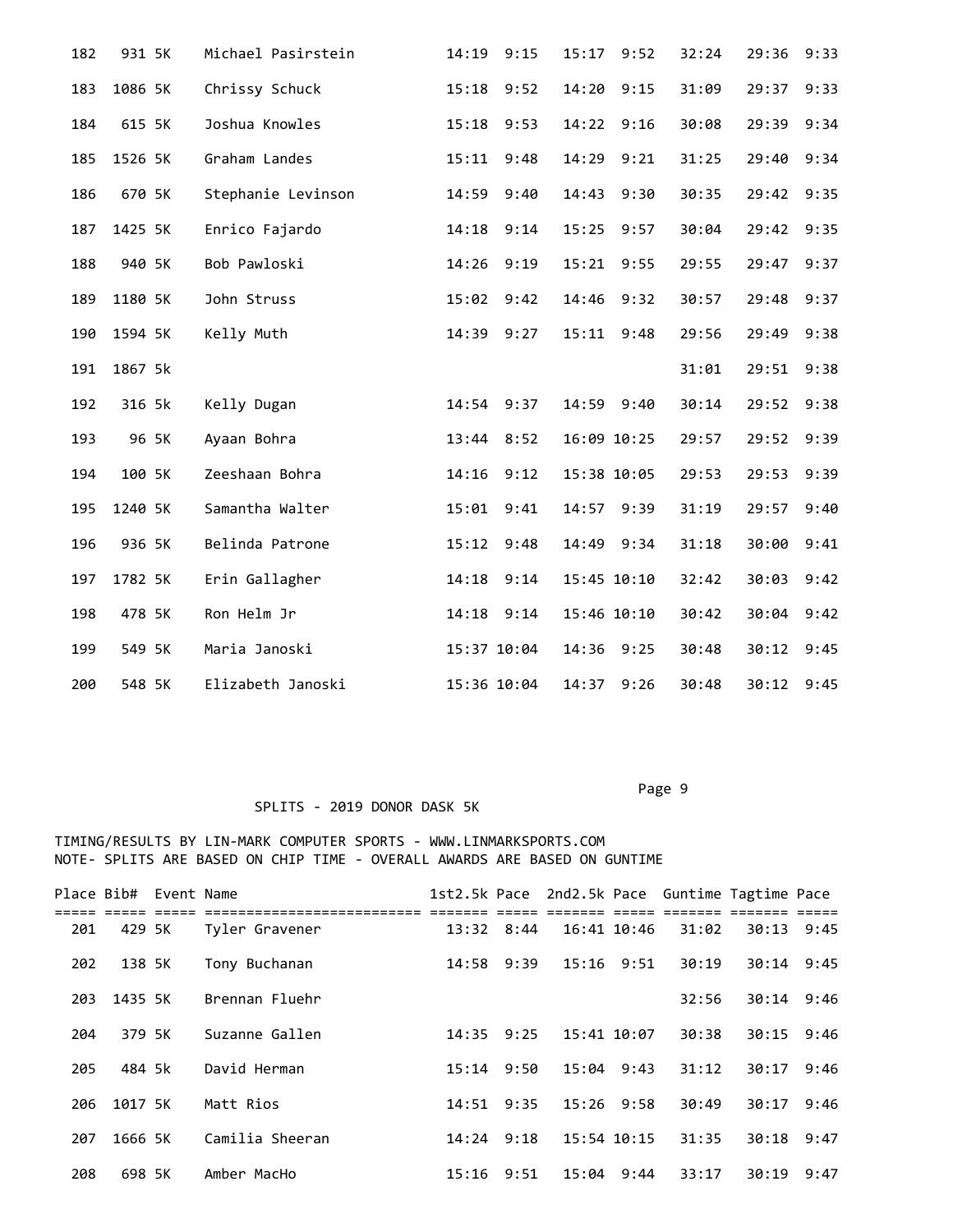| 209 | 1406 5K | Jim Daymon          | 14:42 9:29     |      | 15:38 10:05   | 30:59 | 30:19      | 9:47 |
|-----|---------|---------------------|----------------|------|---------------|-------|------------|------|
| 210 | 1644 5K | Connie Romano       | $15:15$ $9:50$ |      | 15:08 9:46    | 30:37 | 30:22 9:48 |      |
| 211 | 1740 5K | Matt Shelak         | 15:34 10:03    |      | 14:51 9:35    | 30:59 | 30:25      | 9:49 |
| 212 | 962 5K  | Casey Pietroforte   | 15:24 9:56     |      | 15:02<br>9:42 | 30:53 | 30:25      | 9:49 |
| 213 | 1255 5K | Rich White          | 15:04 9:43     |      | 15:23 9:55    | 30:51 | 30:26      | 9:49 |
| 214 | 935 5K  | Andrew Patrone      | 15:26 9:58     |      | 15:00 9:41    | 31:45 | 30:26      | 9:49 |
| 215 | 1711 5K | Allison Vanyur      | 15:03          | 9:43 | 15:24 9:56    | 33:20 | 30:27      | 9:50 |
| 216 | 2108 5K | Nicholas Hishon     | 14:50          | 9:35 | 15:40 10:06   | 30:35 | 30:29      | 9:50 |
| 217 | 248 5K  | Mallory D'Abbene    | $15:18$ 9:52   |      | 15:15 9:50    | 30:51 | 30:32 9:51 |      |
| 218 | 190 5K  | Sarah Choi          | 15:07          | 9:45 | 15:29 9:59    | 31:58 | 30:35      | 9:52 |
| 219 | 40 5K   | Elizabeth Arras     | 15:23          | 9:55 | 15:14 9:50    | 32:27 | 30:36      | 9:53 |
| 220 | 1037 5K | Elizabeth Rudolph   | 15:01          | 9:42 | 15:38 10:05   | 31:08 | 30:38      | 9:53 |
| 221 | 1559 5K | Maria Mastalski     | 15:18 9:52     |      | 15:23 9:56    | 31:03 | 30:41      | 9:54 |
| 222 | 1313 5K | Jaclyn Allen        | 15:14 9:50     |      | 15:28 9:59    | 31:19 | 30:41      | 9:54 |
| 223 | 678 5K  | Julia Lincicome     | 15:16          | 9:51 | 15:27<br>9:58 | 31:19 | 30:43      | 9:55 |
| 224 | 291 5K  | Cris Dickason       | 15:20          | 9:54 | 15:28 9:59    | 31:18 | 30:48      | 9:56 |
| 225 | 2281 5K | Concetta Didomenico | 15:14 9:50     |      | 15:36 10:04   | 31:10 | 30:49      | 9:57 |

# SPLITS - 2019 DONOR DASK 5K

|     | Place Bib# Event Name |       |                                    |       |                 |                 |                 | 1st2.5k Pace 2nd2.5k Pace Guntime Tagtime Pace |            |  |
|-----|-----------------------|-------|------------------------------------|-------|-----------------|-----------------|-----------------|------------------------------------------------|------------|--|
| 226 | 1196 5K               |       | ======================<br>Kj Tighe |       | $15:25$ 9:57    | $15:25$ 9:57    |                 | 31:50                                          | 30:50 9:57 |  |
| 227 | 1635 5K               |       | Luis Reece                         |       | $15:02$ $9:42$  | $15:49$ $10:12$ |                 | 30:54                                          | 30:51 9:57 |  |
| 228 | 1439 5K               |       | Kathleen Freer                     |       | $15:02$ $9:42$  |                 | $15:49$ $10:12$ | 30:54                                          | 30:51 9:57 |  |
| 229 | 372 5K                |       | Amy Fruehstorfer                   |       | $15:01$ $9:41$  |                 | 15:51 10:14     | 31:22                                          | 30:51 9:58 |  |
| 230 | 494 5K                |       | Anne Hewitt                        |       | $15:24$ 9:56    |                 | $15:28$ 9:59    | 31:39                                          | 30:52 9:58 |  |
| 231 | 1282 5K               |       | Kim Wolfe                          |       | $15:22$ 9:55    | 15:31 10:01     |                 | 31:26                                          | 30:53 9:58 |  |
| 232 | 1813 5K               |       | Josh Morgan                        |       | $16:35$ $10:42$ | $14:19$ $9:14$  |                 | 32:37                                          | 30:53 9:58 |  |
| 233 |                       | 58 5K | Michael Bartasavich                | 15:19 | 9:53            | 15:36 10:04     |                 | 34:04                                          | 30:54 9:58 |  |
| 234 | 691 5K                |       | Lauren Lucas                       |       | 18:15 11:47     | $12:42$ $8:12$  |                 | 30:56                                          | 30:56 9:59 |  |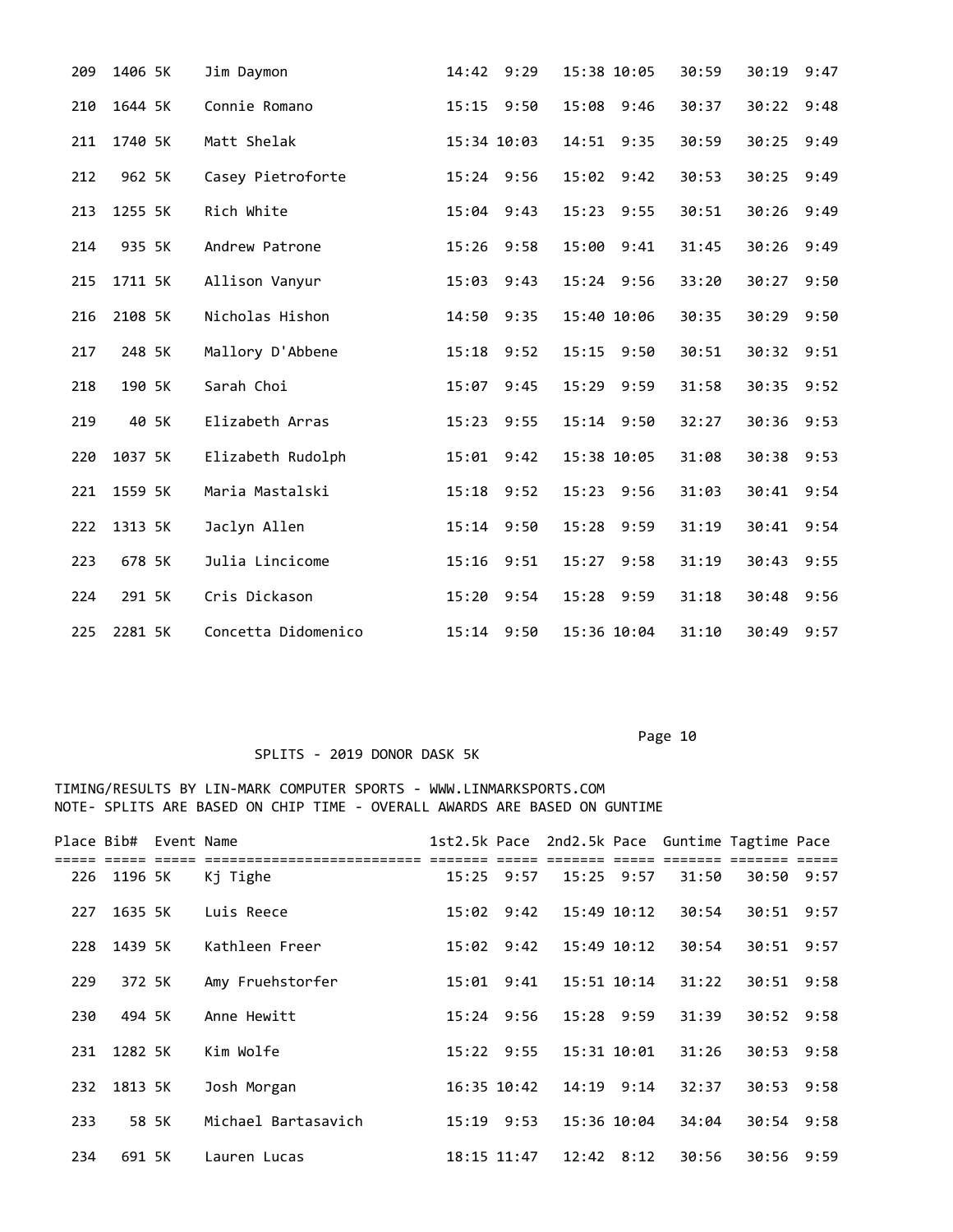| 235 | 727 5K  | Jaime Martens      | 16:12 10:27  | 14:47 9:33     | 34:05 | 30:59 10:00 |
|-----|---------|--------------------|--------------|----------------|-------|-------------|
| 236 | 1728 5K | Nichole Wolf       | 16:10 10:26  | 14:50 9:34     | 31:51 | 31:00 10:00 |
| 237 | 1704 5K | Olesya Trikur      | 14:32 9:23   | 16:30 10:39    | 34:05 | 31:02 10:01 |
| 238 | 588 5K  | Dan Kellie         | 15:49 10:12  | 15:15 9:51     | 31:20 | 31:04 10:02 |
| 239 | 785 5K  | Alex Mercado       | 16:02 10:21  | 15:02 9:42     | 31:48 | 31:04 10:02 |
| 240 | 161 5K  | Cortnie Carlheim   | 16:02 10:21  | 15:03 9:43     | 31:49 | 31:04 10:02 |
| 241 | 1004 5K | Ian Rausch         | $15:10$ 9:47 | 15:59 10:19    | 31:26 | 31:09 10:03 |
| 242 | 1790 5K | Claudia Volpe      | 16:01 10:20  | 15:09 9:47     | 33:43 | 31:09 10:03 |
| 243 | 813 5K  | Micah Monroe       | 16:01 10:20  | 15:08 9:46     | 33:42 | 31:09 10:03 |
| 244 | 1079 5K | Kelly Schmitt      | 14:55 9:37   | 16:15 10:29    | 31:26 | 31:10 10:03 |
| 245 | 822 5K  | Ashley Morris      | 15:57 10:17  | 15:16 9:51     | 33:55 | 31:12 10:04 |
| 246 | 726 5K  | David Martens      | 16:11 10:27  | $15:02$ $9:42$ | 34:20 | 31:12 10:04 |
| 247 | 1767 5K | Christina Disandro | 15:57 10:18  | $15:16$ $9:51$ | 33:55 | 31:13 10:04 |
| 248 | 769 5K  | Megan McLane       | 15:11 9:48   | 16:03 10:21    | 33:01 | 31:13 10:05 |
| 249 | 715 5K  | Katie Manoy        | 15:58 10:18  | 15:16 9:51     | 33:56 | 31:13 10:05 |
| 250 | 1705 5K | Robert Trometter   | 15:06 9:45   | 16:08 10:25    | 31:41 | 31:14 10:05 |

## SPLITS - 2019 DONOR DASK 5K

| Place Bib# |             | Event Name |                  | 1st2.5k Pace |                 | 2nd2.5k Pace    |                 | Guntime Tagtime Pace |             |  |
|------------|-------------|------------|------------------|--------------|-----------------|-----------------|-----------------|----------------------|-------------|--|
|            | 251 1747 5K |            | Maximus Iacono   |              | 14:51 9:35      |                 | $16:27$ $10:37$ | 31:25                | 31:17 10:06 |  |
| 252        | 854 5k      |            | Derek Napoli     |              | $15:25$ 9:57    |                 | 15:53 10:15     | 31:41                | 31:18 10:06 |  |
| 253        | 1764 5K     |            | Meghan Martin    |              | $15:21$ 9:54    | 15:58 10:19     |                 | 32:13                | 31:19 10:06 |  |
| 254        | 454 5K      |            | Stephanie Haley  |              | 15:33 10:02     |                 | 15:47 10:11     | 31:22                | 31:19 10:06 |  |
| 255        | 1070 5K     |            | Maureen Scally   |              | 15:59 10:19     |                 | 15:22 9:55      | 31:46                | 31:20 10:07 |  |
| 256        | 453 5K      |            | Brian Haley      |              | 15:34 10:02     |                 | 15:48 10:12     | 31:25                | 31:21 10:07 |  |
| 257        | 1098 5K     |            | Mustali Shah     |              | $15:03$ $9:43$  | $16:21$ $10:33$ |                 | 31:30                | 31:23 10:08 |  |
| 258        | 88 5K       |            | Ericka Blair     |              | 15:29 10:00     |                 | 15:55 10:16     | 31:42                | 31:24 10:08 |  |
| 259        | 1866 5K     |            | Alyssa Terk      |              | 15:07 9:46      |                 | 16:17 10:30     | 31:58                | 31:24 10:08 |  |
| 260        | 456 5K      |            | Samantha Halpern | 15:06        | 9:45            |                 | 16:20 10:32     | 31:40                | 31:25 10:09 |  |
| 261        | 51 5K       |            | Dana Ballentine  |              | $16:10$ $10:26$ | 15:17           | 9:51            | 31:46                | 31:26 10:09 |  |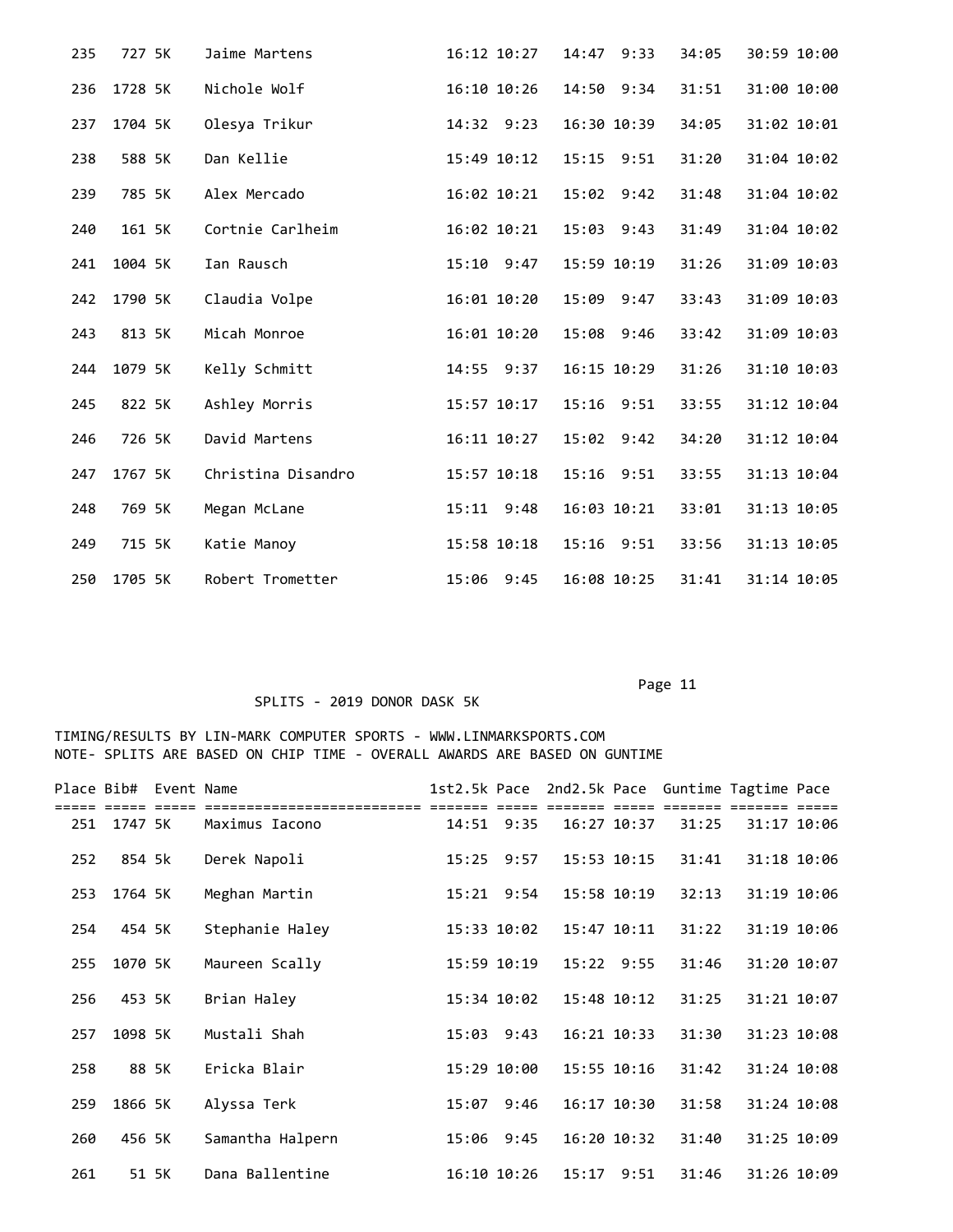| 262 | 1293 5K | Janine Yu          | 14:56 9:39      | 16:32 10:40  | 31:59 | 31:28 10:09 |
|-----|---------|--------------------|-----------------|--------------|-------|-------------|
| 263 | 1031 5K | Justin Rosenheck   | 16:07 10:24     | $15:24$ 9:56 | 32:17 | 31:30 10:10 |
| 264 | 387 5K  | Caitlin Gardner    | 16:24 10:35     | 15:08 9:46   | 34:49 | 31:32 10:11 |
| 265 | 313 5K  | Ian Drain          | $15:57$ $10:18$ | 15:35 10:03  | 32:48 | 31:32 10:11 |
| 266 | 1119 5K | Laura Siemianowski | 16:06 10:23     | $15:27$ 9:58 | 32:21 | 31:32 10:11 |
| 267 | 519 5K  | Giselle Huerta     | 15:32 10:01     | 16:01 10:20  | 32:08 | 31:32 10:11 |
| 268 | 1409 5K | Timothy Demuro     | 16:25 10:36     | 15:07 9:46   | 34:49 | 31:32 10:11 |
| 269 | 1075 5K | Bim Schauffler     | 15:24 9:56      | 16:13 10:28  | 32:07 | 31:37 10:12 |
| 270 | 901 5K  | Chad Omalley       | 16:04 10:22     | 15:37 10:05  | 32:09 | 31:41 10:14 |
| 271 | 1382 5K | Chris Conroy       | 16:19 10:32     | $15:24$ 9:57 | 34:10 | 31:43 10:14 |
| 272 | 1663 5K | Jenny Sena         | 15:53 10:15     | 15:52 10:14  | 32:08 | 31:44 10:15 |
| 273 | 717 5K  | Dominic Maraglino  | 15:27 9:58      | 16:18 10:31  | 34:45 | 31:45 10:15 |
| 274 | 885 5K  | Alison Novak       | 15:49 10:13     | 15:57 10:17  | 32:02 | 31:45 10:15 |
| 275 | 1015 5K | Gregory Richter    | 15:50 10:13     | 15:57 10:18  | 32:03 | 31:46 10:15 |

### SPLITS - 2019 DONOR DASK 5K

|     | Place Bib# Event Name |                                        |                 |                 |                 |       | 1st2.5k Pace 2nd2.5k Pace Guntime Tagtime Pace |  |
|-----|-----------------------|----------------------------------------|-----------------|-----------------|-----------------|-------|------------------------------------------------|--|
| 276 | 957 5K                | ,,,,,,,,,,,,,,,,,,,,,,<br>Shawn Pettit | 15:46 10:10     | 16:02 10:21     |                 | 32:40 | 31:47 10:16                                    |  |
| 277 | 953 5K                | Kaitlyn Pettit                         | 15:47 10:11     |                 | 16:01 10:20     | 32:40 | 31:48 10:16                                    |  |
| 278 | 1336 5K               | Charles Blumenstein                    | 15:48 10:12     |                 | $16:04$ $10:22$ | 32:06 | 31:51 10:17                                    |  |
| 279 | 1267 5K               | Michael Williams                       | 15:19 9:53      |                 | $16:33$ $10:41$ | 33:00 | 31:52 10:17                                    |  |
| 280 | 1052 5K               | Marisa Sanchez                         | 16:07 10:24     |                 | 15:46 10:11     | 34:59 | 31:52 10:17                                    |  |
| 281 | 655 5K                | Daniel Lauder                          | 15:58 10:18     |                 | 15:55 10:16     | 32:49 | 31:52 10:17                                    |  |
| 282 | 337 5K                | Jon Evoy                               | $15:23$ 9:55    |                 | 16:31 10:40     | 32:02 | 31:53 10:17                                    |  |
| 283 | 656 5K                | Kelsey Lauder                          | 15:58 10:18     | $15:57$ $10:18$ |                 | 32:52 | 31:55 10:18                                    |  |
| 284 | 194 5K                | Anthony Cicamore                       | 16:21 10:33     | 15:36 10:04     |                 | 34:08 | 31:57 10:19                                    |  |
| 285 | 980 5K                | Lianne Previti                         | $16:21$ $10:33$ |                 | 15:36 10:04     | 34:08 | 31:57 10:19                                    |  |
| 286 | 560 5K                | Lauren Johnson                         | $16:22$ $10:33$ |                 | 15:37 10:04     | 34:08 | 31:58 10:19                                    |  |
| 287 | 310 5K                | Tim Dougherty Dougherty                | 15:50 10:13     |                 | $16:10$ $10:26$ | 32:08 | 31:59 10:19                                    |  |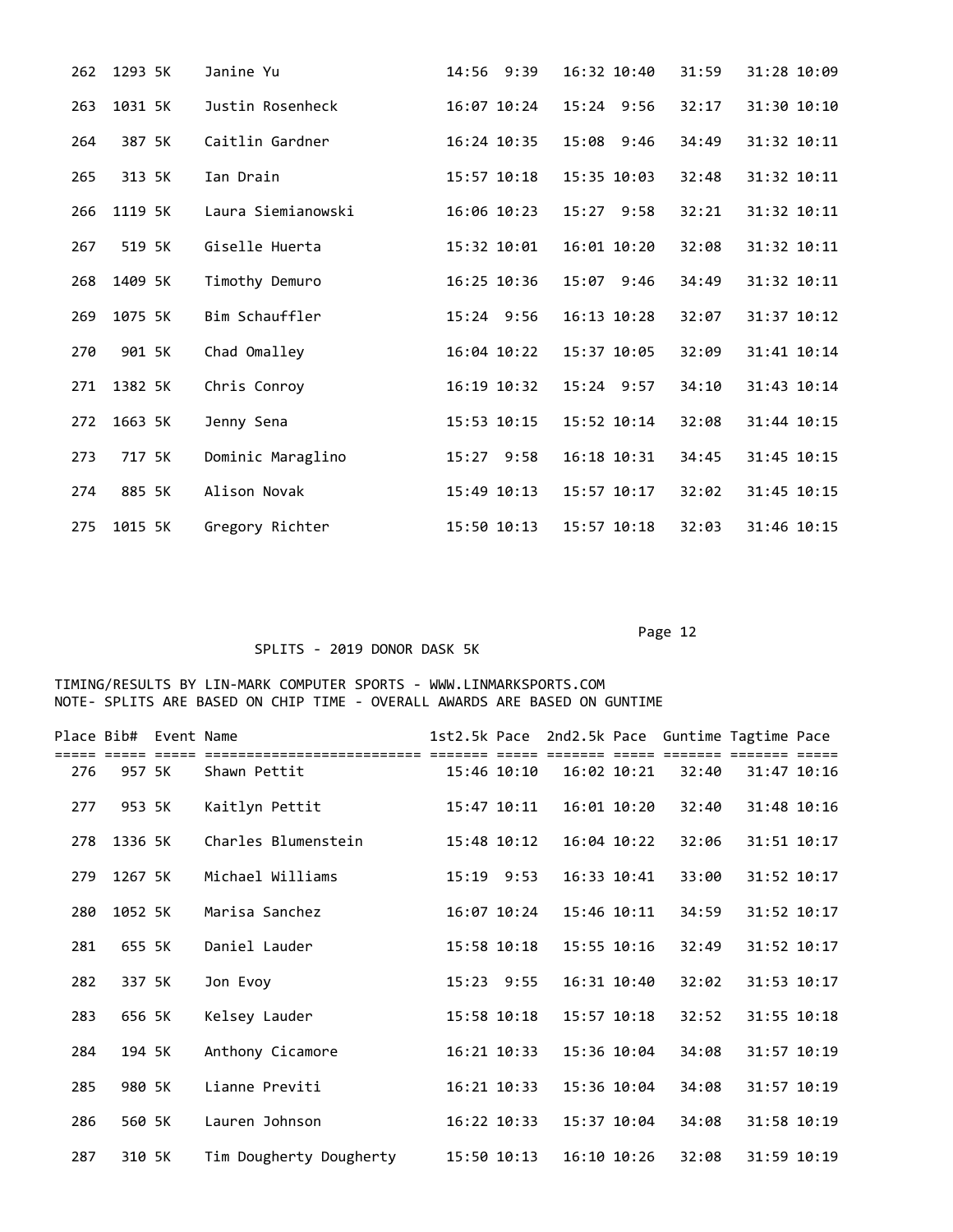| 288 | 1670 5K | Jessica Signore | 15:19<br>9:53 | 16:43 10:47 | 32:16 | 32:01 10:20 |
|-----|---------|-----------------|---------------|-------------|-------|-------------|
| 289 | 1646 5K | Chuck Rongione  |               |             | 32:25 | 32:01 10:20 |
| 290 | 1497 5K | Joe Imhof       | 15:37 10:05   | 16:26 10:36 | 34:26 | 32:02 10:20 |
| 291 | 1752 5K | Marc Bassler    | 15:35 10:04   | 16:27 10:37 | 34:26 | 32:02 10:20 |
| 292 | 90 5K   | Felicia Bloom   | 16:02 10:21   | 16:02 10:21 | 32:31 | 32:03 10:21 |
| 293 | 2604 5K | Lynn Thames     | 16:01 10:20   | 16:02 10:21 | 32:30 | 32:03 10:21 |
| 294 | 1576 5K | Ryan Mello      | 15:30 10:00   | 16:34 10:41 | 33:27 | 32:03 10:21 |
| 295 | 888 5K  | Brian O"shea    | 15:50 10:13   | 16:14 10:29 | 33:22 | 32:04 10:21 |
| 296 | 1505 5K | Christy Johnson | 16:17 10:30   | 15:48 10:12 | 32:49 | 32:04 10:21 |
| 297 | 1869 5K | Brendan Daley   | 15:54 10:16   | 16:11 10:26 | 34:45 | 32:05 10:21 |
| 298 | 2288 5K | Matthew Daley   | 16:22 10:33   | 15:44 10:09 | 34:48 | 32:05 10:21 |
| 299 | 841 5K  | Peggy Munkelt   | 15:41 10:07   | 16:26 10:36 | 34:26 | 32:06 10:22 |
| 300 | 1814 5K | Sheena Rose     | 15:30 10:00   | 16:36 10:43 | 33:57 | 32:06 10:22 |

# SPLITS - 2019 DONOR DASK 5K

| Place Bib# |         | Event Name |                     |       |                        |             |             | 1st2.5k Pace 2nd2.5k Pace Guntime Tagtime Pace |             |  |
|------------|---------|------------|---------------------|-------|------------------------|-------------|-------------|------------------------------------------------|-------------|--|
| 301        | 571 5K  |            | Susan Kane          |       | ==== ==<br>16:02 10:21 | 16:05 10:23 |             | :222 2222222 2222222 22222<br>32:33            | 32:06 10:22 |  |
| 302        | 2004 5K |            | Matthew Catenese    |       | 15:49 10:12            | 16:18 10:31 |             | 33:27                                          | 32:06 10:22 |  |
| 303        | 1465 5K |            | Maricela Greaney    |       | 15:32 10:02            | 16:35 10:42 |             | 32:09                                          | 32:07 10:22 |  |
| 304        | 2005 5K |            | Kristi Caldararo    |       | 15:50 10:13            | 16:18 10:31 |             | 33:27                                          | 32:07 10:22 |  |
| 305        | 524 5K  |            | Brady Hummel        |       | 14:23 9:17             | 17:45 11:27 |             | 33:49                                          | 32:07 10:22 |  |
| 306        | 1688 5K |            | Ezra Swartley       |       | $15:11$ $9:48$         | 16:58 10:57 |             | 33:53                                          | 32:08 10:22 |  |
| 307        | 634 5K  |            | Liza Kuhn           |       | 15:50 10:13            | 16:20 10:32 |             | 32:41                                          | 32:09 10:23 |  |
| 308        | 112 5K  |            | Christopher Bradley |       | 16:24 10:35            | 15:48 10:12 |             | 33:35                                          | 32:11 10:23 |  |
| 309        | 861 5K  |            | John Nellett        |       | $16:11$ $10:27$        | 16:02 10:21 |             | 35:20                                          | 32:12 10:24 |  |
| 310        | 796 5K  |            | Andrew Mihok        |       | 16:25 10:35            | 15:49 10:12 |             | 35:19                                          | 32:13 10:24 |  |
| 311        | 1388 5K |            | John Cox            |       | 16:07 10:24            |             | 16:07 10:24 | 34:13                                          | 32:13 10:24 |  |
| 312        | 2210 5K |            | Todd Bockarie       |       | $15:04$ 9:44           | 17:11 11:05 |             | 35:07                                          | 32:14 10:24 |  |
| 313        | 1706 5K |            | Taylor Trotter      | 14:49 | 9:34                   | 17:28 11:16 |             | 35:04                                          | 32:16 10:25 |  |
| 314        | 876 5K  |            | Kimha Nguyen        |       | 16:22 10:34            | 15:55 10:16 |             | 33:41                                          | 32:16 10:25 |  |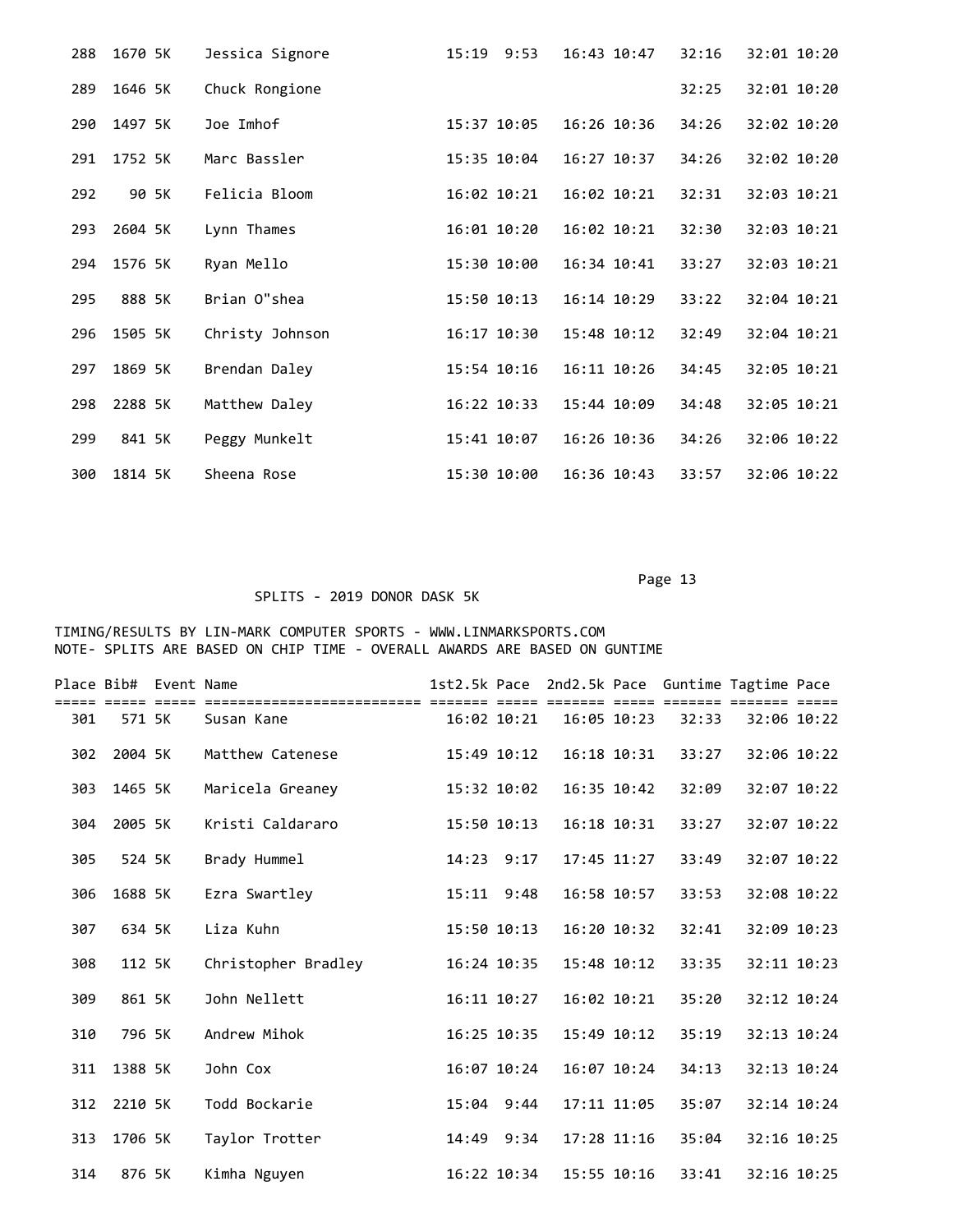| 315 | 1387 5K | Jennifer Cox    | 16:07 10:24     | $16:10$ $10:26$ | 34:15 | 32:17 10:25 |
|-----|---------|-----------------|-----------------|-----------------|-------|-------------|
| 316 | 1252 5k | Yuan Jie Wen    | 15:32 10:02     | 16:49 10:51     | 33:01 | 32:21 10:26 |
| 317 | 37 5K   | Lillian Armano  | 16:52 10:53     | 15:36 10:04     | 34:02 | 32:27 10:28 |
| 318 | 1229 5K | Jeanna Vizzard  | 15:55 10:16     | $16:35$ $10:42$ | 33:18 | 32:29 10:29 |
| 319 | 1257 5K | Hope Whitehouse | $14:48$ 9:33    | 17:41 11:25     | 33:58 | 32:29 10:29 |
| 320 | 214 5K  | Kevin Colgan    | $16:29$ $10:38$ | 16:01 10:20     | 34:17 | 32:29 10:29 |
| 321 | 1132 5K | Robert Smith    | 16:27 10:37     | 16:06 10:23     | 34:38 | 32:33 10:30 |
| 322 | 1060 5K | Ryan Sarkos     |                 |                 | 34:12 | 32:34 10:31 |
| 323 | 731 5K  | Megan Mason     | 16:29 10:38     | 16:07 10:24     | 34:40 | 32:35 10:31 |
| 324 | 1271 5K | George Wilson   | 15:54 10:16     | 16:46 10:49     | 35:20 | 32:40 10:32 |
| 325 | 584 5K  | David Kelble    | $16:33$ $10:41$ | $16:09$ $10:26$ | 33:16 | 32:42 10:33 |

### SPLITS - 2019 DONOR DASK 5K

| Place Bib# |         | Event Name |                         | 1st2.5k Pace |             | 2nd2.5k Pace |             | Guntime Tagtime Pace |             |             |
|------------|---------|------------|-------------------------|--------------|-------------|--------------|-------------|----------------------|-------------|-------------|
| 326        | 1471 5K |            | Steve Hafto             |              | 15:44 10:09 |              | 16:59 10:57 | 35:19                | 32:42 10:33 |             |
| 327        | 1738 5K |            | Joe Hodges              |              | 14:37 9:26  |              | 18:07 11:41 | 35:13                |             | 32:43 10:34 |
| 328        | 1241 5K |            | Ryan Watson             |              | 13:55 8:59  |              | 18:50 12:09 | 33:38                | 32:45 10:34 |             |
| 329        | 1001 5K |            | Brooke Rattay           |              | 16:28 10:38 |              | 16:17 10:31 | 33:09                | 32:45 10:34 |             |
| 330        | 740 5K  |            | Michael McBride         |              | 16:24 10:35 |              | 16:22 10:34 | 33:29                | 32:46 10:35 |             |
| 331        | 397 5K  |            | Maggie Gawlas           |              | 16:25 10:36 |              | 16:22 10:33 | 33:24                | 32:46 10:35 |             |
| 332        | 637 5K  |            | Caitlin Kunda           |              | 16:26 10:36 |              | 16:22 10:34 | 33:25                | 32:47 10:35 |             |
| 333        | 413 5K  |            | Maria Alejandra Giraldo | 16:45 10:49  |             |              | 16:03 10:21 | 33:58                | 32:47 10:35 |             |
| 334        | 1664 5K |            | Brooke Seybold          |              | 15:57 10:17 | 16:52 10:53  |             | 35:31                | 32:48 10:35 |             |
| 335        | 1273 5K |            | Robert Winkelman        |              | 16:23 10:34 |              | 16:27 10:37 | 35:29                | 32:50 10:36 |             |
| 336        | 140 5K  |            | Erin Burke              |              | 16:16 10:30 |              | 16:35 10:42 | 33:24                | 32:51 10:36 |             |
| 337        | 1787 5K |            | Ben Esparza             |              | 16:01 10:20 |              | 16:51 10:53 | 34:43                | 32:52 10:36 |             |
| 338        | 1045 5K |            | John Rutecki            | 15:34 10:03  |             |              | 17:19 11:10 | 33:44                | 32:52 10:37 |             |
| 339        | 1410 5K |            | Brianna Devlin          |              | 16:39 10:45 |              | 16:14 10:29 | 34:03                | 32:53 10:37 |             |
| 340        | 1059 5K |            | Peter Sarkos            |              | 16:00 10:20 | 16:55 10:55  |             | 34:13                | 32:54 10:37 |             |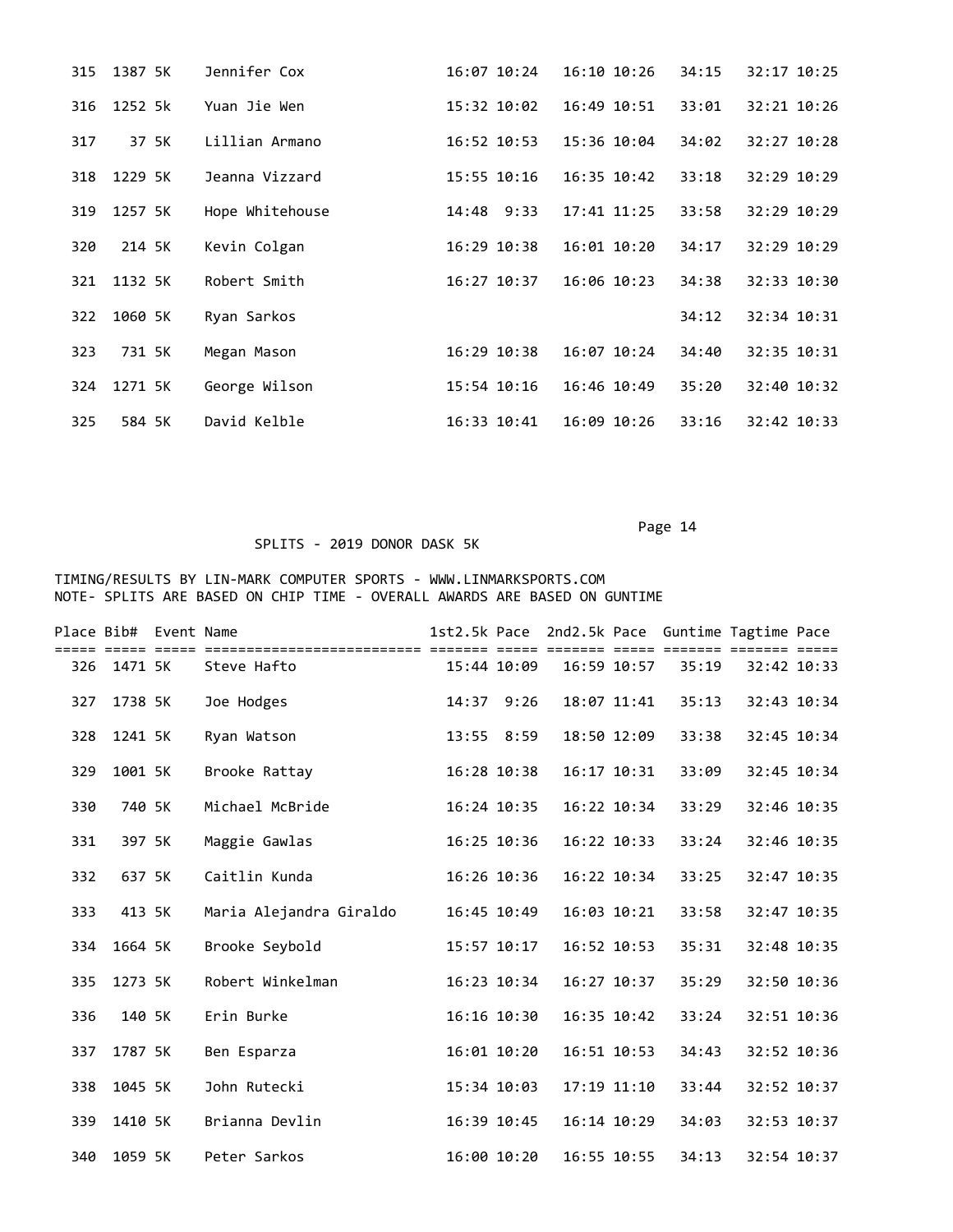| 341 | 1472 5K | Kevin Hamel    | 15:55 10:16     | 17:01 10:59     | 34:42 | 32:55 10:37 |
|-----|---------|----------------|-----------------|-----------------|-------|-------------|
| 342 | 1014 5K | Julia Reynolds | $16:23$ $10:34$ | $16:33$ $10:41$ | 33:57 | 32:56 10:38 |
| 343 | 1678 5K | Lisa States    | $15:54$ $10:16$ | 17:02 11:00     | 34:43 | 32:56 10:38 |
| 344 | 856 5K  | Shaun Nash     | 16:41 10:46     | $16:17$ $10:30$ | 33:22 | 32:57 10:38 |
| 345 | 1868 5K | Navin Advani   | $16:16$ $10:30$ | 16:43 10:47     | 34:18 | 32:59 10:39 |
| 346 | 1393 5K | Mitch Cummings | $15:57$ $10:18$ | 17:03 11:00     | 34:52 | 32:59 10:39 |
| 347 | 1392 5K | Ellie Cummings | $15:58$ $10:18$ | 17:02 11:00     | 34:53 | 33:00 10:39 |
| 348 | 799 5K  | Jeannie Miller | 16:47 10:50     | $16:16$ $10:30$ | 34:53 | 33:02 10:40 |
| 349 | 1810 5K | Wm Miller      | 16:46 10:50     | $16:17$ $10:30$ | 34:53 | 33:03 10:40 |
| 350 | 1064 5k | Kacy Savage    | 15:53 10:15     | 17:12 11:06     | 33:26 | 33:05 10:41 |

## SPLITS - 2019 DONOR DASK 5K

|     | Place Bib# Event Name |                   |                 |                 | 1st2.5k Pace 2nd2.5k Pace Guntime Tagtime Pace | === ======= |             |
|-----|-----------------------|-------------------|-----------------|-----------------|------------------------------------------------|-------------|-------------|
| 351 | 1118 5K               | Kelli Shulman     | $16:19$ $10:32$ | $16:47$ $10:50$ | 35:15                                          |             | 33:05 10:41 |
| 352 | 376 5K                | Sean Fudala       | 14:58 9:40      | 18:08 11:42     | 33:38                                          |             | 33:05 10:41 |
| 353 | 455 5K                | Christina Hall    | 16:16 10:30     | 16:52 10:53     | 33:59                                          |             | 33:07 10:41 |
| 354 | 865 5K                | Gregory Nelson    | 16:20 10:33     | 16:48 10:50     | 35:13                                          |             | 33:07 10:41 |
| 355 | 636 5K                | Lynda Kulp        | 15:40 10:07     | 17:28 11:17     | 33:14                                          | 33:08 10:42 |             |
| 356 | 954 5K                | Keagan Pettit     | 16:03 10:22     | 17:06 11:02     | 33:59                                          |             | 33:08 10:42 |
| 357 | 956 5K                | Ryan Pettit       | 16:04 10:22     | 17:06 11:02     | 33:59                                          |             | 33:09 10:42 |
| 358 | 490 5K                | Karen Hess        | 16:45 10:48     | 16:26 10:36     | 33:30                                          |             | 33:10 10:42 |
| 359 | 1677 5K               | Phil Sprenkle     | 15:32 10:01     | 17:42 11:25     | 33:21                                          | 33:13 10:43 |             |
| 360 | 312 5K                | Lyda Doyle        | 16:16 10:30     | 16:58 10:57     | 34:46                                          | 33:13 10:43 |             |
| 361 | 266 5K                | Nelson De Roca    | $15:19$ $9:53$  | 17:55 11:34     | 33:24                                          | 33:13 10:43 |             |
| 362 | 265 5K                | Dennis De Roca    | 15:45 10:10     | 17:30 11:18     | 33:26                                          |             | 33:14 10:44 |
| 363 | 153 5K                | Lawrence Callahan | 16:54 10:54     | 16:21 10:33     | 34:38                                          |             | 33:15 10:44 |
| 364 | 623 5K                | Jennifer Kowalick | 16:34 10:41     | 16:44 10:48     | 33:34                                          |             | 33:18 10:45 |
| 365 | 57 5K                 | Brittany Barrett  | 16:39 10:45     | 16:40 10:45     | 35:03                                          | 33:18 10:45 |             |
| 366 | 1816 5K               | Chris Fallon      | 17:06 11:02     | 16:17 10:31     | 36:03                                          |             | 33:22 10:46 |
| 367 | 618 5K                | Kristin Kondrlik  | 16:37 10:43     | 16:46 10:49     | 34:05                                          |             | 33:23 10:46 |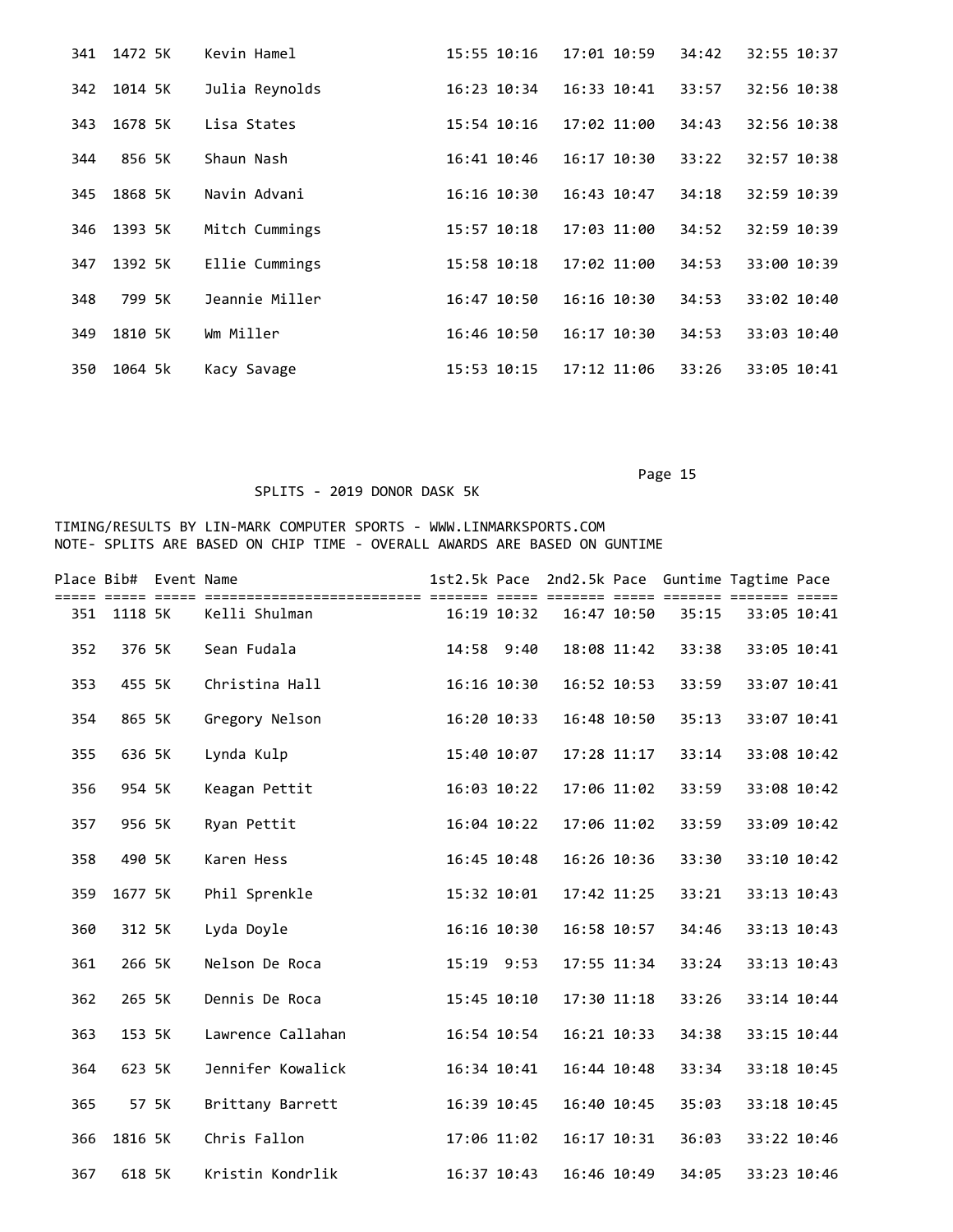| 368 | 142 5K  | Melissa Burke     | 16:41 10:46     | $16:43$ $10:47$ | 34:02 | 33:23 10:47 |
|-----|---------|-------------------|-----------------|-----------------|-------|-------------|
| 369 | 1720 5K | Andrew Wallace    | $16:28$ $10:37$ | $16:57$ $10:56$ | 34:49 | 33:24 10:47 |
| 370 | 1739 5K | Peggy Wenner      | $16:52$ $10:53$ | $16:35$ $10:42$ | 34:38 | 33:27 10:48 |
| 371 | 1379 5K | Nicole Colamarino | $16:01$ $10:20$ | $17:29$ $11:17$ | 36:12 | 33:29 10:49 |
| 372 | 76 5K   | Mike Bell         | $15:48$ $10:12$ | $17:43$ $11:26$ | 36:28 | 33:30 10:49 |
| 373 | 687 5K  | Julianne Looby    | 15:46 10:11     | $17:45$ $11:27$ | 36:30 | 33:31 10:49 |
| 374 | 1111 5K | Meaghan Shattuck  | $16:46$ $10:49$ | 16:45 10:49     | 34:08 | 33:31 10:49 |
| 375 | 437 5K  | Natalie Grimmer   | $16:28$ $10:38$ | 17:05 11:01     | 35:22 | 33:32 10:49 |

### SPLITS - 2019 DONOR DASK 5K

|     | Place Bib# Event Name |                      | 1st2.5k Pace |             |                 |       | 2nd2.5k Pace Guntime Tagtime Pace |             |
|-----|-----------------------|----------------------|--------------|-------------|-----------------|-------|-----------------------------------|-------------|
| 376 | 1266 5K               | Kaiya Williams       |              | 16:46 10:49 | $16:52$ $10:53$ | 33:48 | 33:37 10:51                       |             |
| 377 | 1669 5K               | Devin Shuller        |              | 16:46 10:49 | 16:56 10:56     | 36:08 | 33:41 10:52                       |             |
| 378 | 870 5K                | Amy Nessen           |              |             |                 | 33:41 | 33:41 10:52                       |             |
| 379 | 85 5K                 | Lexi Birett          |              | 15:24 9:56  | 18:19 11:49     | 35:55 | 33:42 10:53                       |             |
| 380 | 459 5K                | Tawny Handelong      |              | 15:24 9:56  | 18:19 11:49     | 35:55 | 33:42 10:53                       |             |
| 381 | 850 5K                | Ray Murray           |              |             |                 | 34:54 | 33:45 10:53                       |             |
| 382 | 845 5K                | Brody Murray         |              | 15:09 9:47  | 18:38 12:01     | 34:50 | 33:46 10:54                       |             |
| 383 | 643 5k                | Christopher Lakatosh |              | 16:46 10:49 | 17:01 10:59     | 34:36 | 33:47 10:54                       |             |
| 384 | 404 5K                | Colleen Gerlach      |              | 16:47 10:50 | 17:02 11:00     | 35:02 | 33:49 10:55                       |             |
| 385 | 827 5K                | Jessica Morrison     |              | 16:18 10:31 | 17:34 11:20     | 33:56 | 33:51 10:56                       |             |
| 386 | 358 5K                | Amy Flemming         |              | 15:56 10:17 | 17:57 11:35     | 34:34 | 33:52 10:56                       |             |
| 387 | 1076 5K               | Anthony Schiavone    |              | 16:37 10:43 | 17:17 11:09     | 34:24 | 33:53 10:56                       |             |
| 388 | 793 5K                | Ron Miara            |              | 16:26 10:36 | 17:32 11:19     | 34:37 | 33:58 10:58                       |             |
| 389 | 1342 5K               | Audrey Borleis       |              | 18:00 11:37 | 16:02 10:21     | 36:02 | 34:01 10:59                       |             |
| 390 | 553 5K                | Sarah Jennings       |              | 16:18 10:31 | 17:47 11:29     | 34:33 | 34:05 11:00                       |             |
| 391 | 1000 5K               | Joey Ratner          |              | 16:17 10:31 | 17:48 11:29     | 34:33 | 34:05 11:00                       |             |
| 392 | 315 5K                | Joanne Dubin         |              | 15:51 10:14 | 18:16 11:47     | 34:40 | 34:07 11:01                       |             |
| 393 | 844 5K                | Maria Murphy         |              | 16:41 10:46 | 17:30 11:18     | 34:50 |                                   | 34:11 11:02 |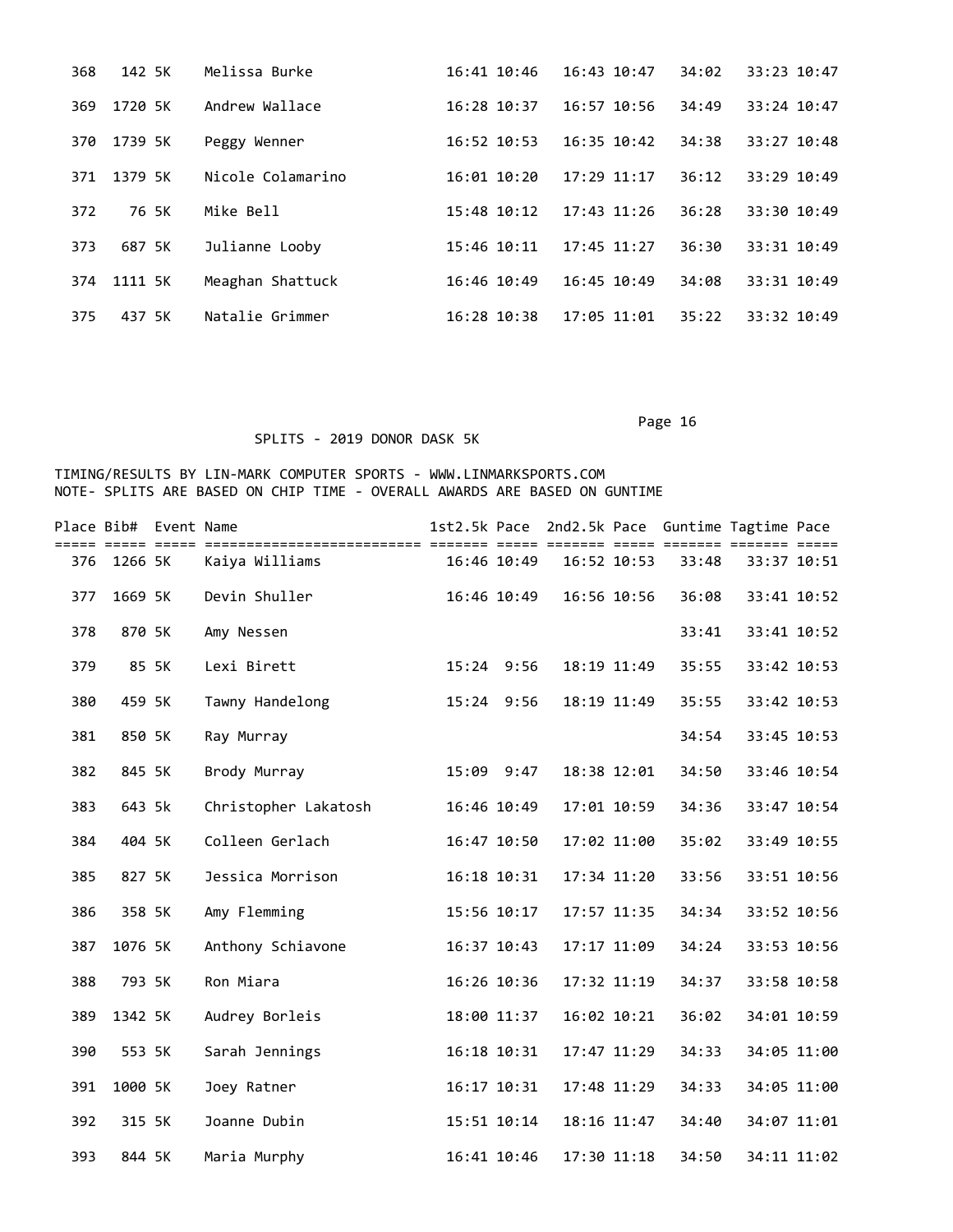| 394 | 1570 5K | Matthew McGrath   | $16:27$ $10:37$ | $17:47$ $11:28$ | 34:28 | 34:13 11:03 |
|-----|---------|-------------------|-----------------|-----------------|-------|-------------|
| 395 | 1368 5K | Adela Celoni      |                 |                 | 34:13 | 34:13 11:03 |
| 396 | 477 5K  | Allyssa Helm      | $16:39$ $10:45$ | $17:41$ $11:24$ | 34:58 | 34:20 11:05 |
| 397 | 529 5K  | Aijaz Hussain     | 16:47 10:50     | $17:35$ $11:21$ | 34:23 | 34:22 11:05 |
| 398 | 160 5K  | Angelina Carfagno | 16:47 10:50     | 17:38 11:23     | 37:02 | 34:25 11:06 |
| 399 | 1500 5K | Majid Itarsi      | 9:52<br>15:17   | $19:10$ $12:22$ | 34:31 | 34:27 11:07 |
| 400 | 1763 5K | Alison Martin     | $16:18$ $10:31$ | $18:10$ $11:43$ | 35:22 | 34:27 11:07 |

# SPLITS - 2019 DONOR DASK 5K

|     | Place Bib# Event Name |      |                        |             |             |       | 1st2.5k Pace 2nd2.5k Pace Guntime Tagtime Pace |  |
|-----|-----------------------|------|------------------------|-------------|-------------|-------|------------------------------------------------|--|
| 401 | 621 5K                |      | Eric Kornberg          | 17:36 11:22 | 16:52 10:53 | 35:36 | 34:27 11:07                                    |  |
| 402 | 1569 5K               |      | Vincent McGovern       | 17:36 11:22 | 16:54 10:54 | 37:05 | 34:29 11:08                                    |  |
| 403 | 602 5K                |      | Laina Kilpatrick       | 17:28 11:17 | 17:03 11:00 | 36:12 | 34:31 11:08                                    |  |
| 404 | 1147 5K               |      | Stephanie Sottung      | 16:45 10:49 | 17:52 11:32 | 35:13 | 34:37 11:10                                    |  |
| 405 | 1391 5K               |      | Bill Cummings          | 18:07 11:42 | 16:33 10:41 | 36:33 | 34:40 11:11                                    |  |
| 406 | 408 5K                |      | Alexandra Gilbert      | 16:02 10:21 | 18:40 12:03 | 35:00 | 34:41 11:12                                    |  |
| 407 | 1729 5K               |      | Lisa Wus               | 17:14 11:07 | 17:29 11:17 | 35:32 | 34:43 11:12                                    |  |
| 408 | 2201 5K               |      | James D'Alonze         | 16:07 10:24 | 18:39 12:02 | 35:38 | 34:45 11:13                                    |  |
| 409 | 1281 5K               |      | Claire Witzel          | 17:23 11:13 | 17:23 11:13 | 35:12 | 34:46 11:13                                    |  |
| 410 | 101 5K                |      | Jennifer Bolger        | 17:34 11:20 | 17:14 11:08 | 36:11 | 34:48 11:14                                    |  |
| 411 | 1268 5K               |      | Sierra Williams        | 16:43 10:47 | 18:09 11:43 | 35:38 | 34:52 11:15                                    |  |
| 412 | 1699 5K               |      | Heather Thude          | 16:36 10:43 | 18:17 11:48 | 35:17 | 34:52 11:15                                    |  |
| 413 | 1405 5K               |      | Gabriella Daymon       | 16:18 10:31 | 18:36 12:00 | 35:34 | 34:54 11:16                                    |  |
| 414 |                       | 2 5K | Jennifer (kline) Mahon | 16:18 10:31 | 18:37 12:01 | 35:17 | 34:55 11:16                                    |  |
| 415 | 1648 5K               |      | Sam Roseman            | 16:04 10:22 | 18:54 12:12 | 35:26 | 34:58 11:17                                    |  |
| 416 | 640 5K                |      | Sarah Kuwik            | 17:43 11:26 | 17:17 11:09 | 35:55 | 35:00 11:18                                    |  |
| 417 | 412 5K                |      | Bill Ginley            | 17:24 11:14 | 17:38 11:23 | 35:24 | 35:01 11:18                                    |  |
| 418 | 1414 5K               |      | Marilyn Donson         | 17:32 11:19 | 17:31 11:18 | 36:28 | 35:02 11:18                                    |  |
| 419 | 770 5K                |      | Melinda McLane         | 17:32 11:19 | 17:31 11:19 | 36:52 | 35:03 11:19                                    |  |
| 420 | 695 5K                |      | Herb Luxton            | 17:26 11:15 | 17:40 11:24 | 36:47 | 35:05 11:19                                    |  |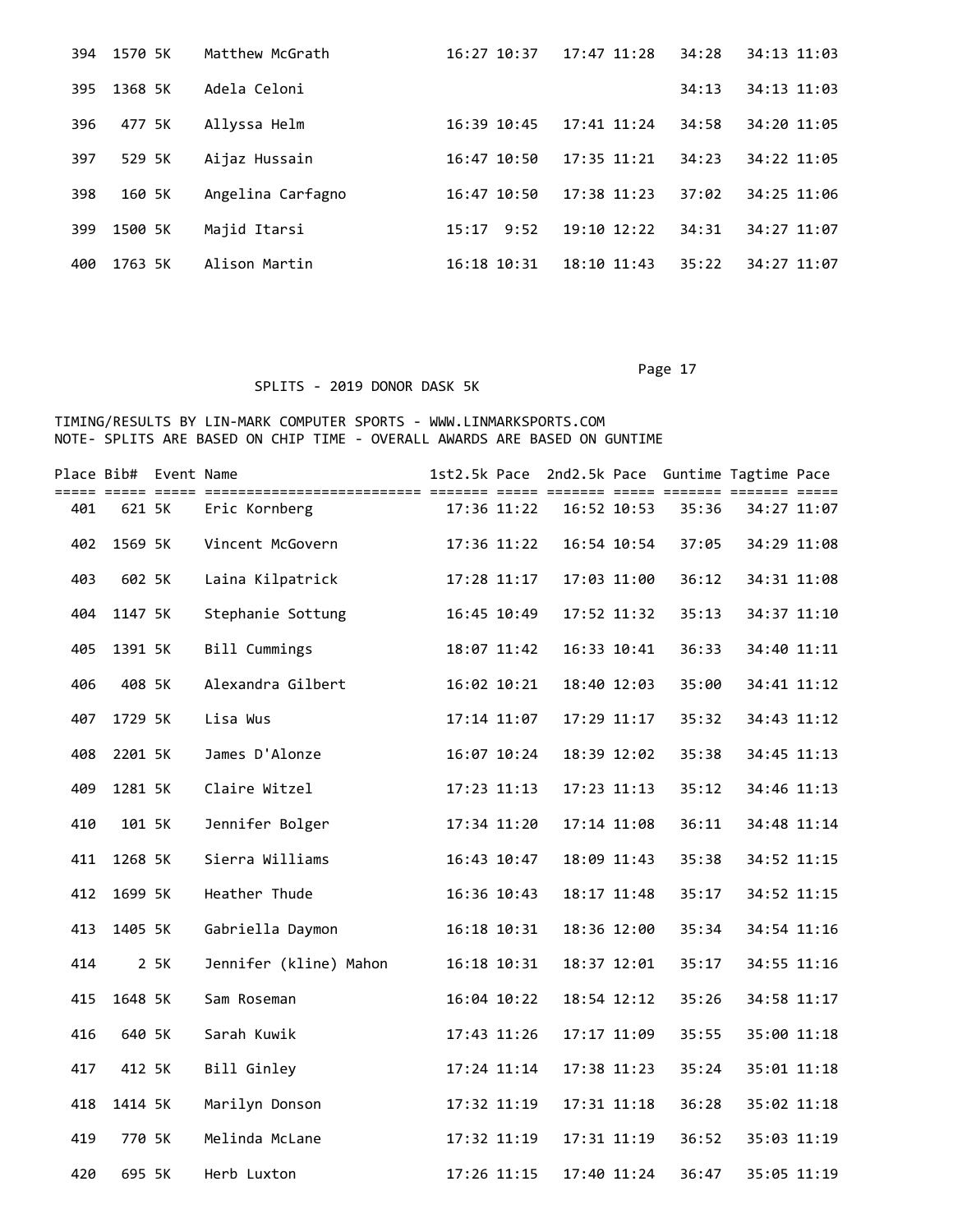|     | 421 1415 5K | Rita Donson    |                 | 17:34 11:20 17:32 11:19 | 36:31 | 35:06 11:20 |
|-----|-------------|----------------|-----------------|-------------------------|-------|-------------|
| 422 | 395 5K      | Juliet Gaul    | 16:37 10:43     | $18:30$ $11:56$ $36:29$ |       | 35:06 11:20 |
| 423 | 71 5K       | Allison Beatty | 17:11 11:05     | 18:08 11:42             | 36:01 | 35:19 11:24 |
| 424 | 722 5K      | Debra Marino   | $17:39$ $11:23$ | 17:44 11:27             | 35:48 | 35:22 11:25 |
|     | 425 2128 5K | Tammy          | 16:33 10:41     | 18:50 12:09             | 38:15 | 35:23 11:25 |

### SPLITS - 2019 DONOR DASK 5K

|     | Place Bib# Event Name |                  |             |             |             |       | 1st2.5k Pace 2nd2.5k Pace Guntime Tagtime Pace |  |
|-----|-----------------------|------------------|-------------|-------------|-------------|-------|------------------------------------------------|--|
| 426 | 2008 5K               | Tracey Drelick   | 18:24 11:52 |             | 17:03 11:00 | 35:55 | 35:26 11:26                                    |  |
| 427 | 2289 5K               | Kate Dalet       | 17:17 11:09 |             | 18:11 11:44 | 38:08 | 35:28 11:27                                    |  |
| 428 | 1689 5K               | Micah Swartley   |             |             |             | 37:17 | 35:32 11:28                                    |  |
| 429 | 1527 5K               | Isaiah Landes    |             |             |             | 37:17 | 35:32 11:28                                    |  |
| 430 | 1617 5K               | Brian Peoples    | 17:08 11:03 |             | 18:26 11:53 | 38:26 | 35:33 11:28                                    |  |
| 431 | 526 5K                | Kim Hummel       | 17:47 11:29 |             | 17:47 11:28 | 37:26 | 35:33 11:28                                    |  |
| 432 | 562 5K                | Joshua Johnston  | 17:02 10:59 |             | 18:33 11:58 | 38:45 | 35:34 11:29                                    |  |
| 433 | 1142 5K               | Noelle Snyder    | 17:35 11:21 |             | 18:12 11:45 | 37:06 | 35:46 11:33                                    |  |
| 434 | 988 5K                | Hannah Pyper     | 16:33 10:41 |             | 19:15 12:25 | 35:57 | 35:47 11:33                                    |  |
| 435 | 948 5K                | Trish Perkins    | 17:40 11:24 |             | 18:08 11:42 | 35:55 | 35:48 11:33                                    |  |
| 436 | 418 5K                | Miranda Gong     | 16:22 10:34 |             | 19:26 12:32 | 36:50 | 35:48 11:33                                    |  |
| 437 | 713 5K                | Meena Mandalapu  | 16:22 10:34 |             | 19:26 12:33 | 36:51 | 35:48 11:33                                    |  |
| 438 | 1116 5K               | Nicholas Sherman | 17:42 11:25 |             | 18:07 11:42 | 39:10 | 35:49 11:33                                    |  |
| 439 | 1203 5K               | Ryan Toporowski  | 17:10 11:05 |             | 18:40 12:03 | 35:51 | 35:49 11:34                                    |  |
| 440 | 991 5K                | Scott Pyper      | 17:06 11:02 |             | 18:44 12:05 | 36:00 | 35:50 11:34                                    |  |
| 441 | 1202 5K               | Maris Toporowski | 17:10 11:05 |             | 18:40 12:03 | 35:51 | 35:50 11:34                                    |  |
| 442 | 1649 5K               | Scott Rosen      | 17:19 11:11 |             | 18:32 11:58 | 36:05 | 35:51 11:34                                    |  |
| 443 | 1487 5K               | Michele Holwood  | 17:19 11:11 |             | 18:32 11:58 | 36:05 | 35:51 11:34                                    |  |
| 444 | 1775 5K               | Nathan Marlowe   | 18:14 11:46 |             | 17:39 11:23 | 37:39 | 35:52 11:35                                    |  |
| 445 | 1776 5K               | Beth Rossitr     | 18:14 11:46 |             | 17:39 11:23 | 37:39 | 35:53 11:35                                    |  |
| 446 | 1774 5K               | Hayley Marlowe   | 18:14 11:46 | 17:39 11:23 |             | 37:39 | 35:53 11:35                                    |  |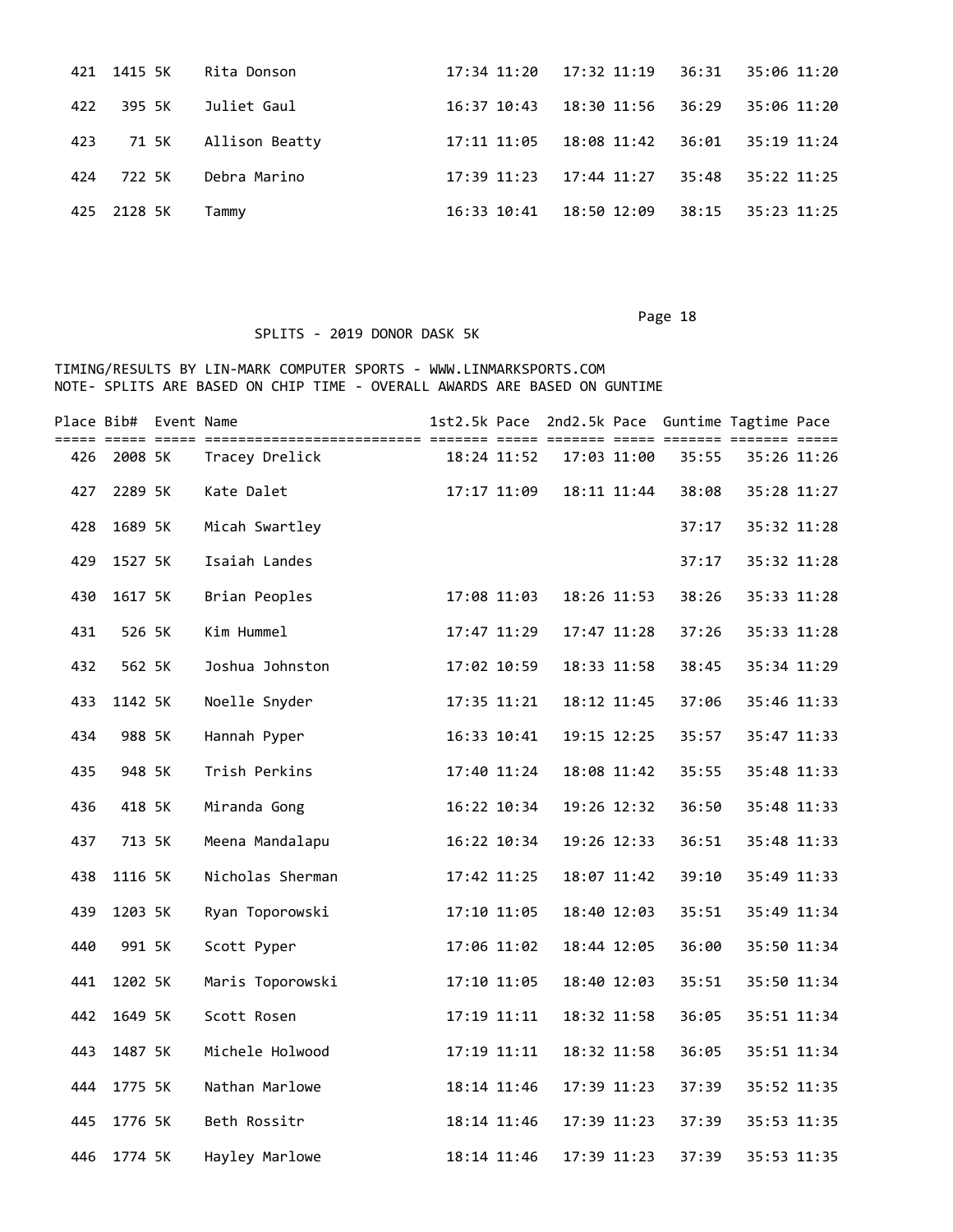|             | 447 570 5K Rebecca Kane      | 17:10 11:04  18:44  12:06  36:27  35:54  11:35 |             |
|-------------|------------------------------|------------------------------------------------|-------------|
|             | 448 1480 5K Carlina Hershock | 17:48 11:29  18:07  11:42  38:11  35:55  11:36 |             |
|             | 449 1589 5k Mary Beth Morgan | 17:03 11:00  18:57 12:14  39:15  36:00  11:37  |             |
| 450 1925 5K | Adam Hyman                   | 17:21 11:12 18:45 12:06 36:27                  | 36:06 11:39 |

# SPLITS - 2019 DONOR DASK 5K

|     | Place Bib# Event Name |       |                        |             |             |             | 1st2.5k Pace 2nd2.5k Pace Guntime Tagtime Pace |             |             |
|-----|-----------------------|-------|------------------------|-------------|-------------|-------------|------------------------------------------------|-------------|-------------|
| 451 |                       | 99 5K | Rayhaan Bohra          | 17:04 11:01 | 19:06 12:19 |             | 36:10                                          | 36:09 11:40 |             |
| 452 | 1198 5K               |       | Stephanie Tolbert      | 19:13 12:24 | 16:59 10:58 |             | 39:17                                          | 36:12 11:41 |             |
| 453 | 742 5K                |       | Brittany McCann        | 19:15 12:25 | 16:59 10:58 |             | 39:17                                          | 36:13 11:41 |             |
| 454 | 649 5K                |       | Rob Lamey              | 17:16 11:09 |             | 18:58 12:14 | 38:20                                          |             | 36:14 11:41 |
| 455 | 1481 5K               |       | Marissa Hershock       | 17:49 11:30 |             | 18:25 11:53 | 38:29                                          | 36:14 11:42 |             |
| 456 | 583 5K                |       | Tina Keely             | 17:38 11:23 | 18:38 12:01 |             | 37:25                                          | 36:15 11:42 |             |
| 457 | 256 5K                |       | Jason D'Ambrosio       | 18:14 11:46 |             | 18:02 11:38 | 36:38                                          | 36:16 11:42 |             |
| 458 | 874 5K                |       | Harrison Newman        | 17:48 11:29 |             | 18:29 11:56 | 36:36                                          |             | 36:16 11:42 |
| 459 | 1713 5K               |       | Christopher Vaughn     | 18:17 11:48 |             | 18:01 11:37 | 36:41                                          | 36:17 11:43 |             |
| 460 | 1495 5K               |       | Grace Hughes           | 17:34 11:20 | 18:44 12:05 |             | 37:59                                          | 36:17 11:43 |             |
| 461 | 1046 5K               |       | Christina Ryan         | 18:18 11:48 |             | 18:01 11:37 | 36:41                                          | 36:18 11:43 |             |
| 462 | 255 5K                |       | Bethanne D'Ambrosio    | 18:18 11:48 |             | 18:01 11:38 | 36:38                                          | 36:18 11:43 |             |
| 463 | 1714 5K               |       | Joshua Vaughn          | 18:17 11:48 |             | 18:02 11:39 | 36:44                                          | 36:19 11:43 |             |
| 464 |                       | 62 5K | Eric Battaglia         | 16:45 10:49 |             | 19:35 12:38 | 39:04                                          | 36:20 11:43 |             |
| 465 | 677 5K                |       | Brian Lincicome        | 17:08 11:03 |             | 19:13 12:24 | 36:59                                          | 36:21 11:44 |             |
| 466 | 692 5K                |       | Darlene Lumpkin        | 17:30 11:18 | 18:55 12:13 |             | 37:10                                          | 36:25 11:45 |             |
| 467 | 1197 5K               |       | Mary Catherine Tillman | 18:06 11:41 |             | 18:20 11:50 | 37:30                                          |             | 36:25 11:45 |
| 468 | 603 5K                |       | Rosemarie Kilpatrick   | 18:23 11:52 | 18:09 11:43 |             | 38:48                                          |             | 36:32 11:47 |
| 469 | 544 5K                |       | Vibhore Jairath        | 17:10 11:05 | 19:23 12:31 |             | 36:39                                          | 36:33 11:48 |             |
| 470 | 681 5K                |       | Erica Liss             | 18:51 12:10 |             | 17:43 11:26 | 37:19                                          | 36:33 11:48 |             |
| 471 | 325 5K                |       | Jenn Eck               | 17:22 11:12 |             | 19:12 12:23 | 37:14                                          |             | 36:34 11:48 |
| 472 | 1296 5K               |       | Adam Zakrzewski        | 18:51 12:10 | 17:43 11:26 |             | 37:20                                          |             | 36:34 11:48 |
| 473 | 545 5K                |       | Viraaj Jairath         | 17:11 11:06 | 19:23 12:31 |             | 36:39                                          |             | 36:34 11:48 |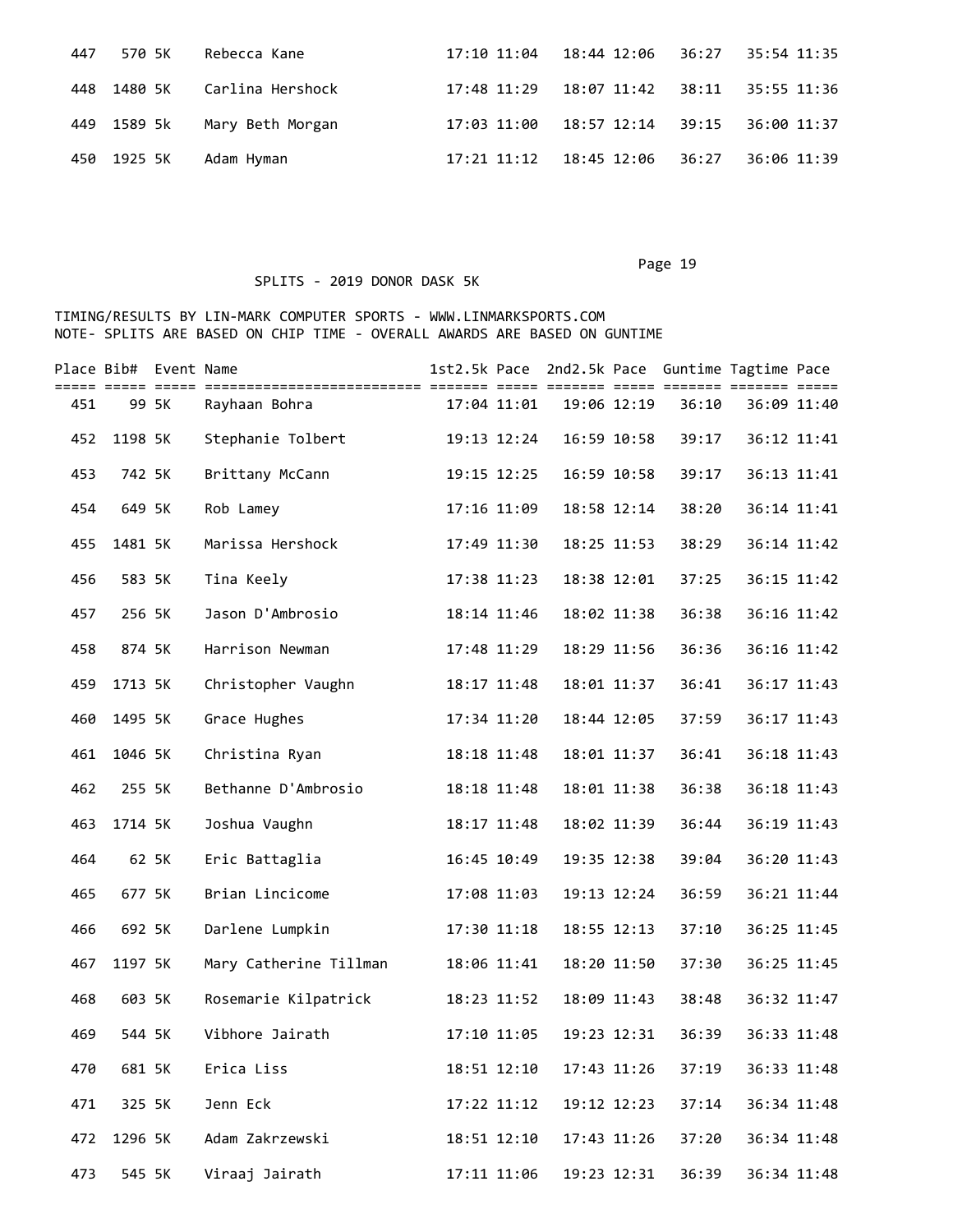|  | 474    955 5K     Mikayla Pettit | 17:23 11:13 19:13 12:24 37:26 36:36 11:49      |  |
|--|----------------------------------|------------------------------------------------|--|
|  | 475 63 5K Philip Battaglia       | 16:40 10:45  19:58  12:53  39:26  36:38  11:49 |  |

# SPLITS - 2019 DONOR DASK 5K

|     | Place Bib# Event Name |                   |             |             |       | 1st2.5k Pace 2nd2.5k Pace Guntime Tagtime Pace |             |
|-----|-----------------------|-------------------|-------------|-------------|-------|------------------------------------------------|-------------|
| 476 | 230 5K                | John Cornele      | 19:09 12:21 | 17:29 11:17 | 37:10 | 36:38 11:49                                    |             |
| 477 | 1225 5K               | Megan Vigrass     | 18:41 12:03 | 17:59 11:36 | 39:47 |                                                | 36:39 11:50 |
| 478 | 556 5K                | Michell John      | 16:45 10:49 | 19:57 12:53 | 39:27 |                                                | 36:42 11:51 |
| 479 | 1350 5K               | Lizzie Bringhurst | 17:36 11:21 | 19:08 12:21 | 37:27 |                                                | 36:43 11:51 |
| 480 | 1035 5k               | Steven Rudich     | 18:32 11:58 | 18:11 11:44 | 37:03 |                                                | 36:43 11:51 |
| 481 | 200 5K                | Donna Cirasole    | 18:32 11:58 | 18:12 11:45 | 37:03 |                                                | 36:44 11:51 |
| 482 | 625 5K                | Kaitlin Kozole    | 17:55 11:34 | 18:50 12:09 | 37:08 |                                                | 36:45 11:52 |
| 483 | 2285 5K               | Kate McKee        | 17:35 11:21 | 19:12 12:24 | 37:05 |                                                | 36:47 11:52 |
| 484 | 2127 5K               | Andrea Gluch      | 17:39 11:24 | 19:09 12:21 | 39:43 |                                                | 36:47 11:52 |
| 485 | 601 5K                | Eian Kilpatrick   | 17:33 11:19 | 19:16 12:26 | 38:42 |                                                | 36:48 11:53 |
| 486 | 343 5K                | Lynn Fallon       | 17:27 11:15 | 19:23 12:30 | 39:30 |                                                | 36:49 11:53 |
| 487 | 407 5K                | Amanda Gibbs      | 17:59 11:36 | 18:52 12:10 | 37:23 |                                                | 36:50 11:53 |
| 488 | 144 5K                | Kathleen Burner   | 17:56 11:34 | 18:56 12:13 | 37:33 |                                                | 36:51 11:54 |
| 489 | 2284 5K               | Mary Ann Lim      | 16:52 10:53 | 20:01 12:55 | 37:03 |                                                | 36:52 11:54 |
| 490 | 746 5K                | Kevin McCollum    | 18:17 11:48 | 18:36 12:00 | 39:02 |                                                | 36:52 11:54 |
| 491 | 619 5K                | Maggie Kopel      | 19:02 12:17 | 17:51 11:31 | 37:24 |                                                | 36:53 11:54 |
| 492 | 745 5K                | Jamie McCollum    | 18:18 11:49 | 18:36 12:00 | 39:01 |                                                | 36:54 11:54 |
| 493 | 491 5K                | Michael Hess      |             |             | 37:16 |                                                | 36:58 11:56 |
| 494 | 1005 5K               | Lily Rausch       | 16:42 10:47 | 20:17 13:05 | 37:16 |                                                | 36:59 11:56 |
| 495 | 1310 5K               | Aadil Ali         | 17:02 11:00 | 19:58 12:53 | 37:00 |                                                | 36:59 11:56 |
| 496 | 498 5K                | Kim Hild          | 18:39 12:02 | 18:23 11:52 | 38:02 |                                                | 37:02 11:57 |
| 497 | 1295 5K               | Lauren Zachar     | 17:34 11:20 | 19:31 12:35 | 38:24 |                                                | 37:04 11:58 |
| 498 | 702 5K                | Colleen MacKle    | 17:42 11:25 | 19:23 12:31 | 37:43 |                                                | 37:05 11:58 |
| 499 | 282 5K                | Maryann Devlin    | 16:47 10:50 | 20:24 13:10 | 37:45 |                                                | 37:10 12:00 |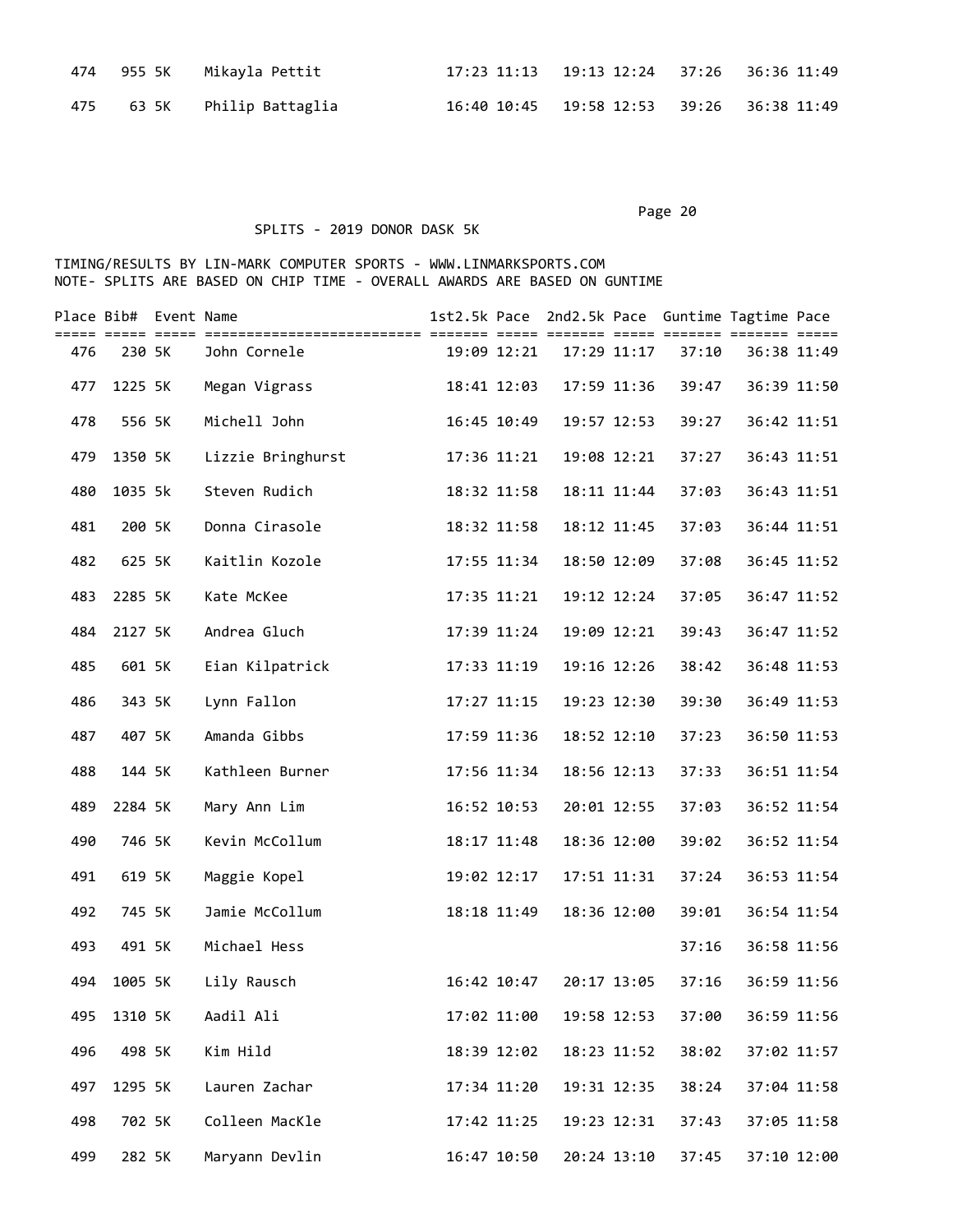### SPLITS - 2019 DONOR DASK 5K

|     | Place Bib# Event Name |       |                       |             |             |       | 1st2.5k Pace 2nd2.5k Pace Guntime Tagtime Pace |             |
|-----|-----------------------|-------|-----------------------|-------------|-------------|-------|------------------------------------------------|-------------|
| 501 | ===== ===== =====     | 18 5K | Brooke Allen-Watson   | 18:41 12:03 | 18:31 11:57 | 38:04 | 37:11 12:00                                    |             |
| 502 |                       | 30 5K | Kim Angelo            | 18:19 11:49 | 18:54 12:12 | 38:04 | 37:12 12:00                                    |             |
| 503 | 952 5K                |       | Becky Pettit          | 17:22 11:12 | 19:51 12:49 | 38:04 | 37:12 12:00                                    |             |
| 504 |                       | 23 5K | Michael III Amodei    | 17:51 11:31 | 19:26 12:33 | 37:52 | 37:16 12:02                                    |             |
| 505 |                       | 22 5K | Antoinette Amodei     | 17:50 11:30 | 19:28 12:33 | 37:52 | 37:17 12:02                                    |             |
| 506 | 1512 5K               |       | Megan Keenan          | 17:57 11:35 | 19:21 12:29 | 37:59 | 37:18 12:02                                    |             |
| 507 | 650 5K                |       | Susan Lamey           | 18:25 11:53 | 18:54 12:12 | 39:33 |                                                | 37:18 12:02 |
| 508 | 1781 5K               |       | Lisa Ostrich          | 17:24 11:14 | 20:00 12:54 | 40:02 |                                                | 37:23 12:04 |
| 509 | 516 5K                |       | Robert Howard         | 18:06 11:41 | 19:18 12:27 | 37:26 | 37:23 12:04                                    |             |
| 510 | 1596 5K               |       | Megan Nailon          | 18:43 12:05 | 18:44 12:06 | 40:29 | 37:27 12:05                                    |             |
| 511 |                       | 98 5K | Rashed Bohra          | 17:20 11:11 | 20:08 13:00 | 37:28 | 37:27 12:05                                    |             |
| 512 | 1331 5K               |       | Tiffany Bates         | 18:44 12:05 | 18:44 12:06 | 40:29 | 37:28 12:06                                    |             |
| 513 | 1461 5K               |       | Tiffany Graziotto     | 18:15 11:47 | 19:16 12:26 | 38:45 | 37:31 12:06                                    |             |
| 514 | 533 5K                |       | Shaahed Hussain       | 17:25 11:14 | 20:07 12:59 | 37:31 | 37:31 12:06                                    |             |
| 515 | 631 5K                |       | Stephanie Krawiec     | 17:02 11:00 | 20:32 13:15 | 40:49 |                                                | 37:34 12:07 |
| 516 | 1462 5K               |       | Vincent Graziotto     | 18:15 11:47 | 19:20 12:28 | 38:49 | 37:35 12:08                                    |             |
| 517 | 535 5K                |       | Suhail Hussain        | 16:30 10:39 | 21:07 13:38 | 37:41 | 37:37 12:08                                    |             |
| 518 | 1230 5K               |       | Jim Vizzard           | 19:17 12:27 | 18:23 11:52 | 38:29 | 37:39 12:09                                    |             |
| 519 | 887 5K                |       | Ricky Nuno            | 18:23 11:52 | 19:18 12:27 | 43:06 | 37:41 12:10                                    |             |
| 520 | 381 5K                |       | Oz Gamel              | 18:24 11:53 | 19:18 12:27 | 43:07 | 37:42 12:10                                    |             |
| 521 | 1665 5K               |       | Bruce Sheeran Sheeran | 14:30 9:21  | 23:13 14:59 | 38:59 |                                                | 37:42 12:10 |
| 522 | 688 5K                |       | Vanessa Lopez         | 18:25 11:53 | 19:18 12:27 | 43:06 | 37:42 12:10                                    |             |
| 523 | 1524 5K               |       | Alexander Kuc         | 19:19 12:28 | 18:25 11:53 | 38:29 | 37:43 12:10                                    |             |
| 524 | 1258 5K               |       | Jack Whitehouse       | 17:42 11:26 | 20:04 12:57 | 39:16 |                                                | 37:46 12:11 |
| 525 | 1315 5K               |       | Gracie Ancia          | 18:45 12:06 | 19:04 12:18 | 40:50 |                                                | 37:48 12:12 |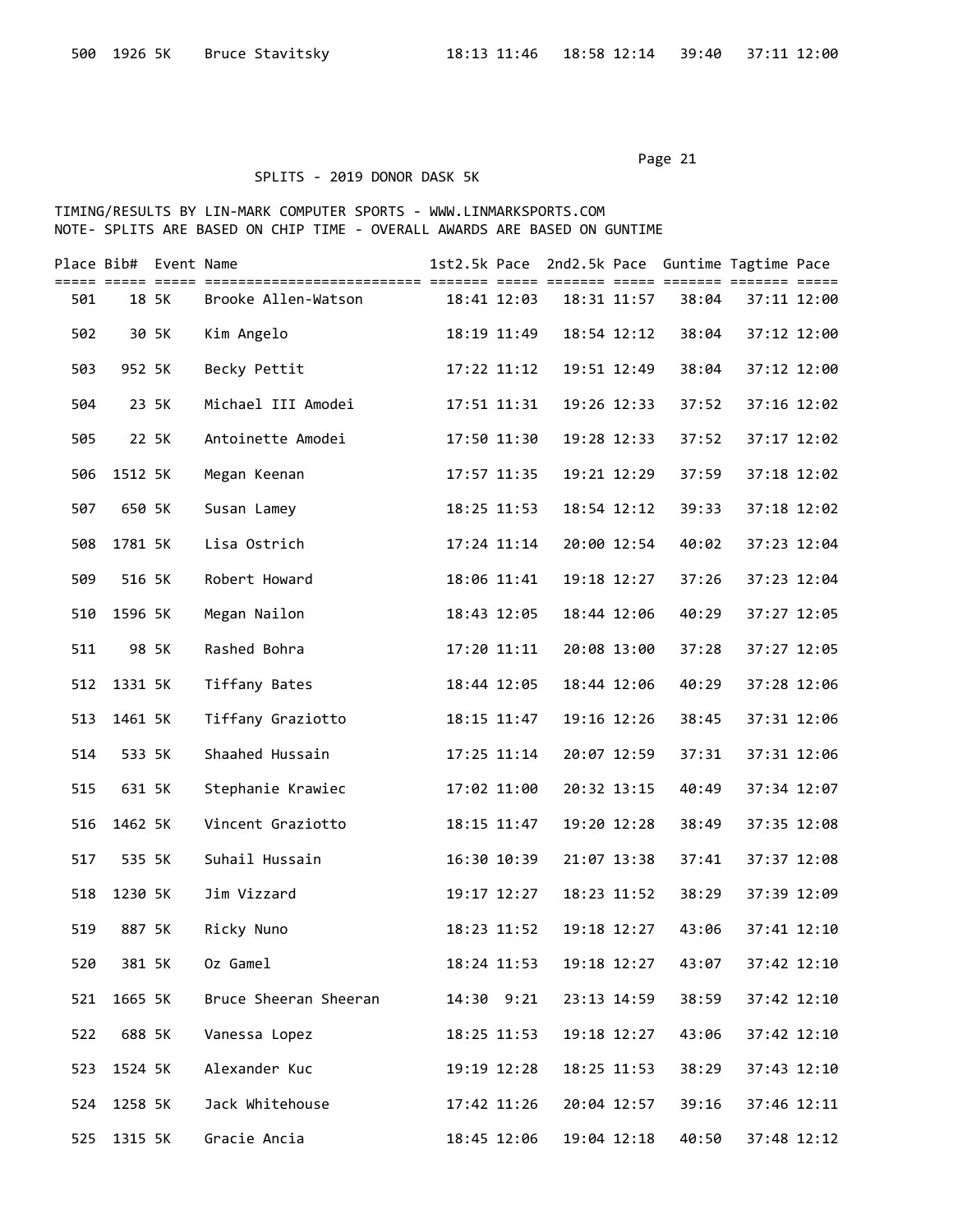# SPLITS - 2019 DONOR DASK 5K

|     | Place Bib# Event Name |                     |             |             | 1st2.5k Pace 2nd2.5k Pace Guntime Tagtime Pace |             |             |
|-----|-----------------------|---------------------|-------------|-------------|------------------------------------------------|-------------|-------------|
| 526 | 1619 5K               | Elaine Petrossian   | 18:00 11:37 | 19:49 12:47 | 38:01                                          | 37:48 12:12 |             |
| 527 | 1288 5K               | Alycia Yambrick     | 19:09 12:22 | 18:42 12:04 | 38:39                                          | 37:51 12:13 |             |
| 528 | 1338 5K               | Manoj Bobba         | 17:30 11:18 | 20:22 13:08 | 39:30                                          | 37:51 12:13 |             |
| 529 | 1455 5K               | Todd Gordon         |             |             | 37:54                                          | 37:54 12:14 |             |
| 530 | 1750 5K               | Jeffrey Brown       | 18:55 12:12 | 19:04 12:18 | 40:47                                          | 37:58 12:15 |             |
| 531 | 1454 5K               | Maureen Gordon      |             |             | 37:58                                          | 37:58 12:15 |             |
| 532 | 394 5K                | Adrienne Gaugler    | 18:19 11:49 | 19:42 12:42 | 40:50                                          | 38:00 12:16 |             |
| 533 | 334 5K                | Audra Ent           | 18:28 11:55 | 19:33 12:37 | 38:23                                          | 38:01 12:16 |             |
| 534 | 1297 5K               | Anthony Zalesky     | 19:04 12:18 | 19:00 12:16 | 40:59                                          | 38:03 12:17 |             |
| 535 | 1511 5K               | Lisa Keenan         | 17:58 11:36 | 20:07 12:59 | 38:46                                          | 38:04 12:17 |             |
| 536 | 829 5K                | Megan Mossman       | 18:15 11:47 | 19:50 12:48 | 40:51                                          | 38:05 12:17 |             |
| 537 | 252 5K                | Gina Daily          | 18:01 11:37 | 20:11 13:01 | 39:42                                          | 38:11 12:19 |             |
| 538 | 360 5K                | Paul Flowers        | 20:53 13:28 | 17:19 11:10 | 41:22                                          | 38:11 12:19 |             |
| 539 | 506 5K                | Sean Hogan          | 18:20 11:50 | 19:55 12:51 | 39:12                                          | 38:15 12:21 |             |
| 540 | 1749 5K               | Jacqueline Bockarie | 18:38 12:01 | 19:39 12:41 | 41:06                                          | 38:17 12:21 |             |
| 541 | 1751 5K               | Janee Brown         |             |             | 41:10                                          |             | 38:18 12:22 |
| 542 | 699 5K                | Barbara MacHo       | 19:01 12:16 | 19:19 12:28 | 41:17                                          |             | 38:19 12:22 |
| 543 | 2207 5K               | Kyle Beattie        | 20:14 13:04 | 18:07 11:41 | 40:15                                          | 38:21 12:23 |             |
| 544 | 1607 5K               | Lauren O'Leary      | 17:50 11:30 | 20:34 13:17 | 40:56                                          | 38:24 12:23 |             |
| 545 | 690 5k                | Tracy Lucante       | 18:41 12:04 | 19:43 12:44 | 40:13                                          |             | 38:24 12:24 |
| 546 | 251 5K                | Albert Daily        |             |             | 39:58                                          | 38:27 12:25 |             |
| 547 | 1603 5K               | Joe O'Brien         | 18:02 11:38 | 20:26 13:11 | 39:04                                          | 38:28 12:25 |             |
| 548 | 1349 5K               | Debbie Bringhurst   | 18:12 11:45 | 20:18 13:06 | 39:13                                          |             | 38:29 12:25 |
| 549 | 263 5K                | Nicole Davis        | 18:49 12:08 | 19:44 12:44 | 39:11                                          | 38:32 12:26 |             |
| 550 | 479 5K                | Matt Henigan        | 18:34 11:59 | 19:59 12:54 | 38:58                                          |             | 38:32 12:26 |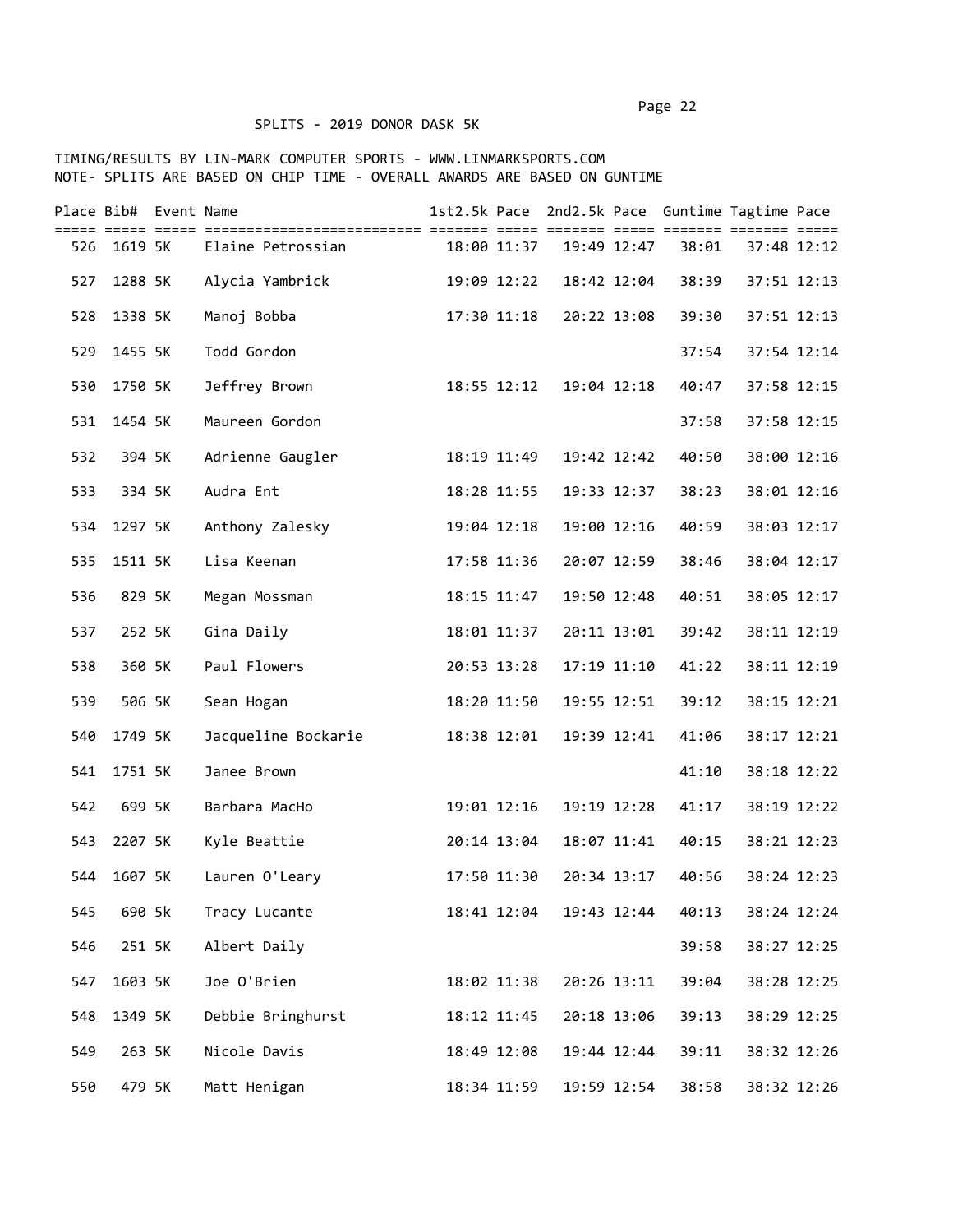|     | Place Bib# Event Name |                      |             |             | 1st2.5k Pace 2nd2.5k Pace Guntime Tagtime Pace |             |             |
|-----|-----------------------|----------------------|-------------|-------------|------------------------------------------------|-------------|-------------|
| 551 | 608 5K                | Annabelle Kline      |             |             | 38:32                                          | 38:32 12:26 |             |
| 552 | 1443 5K               | Andrew Garcia        | 18:02 11:38 | 20:33 13:16 | 41:51                                          | 38:34 12:27 |             |
| 553 | 630 5K                | Abby Kraus           | 13:12 8:31  | 25:24 16:23 | 38:35                                          |             | 38:35 12:27 |
| 554 | 960 5K                | Elliott Pickett      | 18:23 11:52 | 20:13 13:02 | 41:23                                          |             | 38:35 12:27 |
| 555 | 1727 5K               | David Wetherill, Jr. | 19:04 12:18 | 19:31 12:36 | 38:57                                          |             | 38:35 12:27 |
| 556 | 1120 5k               | Kristen Sigafus      | 15:35 10:03 | 23:02 14:52 | 38:50                                          | 38:37 12:28 |             |
| 557 | 1226 5K               | Jodie Vilardi        | 19:03 12:17 | 19:39 12:41 | 41:42                                          |             | 38:41 12:29 |
| 558 | 1442 5K               | Alexnader Garcia     | 18:03 11:39 | 20:39 13:19 | 41:59                                          |             | 38:41 12:29 |
| 559 | 812 5K                | Malarie Molinari     | 18:39 12:02 | 20:04 12:57 | 39:32                                          | 38:42 12:29 |             |
| 560 | 895 5K                | Myles O'Connor       | 18:02 11:38 | 20:42 13:21 | 39:25                                          | 38:43 12:30 |             |
| 561 | 1360 5K               | Katie Cappelloni     | 17:59 11:37 | 20:46 13:24 | 39:01                                          |             | 38:44 12:30 |
| 562 | 716 5K                | Wendy Manthorpe      | 19:02 12:17 | 19:47 12:46 | 40:38                                          | 38:48 12:31 |             |
| 563 | 1784 5K               | Steve McGrath        | 19:47 12:46 | 19:02 12:17 | 41:33                                          | 38:48 12:31 |             |
| 564 | 300 5K                | Christina Dincher    | 17:59 11:36 | 20:54 13:29 | 39:36                                          |             | 38:52 12:33 |
| 565 | 368 5K                | Peyton Frankovich    | 20:21 13:08 | 18:34 11:59 | 40:36                                          |             | 38:55 12:33 |
| 566 | 607 5K                | Christina Klassis    | 18:38 12:02 | 20:19 13:07 | 40:02                                          |             | 38:57 12:34 |
| 567 | 1023 5K               | Ryan Roby            | 17:39 11:23 | 21:25 13:49 | 40:06                                          |             | 39:03 12:36 |
| 568 | 605 5K                | Kathryn Kiskeravage  | 17:47 11:29 | 21:16 13:44 | 40:23                                          |             | 39:03 12:36 |
| 569 | 907 5K                | Sean Oneill          | 20:29 13:13 | 18:36 12:00 | 39:22                                          |             | 39:04 12:37 |
| 570 | 1138 5K               | Ashley Snyder        | 18:21 11:51 | 20:43 13:22 | 40:23                                          |             | 39:04 12:37 |
| 571 | 435 5K                | Tabatha Griffith     | 18:15 11:47 | 20:53 13:28 | 40:08                                          |             | 39:07 12:37 |
| 572 | 278 5K                | Kerri Dempsey        | 18:15 11:47 | 20:53 13:28 | 40:08                                          | 39:07 12:38 |             |
| 573 | 1157 5K               | Chrissy Starkweather | 19:06 12:20 | 20:04 12:57 | 39:47                                          |             | 39:10 12:38 |
| 574 | 240 5K                | Haley Cruz           | 18:23 11:52 | 20:48 13:26 | 41:00                                          |             | 39:11 12:39 |
| 575 | 241 5K                | Julie Cruz           | 18:22 11:51 | 20:50 13:27 | 41:02                                          |             | 39:12 12:39 |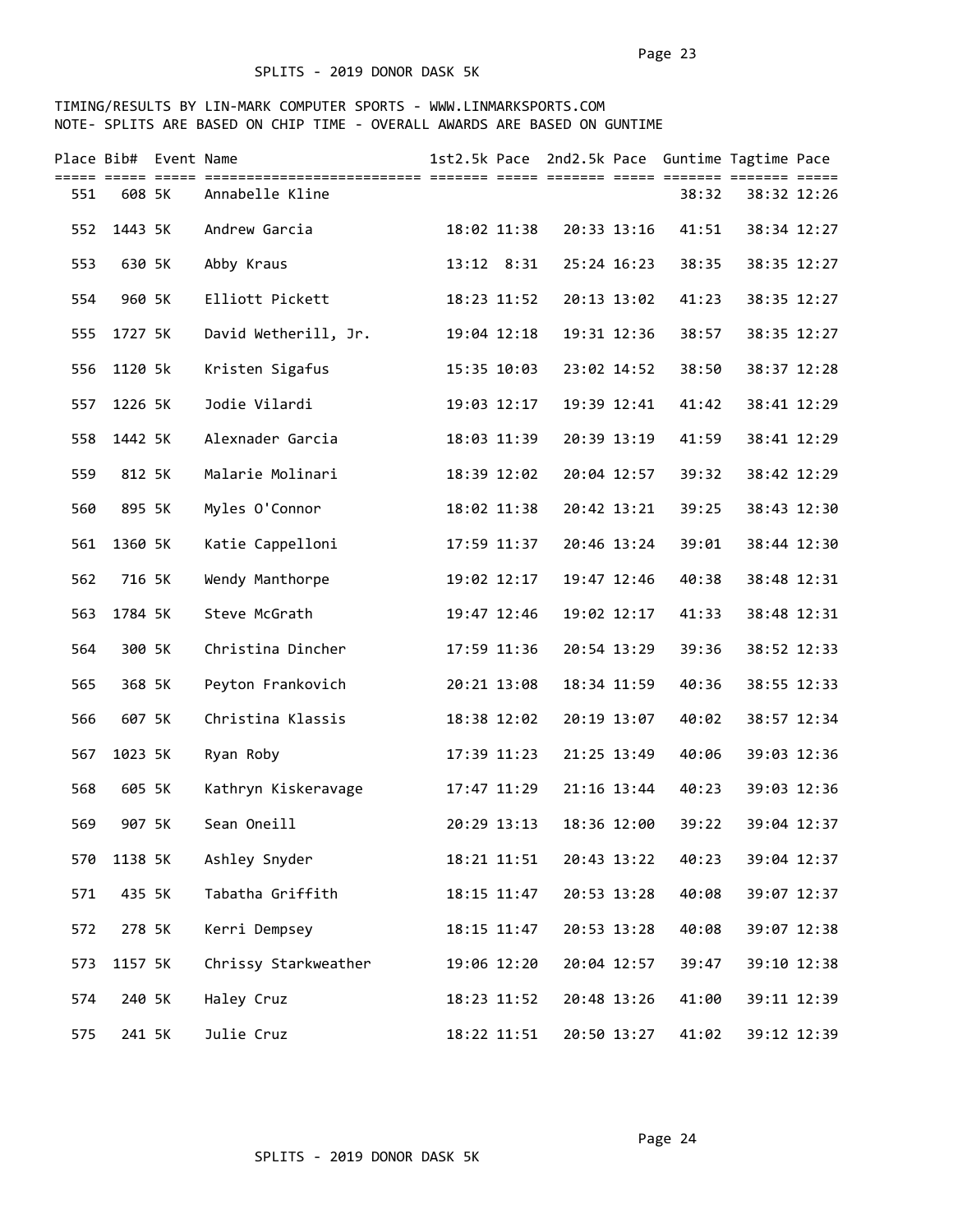#### TIMING/RESULTS BY LIN-MARK COMPUTER SPORTS - WWW.LINMARKSPORTS.COM NOTE- SPLITS ARE BASED ON CHIP TIME - OVERALL AWARDS ARE BASED ON GUNTIME

|     | Place Bib# Event Name |       | ============================ | === =:      |             | 1st2.5k Pace 2nd2.5k Pace Guntime Tagtime Pace | == =======  |             |
|-----|-----------------------|-------|------------------------------|-------------|-------------|------------------------------------------------|-------------|-------------|
| 576 | 295 5K                |       | Nicole Dienna                | 19:07 12:20 | 20:06 12:58 | 39:50                                          | 39:12 12:39 |             |
| 577 | 374 5K                |       | Katrina Frydlewicz           | 17:57 11:35 | 21:18 13:44 | 43:38                                          |             | 39:14 12:40 |
| 578 | 476 5K                |       | Sarah Heller                 | 17:34 11:20 | 21:44 14:01 | 40:39                                          |             | 39:18 12:41 |
| 579 | 223 5K                |       | Deirdre Cooke                | 19:43 12:43 | 19:36 12:39 | 40:22                                          |             | 39:18 12:41 |
| 580 | 1632 5K               |       | Eric Raroha                  | 18:44 12:06 | 20:36 13:17 | 40:11                                          |             | 39:19 12:41 |
| 581 | 1251 5K               |       | Theresa Welsh                | 19:07 12:20 | 20:13 13:03 | 41:47                                          | 39:20 12:42 |             |
| 582 |                       | 36 5K | Joshua Armano                | 16:53 10:54 | 22:27 14:29 | 40:59                                          | 39:20 12:42 |             |
| 583 |                       | 34 5K | Jake Armano                  | 16:52 10:53 | 22:28 14:30 | 40:59                                          |             | 39:20 12:42 |
| 584 | 617 5K                |       | Lopa Kolluri                 | 19:07 12:20 | 20:14 13:04 | 41:47                                          |             | 39:21 12:42 |
| 585 | 890 5K                |       | Satyra Oberfrank             | 19:42 12:43 | 19:47 12:46 | 40:04                                          |             | 39:29 12:44 |
| 586 | 150 5K                |       | Daniel Cacioppo              | 18:43 12:05 | 20:46 13:24 | 40:39                                          |             | 39:29 12:44 |
| 587 | 1509 5k               |       | Leroy Kardon                 | 19:42 12:43 | 19:47 12:46 | 40:05                                          |             | 39:29 12:45 |
| 588 | 1633 5K               |       | Lori Reali                   | 19:21 12:29 | 20:09 13:00 | 41:18                                          |             | 39:29 12:45 |
| 589 | 229 5K                |       | Bernadette Cornele           | 19:09 12:21 | 20:21 13:08 | 40:01                                          |             | 39:29 12:45 |
| 590 | 889 5K                |       | Marya Oberfrank              | 19:42 12:43 | 19:48 12:46 | 40:04                                          |             | 39:30 12:45 |
| 591 | 766 5K                |       | Jim McKinney                 | 18:44 12:05 | 20:46 13:24 | 40:21                                          |             | 39:30 12:45 |
| 592 | 767 5K                |       | Joe McKinney                 | 18:44 12:06 | 20:46 13:24 | 40:21                                          |             | 39:30 12:45 |
| 593 | 333 5K                |       | Philip English               | 19:13 12:24 | 20:20 13:07 | 41:20                                          |             | 39:32 12:46 |
| 594 | 1865 5K               |       | Rose Wells                   | 19:08 12:21 | 20:27 13:12 | 42:09                                          |             | 39:34 12:46 |
| 595 | 469 5K                |       | Michelle Healy               | 19:08 12:21 | 20:27 13:12 | 42:10                                          |             | 39:35 12:47 |
| 596 | 375 5K                |       | Joanne Fudala                | 19:46 12:45 | 19:51 12:49 | 40:10                                          |             | 39:37 12:47 |
| 597 | 944 5K                |       | Lucy Penkala                 | 20:54 13:29 | 18:58 12:14 | 43:01                                          |             | 39:51 12:52 |
| 598 | 451 5K                |       | Shehnaz Hakim                | 18:42 12:04 | 21:20 13:46 | 40:08                                          | 40:01 12:55 |             |
| 599 | 344 5K                |       | Dalia Fares                  | 19:14 12:25 | 20:48 13:26 | 43:08                                          |             | 40:02 12:55 |
| 600 |                       | 82 5K | Aneesa Bey                   | 19:27 12:33 | 20:39 13:19 | 43:06                                          |             | 40:05 12:56 |

#### SPLITS - 2019 DONOR DASK 5K

Page 25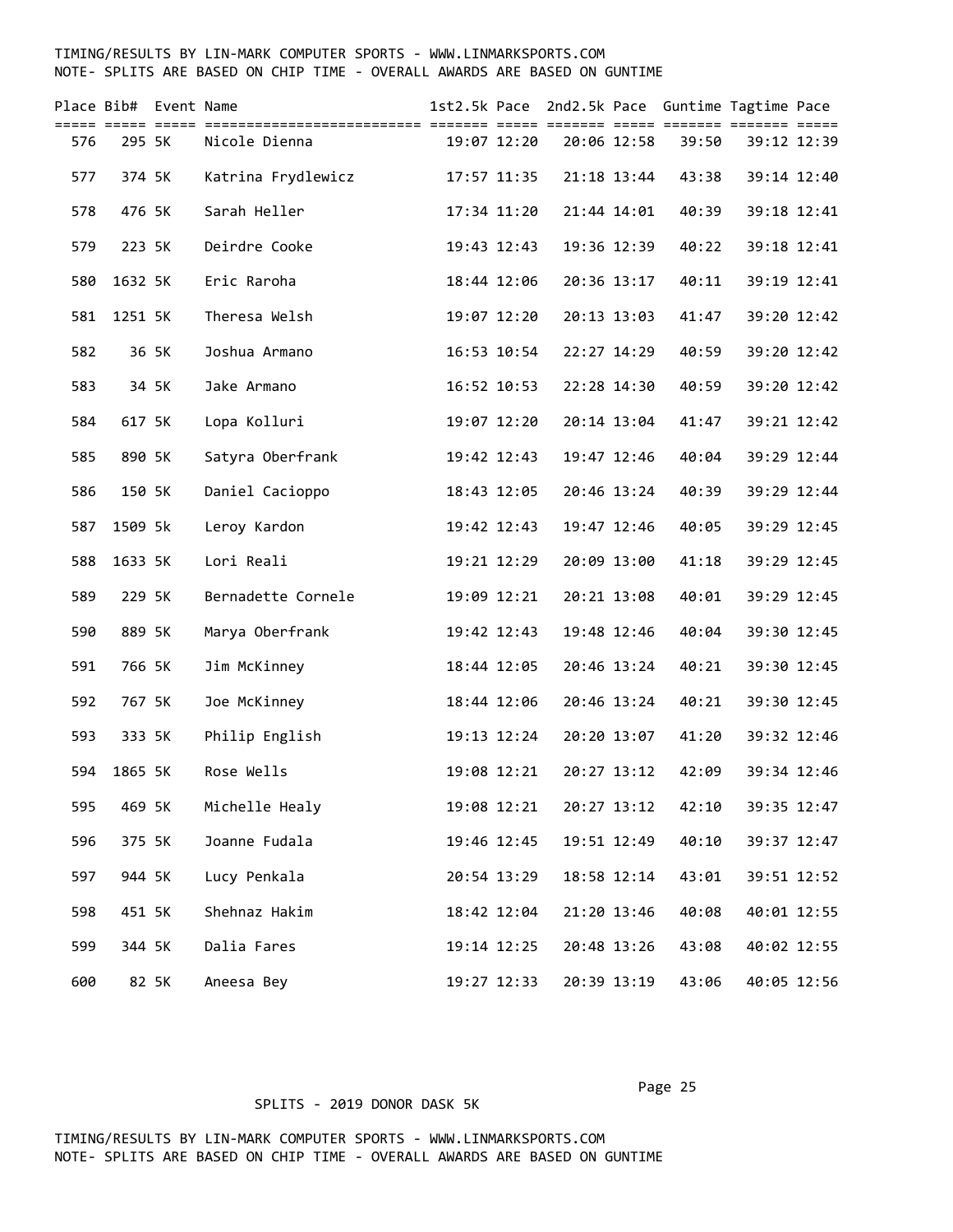|     | Place Bib# Event Name |      |                       |             |             |             | 1st2.5k Pace 2nd2.5k Pace Guntime Tagtime Pace |             |  |
|-----|-----------------------|------|-----------------------|-------------|-------------|-------------|------------------------------------------------|-------------|--|
| 601 | 1341 5K               |      | Anthony Borleis       |             |             |             | 42:01                                          | 40:08 12:57 |  |
| 602 | 370 5K                |      | Kellie Freeman        | 19:32 12:37 |             | 20:37 13:18 | 42:45                                          | 40:08 12:57 |  |
| 603 | 814 5K                |      | Catie Monteith        | 16:46 10:49 |             | 23:23 15:05 | 42:27                                          | 40:09 12:57 |  |
| 604 | 174 5K                |      | Katharine Celia       | 19:45 12:44 |             | 20:27 13:12 | 42:50                                          | 40:11 12:58 |  |
| 605 | 1683 5K               |      | Joseph Stough         | 20:08 12:59 |             | 20:17 13:06 | 41:59                                          | 40:25 13:02 |  |
| 606 | 1773 5K               |      | Ellia Povia           | 20:08 12:59 |             | 20:18 13:06 | 42:00                                          | 40:25 13:03 |  |
| 607 | 798 5K                |      | Cassandra Miller      | 18:54 12:12 |             | 21:33 13:55 | 40:46                                          | 40:26 13:03 |  |
| 608 | 2123 5K               |      | Ashley Henninger      | 19:02 12:17 |             | 21:30 13:52 | 40:43                                          | 40:32 13:05 |  |
| 609 | 186 5K                |      | Soham Chavan          | 19:04 12:18 |             | 21:32 13:54 | 41:31                                          | 40:36 13:06 |  |
| 610 | 1219 5K               |      | Victoria Vardilli     | 18:36 12:00 |             | 22:04 14:15 | 43:34                                          | 40:40 13:07 |  |
| 611 | 781 5K                |      | Trish McTague-Allen   | 19:44 12:44 |             | 20:58 13:32 | 41:46                                          | 40:42 13:08 |  |
| 612 | 362 5K                |      | Elizabeth Follis      | 19:10 12:22 |             | 21:33 13:54 | 41:09                                          | 40:42 13:08 |  |
| 613 | 968 5K                |      | David Pomeroy         | 20:11 13:01 |             | 20:31 13:15 | 43:24                                          | 40:42 13:08 |  |
| 614 | 1078 5K               |      | Courtney Schillinger  | 19:26 12:33 |             | 21:26 13:50 | 41:11                                          | 40:52 13:11 |  |
| 615 | 1113 5K               |      | Carly Shelton         | 20:49 13:26 |             | 20:11 13:02 | 42:05                                          | 41:00 13:14 |  |
| 616 |                       | 6 5K | Matthew Ahle          | 18:59 12:15 |             | 22:06 14:16 | 41:25                                          | 41:05 13:15 |  |
| 617 | 1088 5K               |      | Sarah Schwager        | 19:16 12:26 |             | 21:54 14:08 | 44:15                                          | 41:10 13:17 |  |
| 618 | 748 5K                |      | Jessica McCord        |             |             |             | 44:15                                          | 41:11 13:18 |  |
| 619 | 164 5K                |      | Danielle Carney       | 19:05 12:19 | 22:10 14:18 |             | 41:57                                          | 41:14 13:18 |  |
| 620 | 332 5K                |      | Jill English          | 20:34 13:16 |             | 20:41 13:21 | 43:50                                          | 41:14 13:18 |  |
| 621 | 1682 5K               |      | Andrea Stough         | 20:19 13:06 |             | 21:00 13:33 | 42:55                                          | 41:19 13:20 |  |
| 622 | 966 5K                |      | Hank Pletcher         | 19:29 12:35 |             | 21:57 14:10 | 41:52                                          | 41:26 13:22 |  |
| 623 | 270 5K                |      | Colleen Defoney       |             |             |             | 44:05                                          | 41:28 13:23 |  |
| 624 | 1362 5K               |      | Lauren Carroll        | 19:03 12:17 | 22:27 14:29 |             | 44:13                                          | 41:29 13:23 |  |
| 625 | 1351 5K               |      | Ann Marie Brittingham | 19:04 12:18 |             | 22:27 14:29 | 44:13                                          | 41:30 13:23 |  |

TIMING/RESULTS BY LIN-MARK COMPUTER SPORTS - WWW.LINMARKSPORTS.COM NOTE- SPLITS ARE BASED ON CHIP TIME - OVERALL AWARDS ARE BASED ON GUNTIME

| Place Bib# Event Name |  |                            |  |  | 1st2.5k Pace 2nd2.5k Pace Guntime Tagtime Pace |  |
|-----------------------|--|----------------------------|--|--|------------------------------------------------|--|
|                       |  | ._______________________   |  |  |                                                |  |
|                       |  | 626 1259 5K Jen Whitehouse |  |  |                                                |  |

Page 26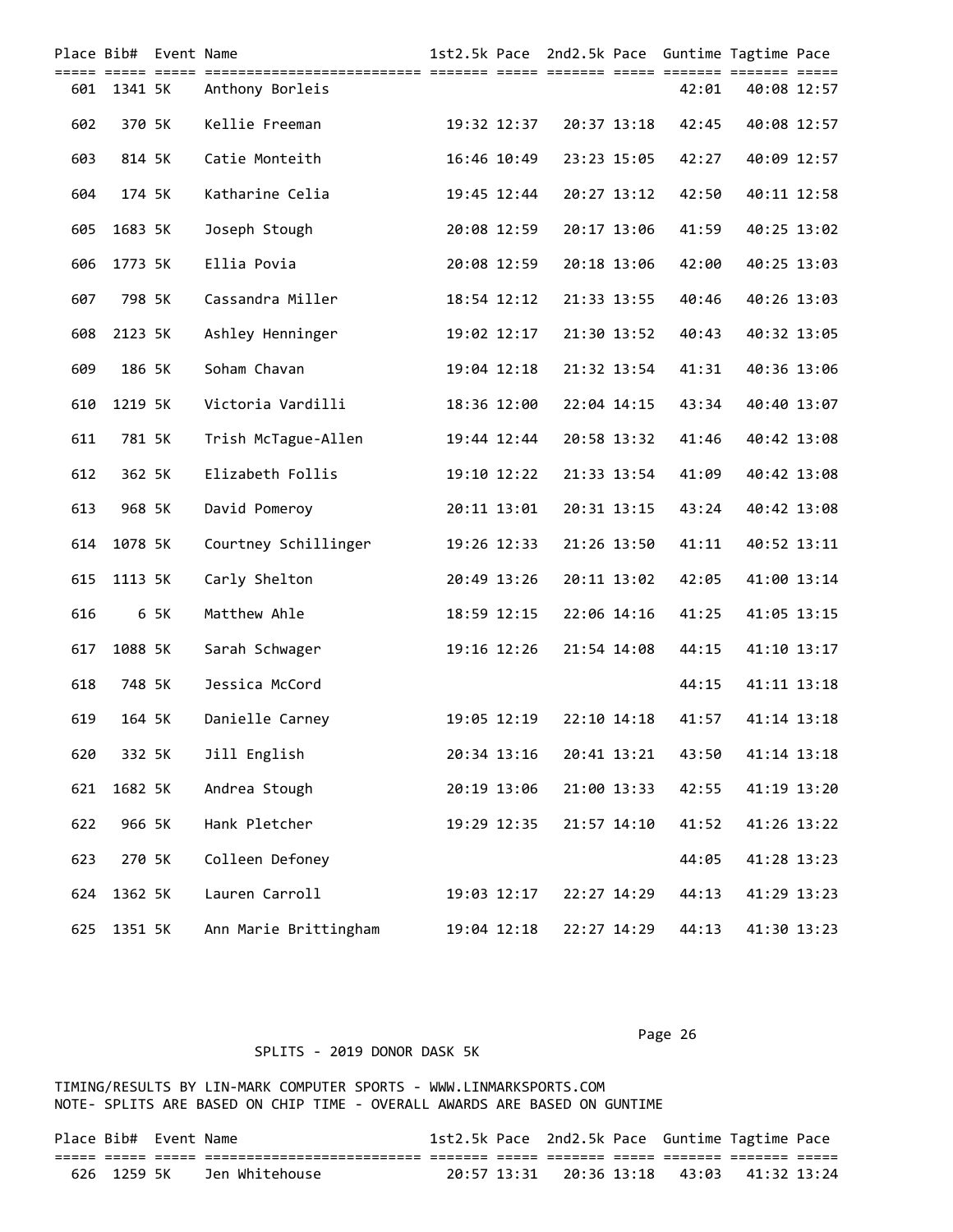| 627 | 1521 5K | Chris Knipe          | 20:59 13:33 | 20:34 13:16 | 41:49 | 41:33 13:24 |
|-----|---------|----------------------|-------------|-------------|-------|-------------|
| 628 | 236 5K  | Samantha Crean       | 19:19 12:28 | 22:15 14:21 | 42:00 | 41:33 13:25 |
| 629 | 1384 5K | Karen Cosenza        | 20:08 13:00 | 21:27 13:50 | 42:02 | 41:34 13:25 |
| 630 | 1606 5K | Christine O'Leary    | 21:00 13:33 | 20:38 13:19 | 41:52 | 41:37 13:26 |
| 631 | 1195 5K | Brian Tighe          | 18:57 12:14 | 22:43 14:40 | 42:40 | 41:40 13:27 |
| 632 | 268 5K  | Jenn Defelice        | 18:58 12:14 | 22:44 14:40 | 44:10 | 41:42 13:27 |
| 633 | 1236 5K | Jennifer Vrana       | 20:04 12:57 | 21:38 13:58 | 41:54 | 41:42 13:27 |
| 634 | 1735 5K | Jane Cero            | 20:02 12:56 | 21:43 14:01 | 42:03 | 41:45 13:28 |
| 635 | 428 5K  | Charmaine C Gravener |             |             | 41:47 | 41:47 13:29 |
| 636 | 118 5K  | Bonnie Brady         | 20:20 13:08 | 21:27 13:50 | 43:57 | 41:47 13:29 |
| 637 | 253 5K  | Robert Dalessio      | 20:41 13:21 | 21:07 13:38 | 45:38 | 41:48 13:29 |
| 638 | 1496 5K | Molly Hughes         | 18:59 12:15 | 22:50 14:44 | 43:30 | 41:49 13:30 |
| 639 | 499 5K  | Dana Hill            | 20:43 13:22 | 21:07 13:38 | 45:39 | 41:49 13:30 |
| 640 | 221 5K  | Mason Cook           | 19:00 12:15 | 22:52 14:45 | 43:32 | 41:51 13:30 |
| 641 | 129 5K  | Violet Brooks        | 19:26 12:32 | 22:26 14:29 | 41:55 | 41:51 13:30 |
| 642 | 127 5K  | Renata Brooks        | 19:25 12:32 | 22:28 14:30 | 41:57 | 41:53 13:31 |
| 643 | 830 5K  | Amanda Moyer         | 20:17 13:06 | 21:36 13:57 | 42:49 | 41:53 13:31 |
| 644 | 673 5K  | Jennifer Lewis       | 19:21 12:29 | 22:41 14:38 | 42:36 | 42:02 13:34 |
| 645 | 1127 5K | Philip Singleton Jr  | 19:21 12:29 | 22:42 14:39 | 42:37 | 42:02 13:34 |
| 646 | 1519 5K | Andrea Klemka        | 21:58 14:11 | 20:08 13:00 | 43:27 | 42:06 13:35 |
| 647 | 1087 5k | Stephanie Schuyler   | 18:53 12:11 | 23:16 15:01 | 43:36 | 42:09 13:36 |
| 648 | 1383 5K | Tiffany Conroy       | 19:52 12:49 | 22:21 14:25 | 44:39 | 42:12 13:37 |
| 649 | 757 5K  | Thomas McGarry       | 21:21 13:46 | 21:01 13:33 | 42:46 | 42:21 13:40 |
| 650 | 1094 5K | Ann Segaline         | 19:49 12:47 | 22:33 14:33 | 45:07 | 42:22 13:40 |

Page 27

| Place Bib# Event Name |                                |  |  | 1st2.5k Pace 2nd2.5k Pace Guntime Tagtime Pace |  |
|-----------------------|--------------------------------|--|--|------------------------------------------------|--|
|                       |                                |  |  |                                                |  |
|                       | 651 550 5K Helena Jansson      |  |  | 20:41 13:21 21:42 14:00 42:43 42:22 13:40      |  |
|                       | 652   734 5K    Kristen Mazoki |  |  |                                                |  |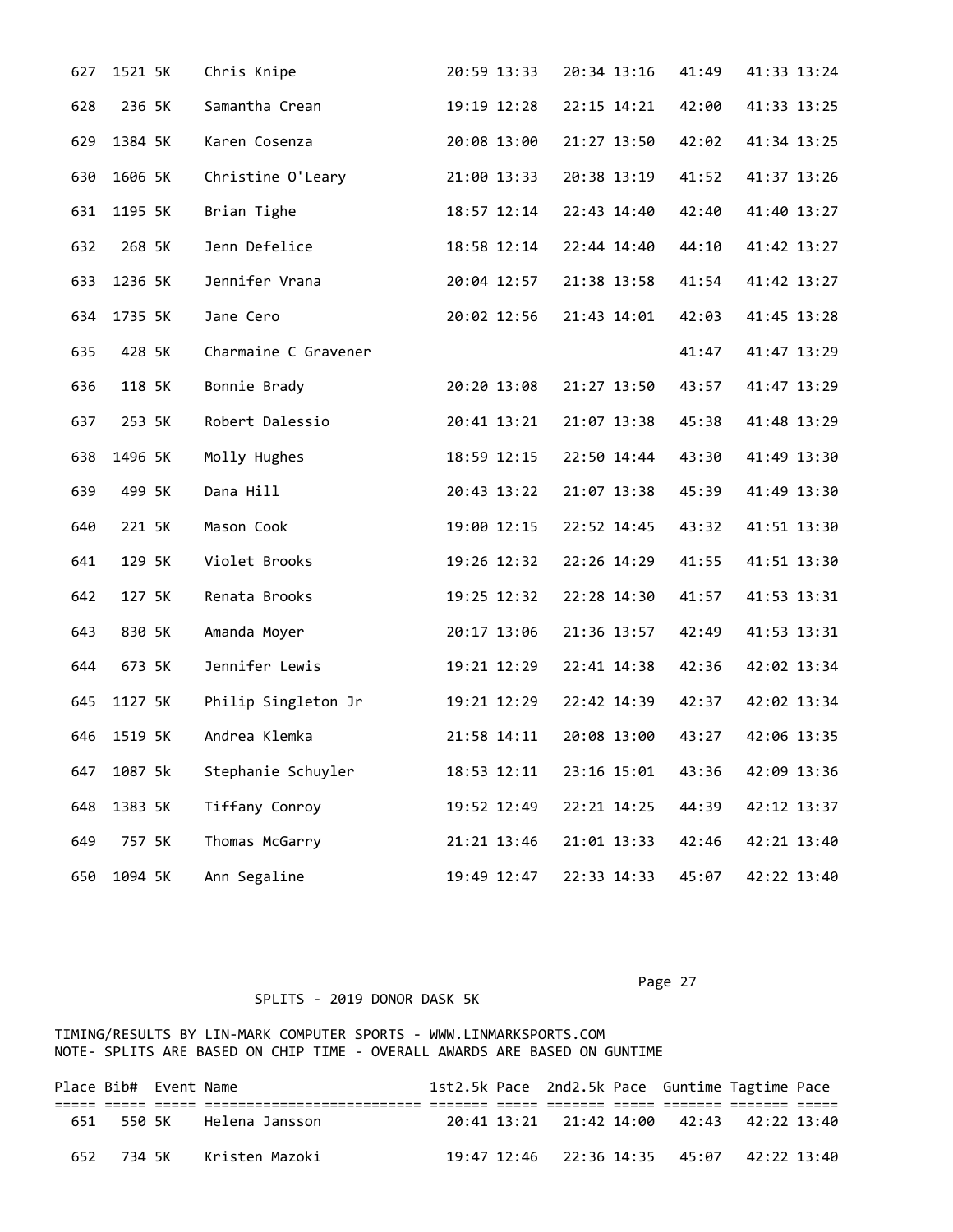| 653 | 119 5K  | Scott Breslin             | 18:38 12:01   | 23:48 15:22 | 44:16 | 42:26 13:42 |
|-----|---------|---------------------------|---------------|-------------|-------|-------------|
| 654 | 778 5K  | Joe McNally               | 18:38 12:02   | 23:49 15:22 | 44:15 | 42:26 13:42 |
| 655 | 1450 5K | Ken George                | 21:06 13:37   | 21:24 13:49 | 43:51 | 42:29 13:43 |
| 656 | 367 5K  | Amy (van Note) Frankovich | 21:48 14:04   | 20:44 13:23 | 43:45 | 42:32 13:43 |
| 657 | 442 5K  | Camryn Hagan              | 20:10 13:01   | 22:22 14:26 | 44:14 | 42:32 13:43 |
| 658 | 438 5K  | Brittany Groff            | 20:31 13:14   | 22:07 14:17 | 42:51 | 42:38 13:45 |
| 659 | 1069 5K | Julie Sawyer              | 20:30 13:14   | 22:09 14:18 | 42:52 | 42:38 13:46 |
| 660 | 384 5K  | Orion Garcia              | 20:41 13:21   | 22:04 14:15 | 46:03 | 42:45 13:48 |
| 661 | 1444 5K | Gabriel Garcia            | 20:41 13:21   | 22:05 14:15 | 46:04 | 42:46 13:48 |
| 662 | 503 5K  | Lindsay Hischak           | $3:40$ $2:22$ | 39:08 25:15 | 42:47 | 42:47 13:49 |
| 663 | 568 5K  | Elizabeth Kaelber         | 18:53 12:11   | 23:57 15:27 | 44:17 | 42:49 13:49 |
| 664 | 1307 5K | Sarah Zulueta             | 20:07 12:59   | 22:46 14:41 | 44:12 | 42:52 13:50 |
| 665 | 2122 5K | Nathan Noll               | 21:32 13:54   | 21:21 13:47 | 44:26 | 42:53 13:50 |
| 666 | 1175 5K | Sarah Stimmel             | 19:38 12:40   | 23:19 15:02 | 43:17 | 42:56 13:51 |
| 667 | 1174 5K | Julie-Ann Stimmel         | 19:37 12:39   | 23:19 15:03 | 43:18 | 42:56 13:51 |
| 668 | 32 5K   | Kyle Apgar                | 17:15 11:08   | 25:43 16:36 | 43:21 | 42:58 13:52 |
| 669 | 976 5K  | Elizabeth Pratt           | 19:50 12:48   | 23:11 14:58 | 43:43 | 43:00 13:53 |
| 670 | 1804 5K | Levaughn Nelson           | 19:20 12:29   | 23:44 15:19 | 44:41 | 43:04 13:54 |
| 671 | 1213 5K | Jillian Uhrik             | 19:21 12:29   | 23:44 15:19 | 44:41 | 43:04 13:54 |
| 672 | 13 5K   | Sameer Ali                | 18:40 12:03   | 24:26 15:46 | 43:07 | 43:06 13:55 |
| 673 | 167 5K  | Brian Carvale             | 19:55 12:51   | 23:14 15:00 | 45:24 | 43:09 13:56 |
| 674 | 572 5K  | Lauren Karpf              | 21:24 13:48   | 21:47 14:04 | 45:18 | 43:11 13:56 |
| 675 | 947 5K  | Jill Peoples              | 20:42 13:21   | 22:29 14:31 | 46:03 | 43:11 13:56 |

Page 28

| Place Bib# Event Name |             |                          |  |                         |  | 1st2.5k Pace 2nd2.5k Pace Guntime Tagtime Pace |  |
|-----------------------|-------------|--------------------------|--|-------------------------|--|------------------------------------------------|--|
|                       |             |                          |  |                         |  |                                                |  |
|                       |             | 676 210 5K Tammy Cochran |  |                         |  | 20:55 13:30 22:17 14:23 43:52 43:11 13:56      |  |
|                       | 677 1100 5K | Hailea Shallock          |  |                         |  | 23:19 15:03 19:54 12:51 43:13 43:13 13:57      |  |
|                       | 678 1103 5K | Shannon Shallock         |  |                         |  | 23:19 15:03 19:55 12:51 43:13 43:13 13:57      |  |
| 679                   | 35 SK       | John Armano              |  | 22:51 14:44 20:23 13:09 |  | 45:03 43:13 13:57                              |  |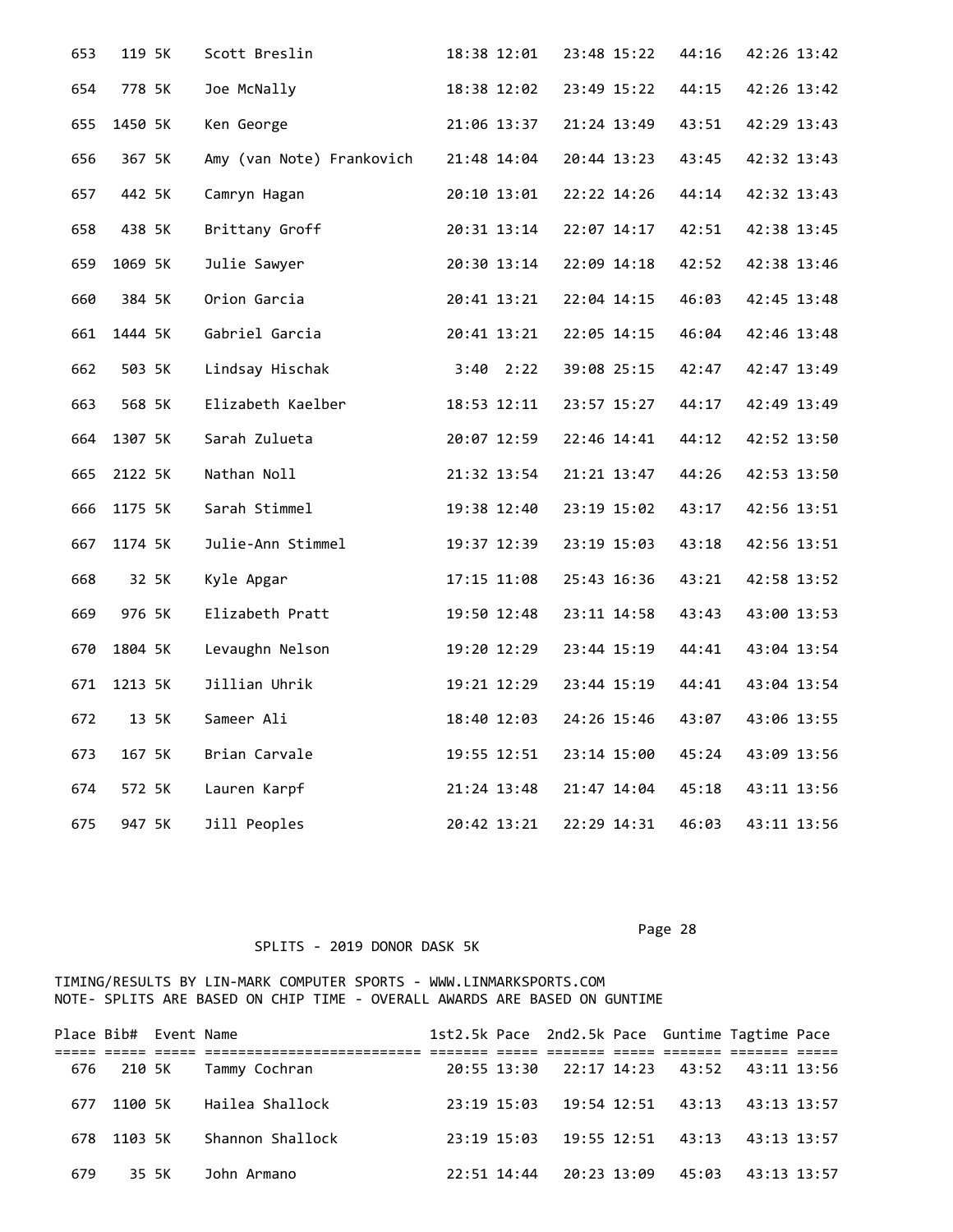| 680 | 972 5K  | Don Povia          | 22:07 14:16 | 21:09 13:39 | 44:50 | 43:15 13:57 |
|-----|---------|--------------------|-------------|-------------|-------|-------------|
| 681 | 2129 5K | Theresa Stanton    | 21:29 13:52 | 21:47 14:04 | 45:54 | 43:16 13:58 |
| 682 | 877 5K  | Maggie Nix         | 20:29 13:13 | 22:50 14:44 | 43:21 | 43:19 13:59 |
| 683 | 600 5K  | Valerie Killian    | 20:58 13:32 | 22:26 14:28 | 43:48 | 43:23 14:00 |
| 684 | 288 5K  | Matthew Dibattista | 20:51 13:27 | 22:43 14:40 | 44:41 | 43:34 14:04 |
| 685 | 1178 5K | Kim Stowman        | 20:51 13:27 | 22:44 14:40 | 44:42 | 43:35 14:04 |
| 686 | 513 5K  | Ken Horlacher      | 21:25 13:49 | 22:11 14:19 | 44:30 | 43:36 14:04 |
| 687 | 654 5K  | Tom Lange          | 20:02 12:56 | 23:45 15:20 | 45:09 | 43:47 14:08 |
| 688 | 2279 5K | Kahlill White      | 20:34 13:16 | 23:19 15:02 | 46:39 | 43:52 14:09 |
| 689 | 1797 5K | Sadie Eberle       | 21:31 13:53 | 22:23 14:27 | 46:32 | 43:54 14:10 |
| 690 | 1567 5K | Thomas McGee       | 20:37 13:18 | 23:22 15:05 | 45:37 | 43:59 14:12 |
| 691 | 1566 5K | Lisa McGee         | 20:38 13:19 | 23:22 15:04 | 45:37 | 43:59 14:12 |
| 692 | 512 5K  | Gina Horlacher     | 21:26 13:50 | 22:34 14:33 | 44:53 | 43:59 14:12 |
| 693 | 1285 5K | Stephanie Wood     | 20:19 13:06 | 23:41 15:17 | 45:37 | 43:59 14:12 |
| 694 | 1563 5K | Nora McCloskey     | 21:33 13:54 | 22:29 14:30 | 46:39 | 44:01 14:12 |
| 695 | 2130 5K | Ava Stanton        | 21:32 13:54 | 22:29 14:31 | 46:39 | 44:01 14:12 |
| 696 | 471 5K  | Casie Heinemann    | 20:44 13:23 | 23:20 15:04 | 46:08 | 44:04 14:13 |
| 697 | 1659 5K | Jesse Sauder       | 21:16 13:43 | 22:54 14:47 | 46:30 | 44:09 14:15 |
| 698 | 1063 5k | Jennifer Sauder    | 21:14 13:42 | 22:56 14:48 | 46:31 | 44:09 14:15 |
| 699 | 273 5K  | Colleen Degnan     | 21:00 13:33 | 23:16 15:01 | 45:27 | 44:15 14:17 |
| 700 | 154 5K  | Leah Callaway      |             |             | 46:59 | 44:27 14:21 |

Page 29

|     | Place Bib# Event Name |                  |             |                                 |       | 1st2.5k Pace 2nd2.5k Pace Guntime Tagtime Pace |  |
|-----|-----------------------|------------------|-------------|---------------------------------|-------|------------------------------------------------|--|
|     |                       |                  |             |                                 |       |                                                |  |
| 701 | 495 SK                | Erica Hild       | 18:40 12:03 | 25:49 16:40                     |       | 45:26 44:29 14:21                              |  |
|     | 702 1333 5K           | Kim Bieksha      | 18:40 12:03 | 25:50 16:40                     | 45:27 | 44:29 14:21                                    |  |
| 703 | 567 5K                | Jessica Kadlec   | 21:20 13:46 | 23:12 14:58                     | 45:08 | 44:31 14:22                                    |  |
|     | 704 1104 5K           | William Shallock |             | $22:15$ $14:21$ $22:19$ $14:24$ | 44:51 | 44:33 14:23                                    |  |
| 705 | 921 5K                | Lionel Paciello  |             | 20:11 13:02 24:27 15:47         | 46:40 | 44:38 14:24                                    |  |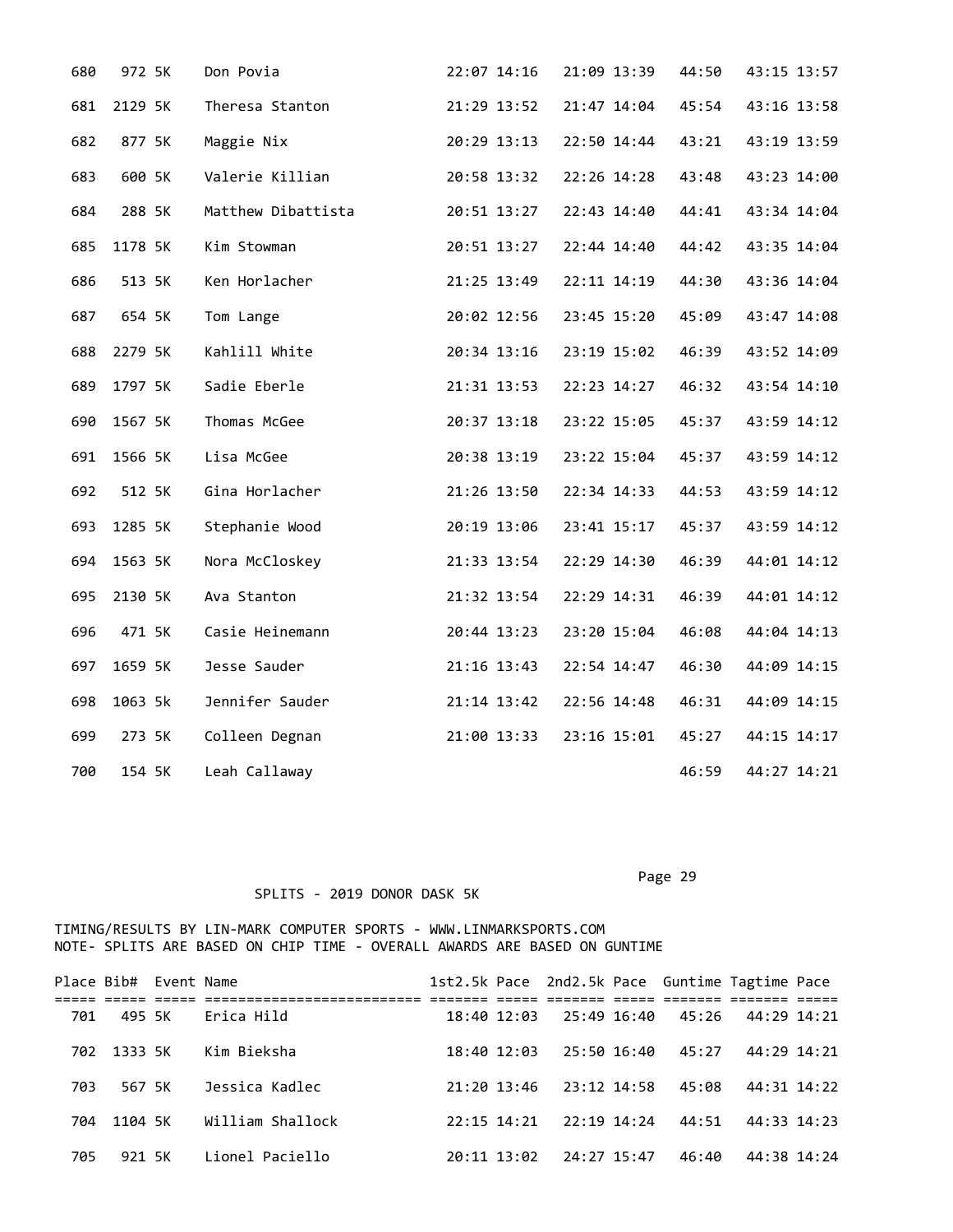| 706 | 1083 5K | Christine Schrei  | 21:52 14:06   | 22:59 14:50 | 46:00 | 44:50 14:28 |
|-----|---------|-------------------|---------------|-------------|-------|-------------|
| 707 | 289 5k  | Nicole Dibattista | 21:53 14:07   | 23:00 14:51 | 45:59 | 44:53 14:29 |
| 708 | 169 5K  | Danielle Cassano  | $4:43$ $3:03$ | 40:28 26:06 | 45:10 | 45:10 14:35 |
| 709 | 1772 5K | Anna Povia        | 22:06 14:16   | 23:10 14:57 | 46:51 | 45:15 14:36 |
| 710 | 971 5K  | Angela Povia      | 22:07 14:17   | 23:09 14:57 | 46:51 | 45:16 14:37 |
| 711 | 33 5K   | Danielle Armano   | 22:48 14:43   | 22:31 14:32 | 46:57 | 45:19 14:37 |
| 712 | 1817 5K | Michael Reid      | 27:42 17:53   | 17:38 11:23 | 45:20 | 45:20 14:38 |
| 713 | 779 5K  | Michael McNeill   |               |             | 47:13 | 45:22 14:38 |
| 714 | 1827 5K | Evan Anderson     | 27:42 17:53   | 17:41 11:25 | 45:23 | 45:23 14:39 |
| 715 | 780 5K  | Terri McNeill     |               |             | 47:20 | 45:30 14:41 |
| 716 | 1687 5K | Amanda Sutton     |               |             | 47:23 | 45:32 14:42 |
| 717 | 2125 5K | Luisa Noll        |               |             | 47:08 | 45:37 14:43 |
| 718 | 881 5K  | Carolyn Noll      |               |             | 47:10 | 45:38 14:43 |
| 719 | 1572 5K | Mike McNamee      | 22:18 14:23   | 23:34 15:12 | 48:49 | 45:51 14:48 |
| 720 | 797 5K  | Kelly Milano      | 22:57 14:48   | 22:57 14:48 | 47:20 | 45:53 14:48 |
| 721 | 661 5K  | Michele Lee       | 22:08 14:17   | 23:49 15:22 | 48:31 | 45:57 14:50 |
| 722 | 56 5K   | Ashley Barrett    | 22:59 14:50   | 23:01 14:51 | 47:47 | 46:00 14:51 |
| 723 | 862 5K  | Meghan Nellett    | 21:49 14:05   | 24:14 15:38 | 49:11 | 46:03 14:52 |
| 724 | 1312 5K | Taha Ali          |               |             | 49:34 | 46:06 14:53 |
| 725 | 1793 5K | Kailey Burns      | 21:39 13:58   | 24:38 15:53 | 48:48 | 46:16 14:56 |

SPLITS - 2019 DONOR DASK 5K

|     | Place Bib# Event Name |      |                                |                 |             | 1st2.5k Pace 2nd2.5k Pace Guntime Tagtime Pace |             |  |
|-----|-----------------------|------|--------------------------------|-----------------|-------------|------------------------------------------------|-------------|--|
| 726 | 1792 5K               |      | ===============<br>George Dunn | 21:38 13:58     | 24:39 15:54 | 48:49                                          | 46:17 14:56 |  |
| 727 | 1136 5K               |      | Ellen Smoll                    | 22:33 14:33     | 23:47 15:21 | 47:26                                          | 46:20 14:57 |  |
| 728 |                       | 7 5K | Kelly Albright                 | 22:35 14:34     | 23:46 15:20 | 47:26                                          | 46:20 14:57 |  |
| 729 | 1395 5K               |      | Gregory Cunningham             | $22:18$ 14:23   | 24:04 15:32 | 48:09                                          | 46:22 14:58 |  |
| 730 | 897 5K                |      | Walt Oleykowski                | 21:47 14:04     | 24:46 15:59 | 49:47                                          | 46:33 15:01 |  |
| 731 | 59 5K                 |      | Taryn Bartasavich              | 21:50 14:06     | 24:44 15:58 | 49:43                                          | 46:34 15:02 |  |
| 732 | 1101 5K               |      | Keira Shallock                 | $22:16$ $14:22$ | 24:23 15:44 | 46:56                                          | 46:38 15:03 |  |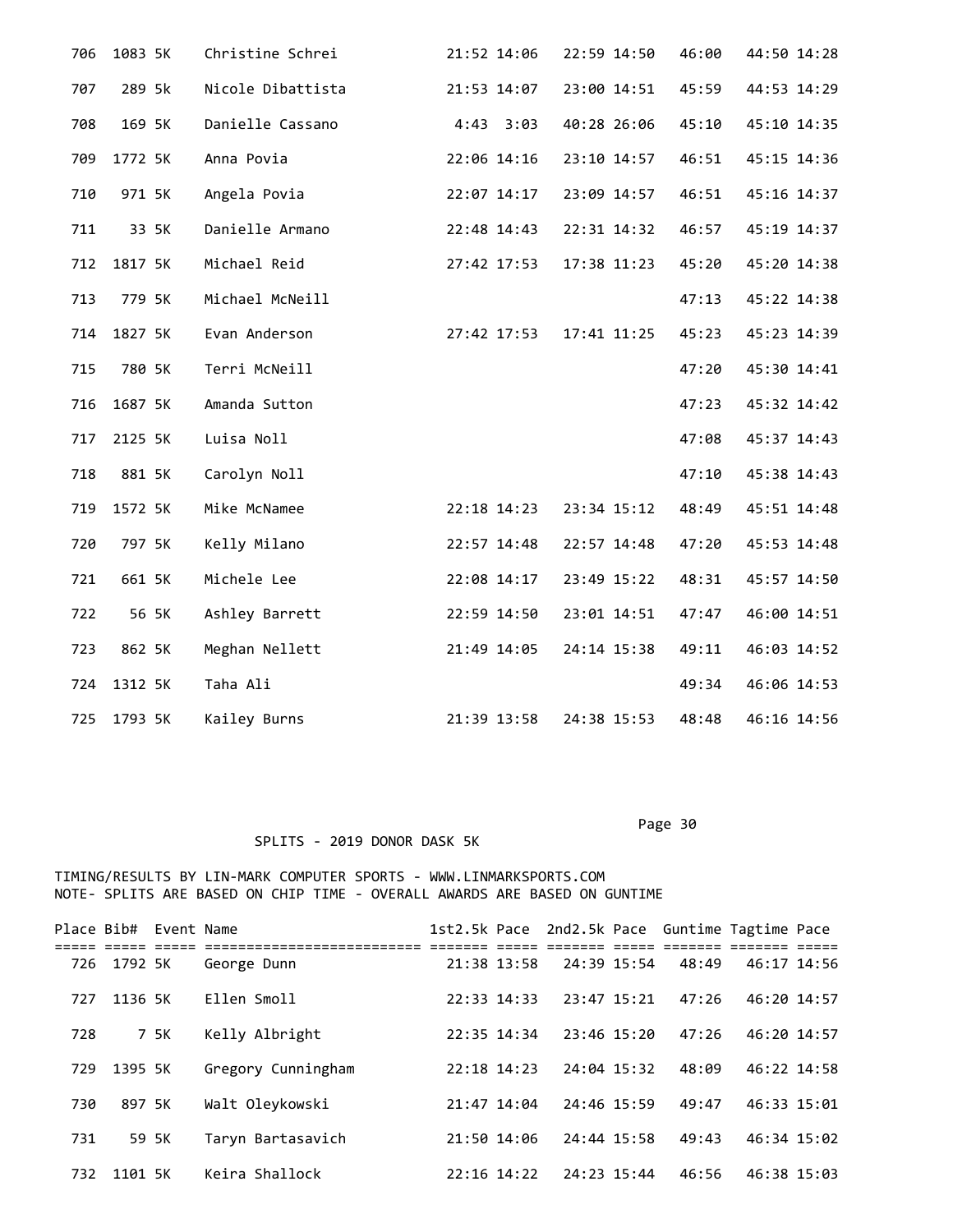| 733 | 1134 5K | Shawn Smith              | 21:43 14:01   | 25:03 16:10 | 47:18 | 46:45 15:05 |
|-----|---------|--------------------------|---------------|-------------|-------|-------------|
| 734 | 449 5K  | Hunaid Haider            | 22:02 14:13   | 24:58 16:06 | 47:30 | 46:59 15:10 |
| 735 | 857 5K  | Noack Nathan             | 22:38 14:36   | 24:25 15:45 | 48:55 | 47:02 15:11 |
| 736 | 880 5K  | Shane Noack              | 22:37 14:36   | 24:26 15:46 | 48:55 | 47:03 15:11 |
| 737 | 1077 5K | Christina Schiavone      | 22:29 14:30   | 24:35 15:52 | 47:36 | 47:04 15:11 |
| 738 | 815 5K  | Melissa Monteith Dickson | 22:33 14:33   | 24:42 15:57 | 49:32 | 47:15 15:15 |
| 739 | 500 5K  | Sakia Hill               | 22:33 14:33   | 24:43 15:57 | 49:32 | 47:15 15:15 |
| 740 | 2115 5K | Julie Reilly             | 23:00 14:51   | 24:17 15:40 | 47:35 | 47:17 15:15 |
| 741 | 2116 5K | Joe Reilly               | 22:59 14:50   | 24:18 15:41 | 47:35 | 47:17 15:15 |
| 742 | 913 5K  | Donna O'Shea             |               |             | 49:01 | 47:22 15:17 |
| 743 | 91 5K   | Roy Bloom                | $6:13$ $4:01$ | 41:09 26:33 | 47:22 | 47:22 15:17 |
| 744 | 496 5K  | Erich Hild               | 24:06 15:33   | 23:18 15:02 | 48:22 | 47:23 15:17 |
| 745 | 1583 5K | Jada Mitchell            | 22:57 14:48   | 24:58 16:06 | 48:40 | 47:54 15:27 |
| 746 | 1490 5K | Laura Hubbard            | 22:53 14:46   | 25:23 16:23 | 49:56 | 48:16 15:34 |
| 747 | 1491 5K | Nia Hubbard              | 22:54 14:46   | 25:23 16:23 | 49:56 | 48:17 15:35 |
| 748 | 1806 5K | Nikolas Zalesky          | 20:08 13:00   | 28:11 18:11 | 51:15 | 48:19 15:35 |
| 749 | 582 5k  | Tsahai Kebede            | 24:13 15:38   | 24:09 15:35 | 49:22 | 48:22 15:36 |
| 750 | 303 5K  | Julianna Diventura       | 24:28 15:47   | 23:58 15:28 | 49:33 | 48:25 15:37 |

Page 31

|     | Place Bib# Event Name |      |                |               |               |                 | 1st2.5k Pace 2nd2.5k Pace Guntime Tagtime Pace |             |  |
|-----|-----------------------|------|----------------|---------------|---------------|-----------------|------------------------------------------------|-------------|--|
| 751 | 179 5K                |      | Tiffany Chang  |               | 21:39 13:58   | 26:48 17:17     | 51:38                                          | 48:26 15:38 |  |
| 752 | 304 5K                |      | Kim Diventura  |               | 24:28 15:47   | 24:05 15:32     | 49:40                                          | 48:32 15:40 |  |
| 753 |                       | 4 5K | Dan Adams      | 24:29 15:48   |               | 24:05 15:32     | 49:40                                          | 48:33 15:40 |  |
| 754 | 415 5K                |      | Philip Goettel | $23:42$ 15:18 |               | 25:08 16:13     | 50:29                                          | 48:49 15:45 |  |
| 755 | 927 5K                |      | Aileen Paredes |               | $6:03$ $3:54$ | 42:49 27:37     | 48:51                                          | 48:51 15:46 |  |
| 756 | 557 5K                |      | Anna Johnson   | 23:44 15:19   |               | $25:15$ $16:18$ | 51:47                                          | 48:59 15:48 |  |
| 757 | 1238 5K               |      | Amanda Wall    | $25:20$ 16:21 |               | $23:40$ $15:17$ | 51:07                                          | 49:00 15:49 |  |
| 758 | 416 5K                |      | Vicki Goettel  | 24:09 15:35   |               | $25:04$ 16:11   | 50:30                                          | 49:12 15:53 |  |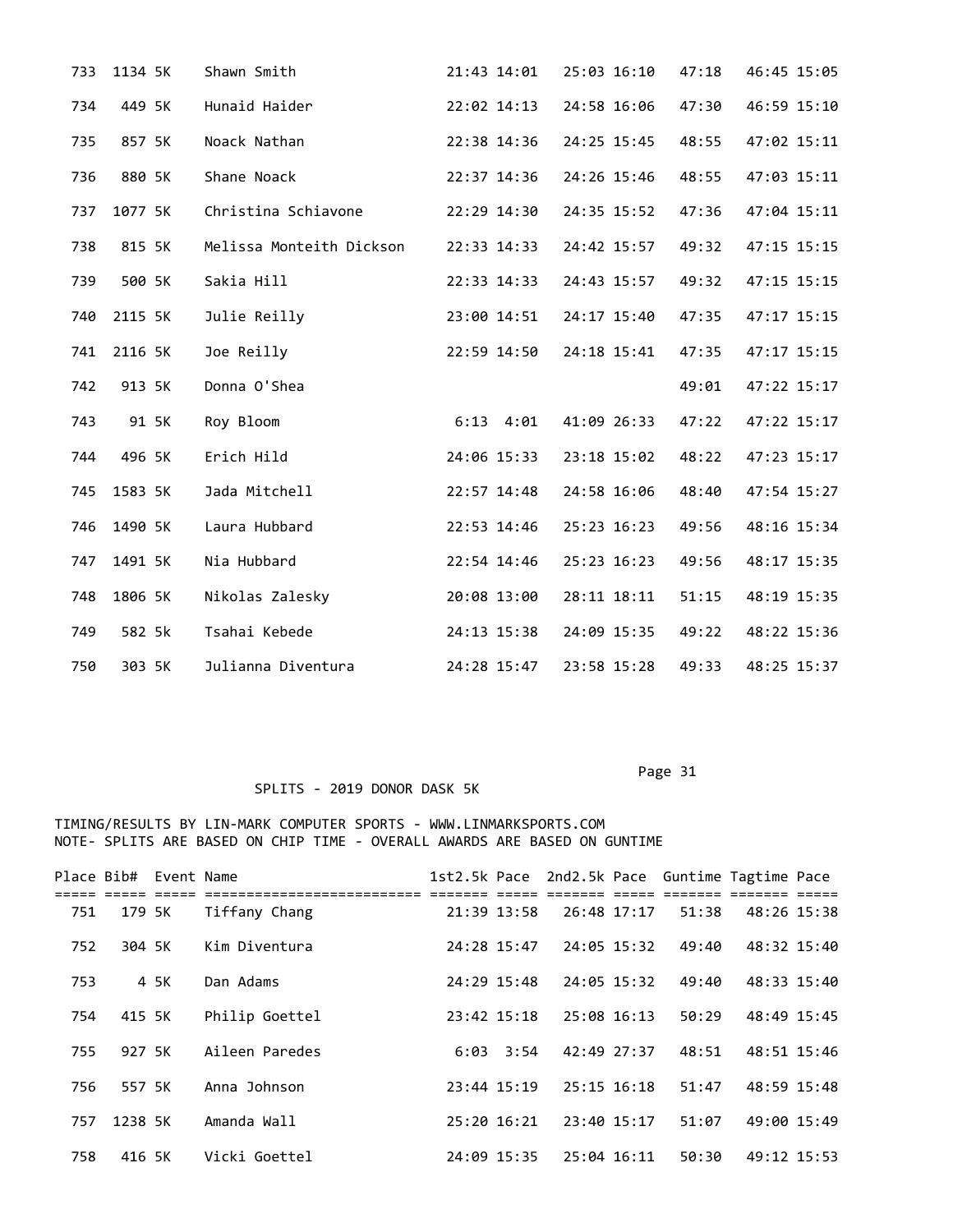| 759 | 170 5K  | Maryann Cassidy  | 24:14 15:38  | 25:01 16:09 | 51:27 | 49:15 15:54 |
|-----|---------|------------------|--------------|-------------|-------|-------------|
| 760 | 738 5K  | Marissa McAndrew | 30:24 19:37  | 18:52 12:10 | 49:15 | 49:15 15:54 |
| 761 | 14 5K   | Yunus Ali        | 21:29 13:52  | 27:58 18:03 | 49:33 | 49:27 15:58 |
| 762 | 641 5K  | Krystal Ladavich |              |             | 49:31 | 49:31 15:59 |
| 763 | 1311 5K | Naeem Ali        |              |             | 53:07 | 49:40 16:02 |
| 764 | 1458 5K | Charissa Graff   | 24:40 15:55  | 25:31 16:28 | 52:39 | 50:11 16:12 |
| 765 | 1278 5K | Dawn Witt        | 24:47 16:00  | 25:45 16:37 | 52:33 | 50:32 16:18 |
| 766 | 1041 5K | Barbara Runyan   | 24:47 15:59  | 25:47 16:38 | 52:34 | 50:33 16:19 |
| 767 | 185 5K  | Saee Chavan      |              |             | 51:41 | 50:42 16:22 |
| 768 | 183 5K  | Rajesh Chavan    | 24:56 16:06  | 25:50 16:40 | 51:42 | 50:45 16:23 |
| 769 | 148 5K  | Stacey Butler    | 7:09<br>4:37 | 43:39 28:10 | 50:48 | 50:48 16:23 |
| 770 | 801 5K  | Danielle Millett | 21:59 14:11  | 28:49 18:36 | 52:08 | 50:48 16:23 |
| 771 | 1140 5K | Emily Snyder     | 22:00 14:12  | 28:50 18:36 | 52:10 | 50:49 16:24 |
| 772 | 204 5K  | Heather Clark    |              |             | 51:32 | 50:50 16:24 |
| 773 | 782 5K  | Jen Meckley      |              |             | 51:35 | 50:54 16:26 |
| 774 | 363 5K  | Betsy Lee Fong   | 24:38 15:54  | 26:24 17:02 | 52:25 | 51:02 16:28 |
| 775 | 364 5K  | Jim Fong         | 24:38 15:54  | 26:25 17:03 | 52:26 | 51:02 16:28 |

Page 32

|     | Place Bib# Event Name |                      | 1st2.5k Pace |             |             |             | 2nd2.5k Pace Guntime Tagtime Pace |             |  |
|-----|-----------------------|----------------------|--------------|-------------|-------------|-------------|-----------------------------------|-------------|--|
| 776 | 1723 5K               | Debbie Warwick       | 25:46 16:37  |             | 25:48 16:39 |             | 52:38                             | 51:33 16:38 |  |
| 777 | 1468 5K               | Gabriella Guarracino |              |             |             |             | 52:55                             | 51:38 16:40 |  |
| 778 | 1418 5K               | Stephanie Droboniku  |              |             |             |             | 52:55                             | 51:38 16:40 |  |
| 779 | 1464 5K               | Zoe Graziotto        |              |             |             |             | 52:56                             | 51:39 16:40 |  |
| 780 | 1049 5K               | Aadil Saif           |              | 24:26 15:46 | 27:15 17:35 |             | 51:43                             | 51:40 16:40 |  |
| 781 | 1724 5K               | Jim Warwick          |              | 25:30 16:28 | 26:10 16:53 |             | 52:45                             | 51:40 16:40 |  |
| 782 | 2209 5K               | Sean Deveny          |              | 24:37 15:53 | 27:03 17:28 |             | 53:30                             | 51:40 16:40 |  |
| 783 | 163 5K                | Andrew Carney        |              | $7:16$ 4:41 | 44:29 28:42 |             | 51:44                             | 51:44 16:42 |  |
| 784 | 1675 5K               | Jane Smith           |              | 23:54 15:25 |             | 27:53 18:00 | 52:36                             | 51:47 16:42 |  |
| 785 | 1508 5K               | Sherrie Jones        |              | 23:56 15:27 | 27:53 17:59 |             | 52:35                             | 51:48 16:43 |  |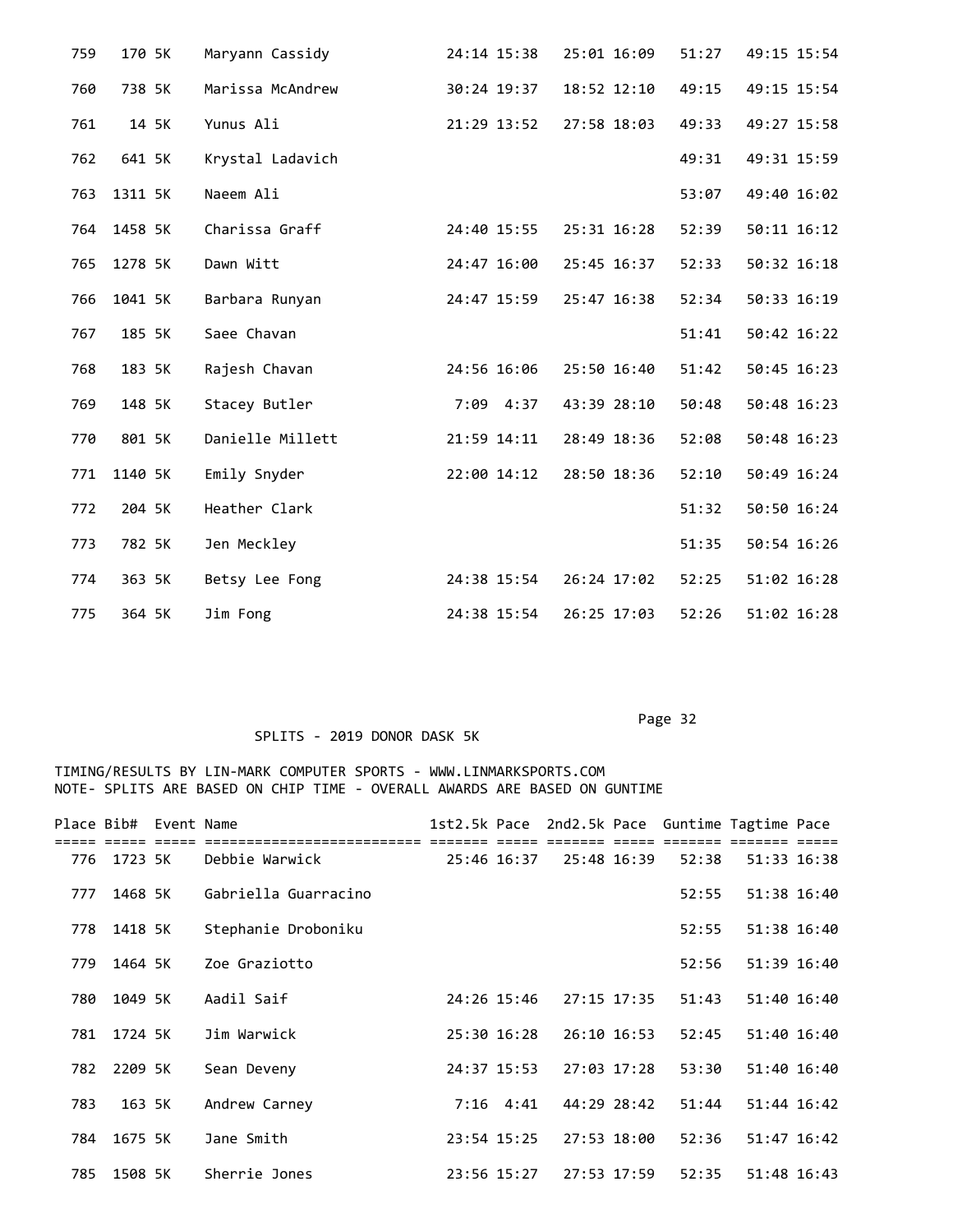| 786 | 906 5K  | Nathan Oneill        | 23:55 15:26 | 27:59 18:04 | 52:13 | 51:54 16:45 |
|-----|---------|----------------------|-------------|-------------|-------|-------------|
| 787 | 284 5K  | Sarah Devlin         | 25:00 16:08 | 26:57 17:24 | 52:34 | 51:57 16:46 |
| 788 | 445 5K  | Courtney Hagan       | 26:08 16:52 | 25:50 16:40 | 54:48 | 51:57 16:46 |
| 789 | 904 5K  | Lindsay Oneil        | 23:56 15:27 | 28:02 18:05 | 52:16 | 51:58 16:46 |
| 790 | 443 5K  | Cathy Hagan          | 26:07 16:51 | 25:51 16:41 | 54:48 | 51:58 16:46 |
| 791 | 285 5K  | Seamus Devlin        | 25:01 16:08 | 26:58 17:24 | 52:35 | 51:59 16:46 |
| 792 | 905 5K  | Melinda Oneill       | 23:56 15:27 | 28:03 18:06 | 52:17 | 51:59 16:46 |
| 793 | 1609 5K | Denise Orlando Breen | 25:06 16:12 | 26:54 17:21 | 52:29 | 52:00 16:47 |
| 794 | 1571 5K | Peggy McGroarty      |             |             | 52:30 | 52:00 16:47 |
| 795 | 235 5K  | Megan Crawford       | 24:30 15:48 | 27:33 17:47 | 54:37 | 52:02 16:47 |
| 796 | 234 5K  | Helen Crawford       | 24:30 15:49 | 27:33 17:46 | 54:37 | 52:03 16:48 |
| 797 | 1756 5K | Colleen McCullough   | $8:15$ 5:20 | 43:49 28:16 | 52:04 | 52:04 16:48 |
| 798 | 92 5K   | Sara Blumenthal      | 25:26 16:25 | 26:46 17:16 | 52:37 | 52:11 16:50 |
| 799 | 1507 5K | Shawn Jones          | 25:34 16:30 | 26:52 17:20 | 55:26 | 52:26 16:55 |
| 800 | 393 5K  | James Gaughan        | 26:26 17:04 | 26:12 16:54 | 57:35 | 52:38 16:59 |

# SPLITS - 2019 DONOR DASK 5K

|     | Place Bib# Event Name |                 |             |             |             | 1st2.5k Pace 2nd2.5k Pace Guntime Tagtime Pace |             |  |
|-----|-----------------------|-----------------|-------------|-------------|-------------|------------------------------------------------|-------------|--|
| 801 | 146 5K                | Margaret Butler | 26:32 17:07 |             | 26:12 16:54 | 57:35                                          | 52:43 17:01 |  |
| 802 | 1645 5K               | Ashley Ronan    | 25:35 16:30 |             | 27:11 17:32 | 55:45                                          | 52:45 17:01 |  |
| 803 | 1595 5K               | Jenn Myers      |             |             |             | 56:55                                          | 52:46 17:02 |  |
| 804 | 1708 5K               | John Turchick   |             |             |             | 56:56                                          | 52:48 17:02 |  |
| 805 | 1470 5K               | Jeff Gyza       |             |             |             | 56:56                                          | 52:50 17:03 |  |
| 806 | 1269 5K               | Margo Willis    | 23:57 15:27 | 28:53 18:39 |             | 53:37                                          | 52:50 17:03 |  |
| 807 | 1771 5K               | Rolly Whitten   | 26:14 16:55 | 26:37 17:10 |             | 53:17                                          | 52:50 17:03 |  |
| 808 | 1770 5K               | Joe Whitten     | 26:15 16:56 | 26:38 17:11 |             | 53:19                                          | 52:52 17:04 |  |
| 809 | 1517 5K               | Janet King      | 24:01 15:30 |             | 28:53 18:38 | 53:42                                          | 52:54 17:04 |  |
| 810 | 759 5K                | Ben McGinty     | 26:42 17:14 |             | 26:21 17:00 | 54:07                                          | 53:03 17:07 |  |
| 811 | 117 5K                | Sean Bradley    |             |             |             | 54:42                                          | 53:04 17:07 |  |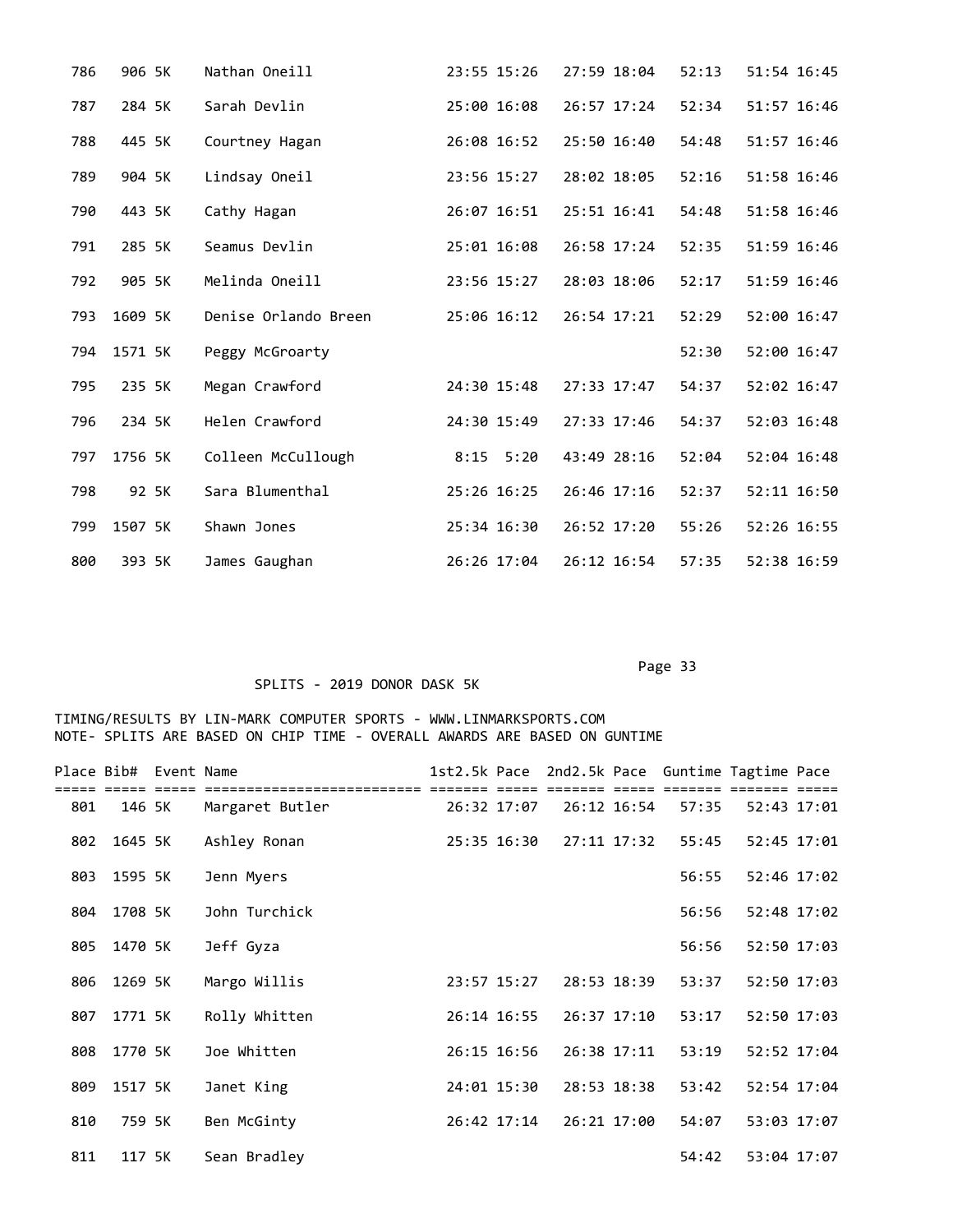| 812 | 377 5K  | Dominic Gagliardi |              |             | 54:41 | 53:05 17:08 |
|-----|---------|-------------------|--------------|-------------|-------|-------------|
| 813 | 760 5K  | Pat McGinty       | 26:43 17:14  | 26:28 17:05 | 54:13 | 53:10 17:09 |
| 814 | 222 5K  | Colin Cooke       |              |             | 54:46 | 53:12 17:10 |
| 815 | 943 5K  | Dawn Pedrotty     | 26:50 17:19  | 26:46 17:16 | 56:57 | 53:35 17:17 |
| 816 | 1463 5K | Zack Graziotto    |              |             | 55:22 | 53:47 17:21 |
| 817 | 2110 5K | Mary Mealey       | 7:19<br>4:43 | 46:33 30:02 | 53:51 | 53:51 17:23 |
| 818 | 2109 5K | Mary Broslin      | 4:43<br>7:18 | 46:33 30:02 | 53:51 | 53:51 17:23 |
| 819 | 1056 5K | Jack Sarkos       |              |             | 55:31 | 53:57 17:25 |
| 820 | 65 5K   | Brandon Batz      |              |             | 55:33 | 53:57 17:25 |
| 821 | 1812 5K | Melanie Morgan    | 26:58 17:24  | 27:21 17:39 | 56:01 | 54:18 17:31 |
| 822 | 1927 5K | Annette Barnhart  | 26:58 17:24  | 27:22 17:39 | 56:03 | 54:19 17:32 |
| 823 | 199 5K  | Lisa Cino         | 26:13 16:55  | 28:15 18:14 | 56:00 | 54:27 17:34 |
| 824 | 184 5K  | Ratika Chavan     | 29:58 19:20  | 24:31 15:49 | 55:27 | 54:28 17:35 |
| 825 | 872 5K  | Kelly Nestor      | 26:46 17:16  | 27:46 17:55 | 56:33 | 54:32 17:36 |

SPLITS - 2019 DONOR DASK 5K

|     | Place Bib# Event Name |       |                                        |             | 1st2.5k Pace 2nd2.5k Pace Guntime Tagtime Pace |             |       |             |  |
|-----|-----------------------|-------|----------------------------------------|-------------|------------------------------------------------|-------------|-------|-------------|--|
| 826 | 871 5K                |       | ========================<br>Dan Nestor | 26:48 17:18 | 27:46 17:55                                    |             | 56:34 | 54:34 17:36 |  |
| 827 | 1370 5K               |       | Nancy Celoni                           | 28:56 18:40 | 26:18 16:58                                    |             | 55:14 | 55:14 17:49 |  |
| 828 | 1369 5K               |       | Mark Celoni                            | 28:57 18:41 | 26:18 16:59                                    |             | 55:15 | 55:15 17:50 |  |
| 829 | 1637 5K               |       | Joe Reilly                             | 28:25 18:20 | 27:01 17:26                                    |             | 57:49 | 55:25 17:53 |  |
| 830 | 869 5K                |       | Megan Nessell                          | 27:22 17:40 | 28:07 18:09                                    |             | 56:10 | 55:29 17:54 |  |
| 831 | 790 5K                |       | Nate Messer                            | 28:36 18:27 | 27:00 17:25                                    |             | 57:48 | 55:36 17:56 |  |
| 832 |                       | 27 5K | Laurie Angele                          | 28:26 18:21 | 27:14 17:34                                    |             | 58:03 | 55:39 17:57 |  |
| 833 | 279 5K                |       | Sally Depamphilis                      | 25:50 16:40 |                                                | 30:10 19:28 | 57:07 | 55:59 18:04 |  |
| 834 | 672 5K                |       | Sue Levy                               | 27:21 17:39 | 28:54 18:39                                    |             | 59:29 | 56:15 18:09 |  |
| 835 | 1153 5K               |       | Tom Stackhouse                         |             |                                                |             | 56:53 | 56:53 18:21 |  |
| 836 | 756 5K                |       | Amanda McFadden                        | 34:20 22:09 | 23:00 14:50                                    |             | 57:20 | 57:20 18:30 |  |
| 837 |                       | 68 5K | Alemtsehay Bayu                        | 27:53 18:00 | 29:30 19:02                                    |             | 58:22 | 57:22 18:31 |  |
| 838 | 579 5K                |       | Alemtsehay Kebede                      | 27:53 18:00 | 29:36 19:06                                    |             | 58:29 | 57:29 18:33 |  |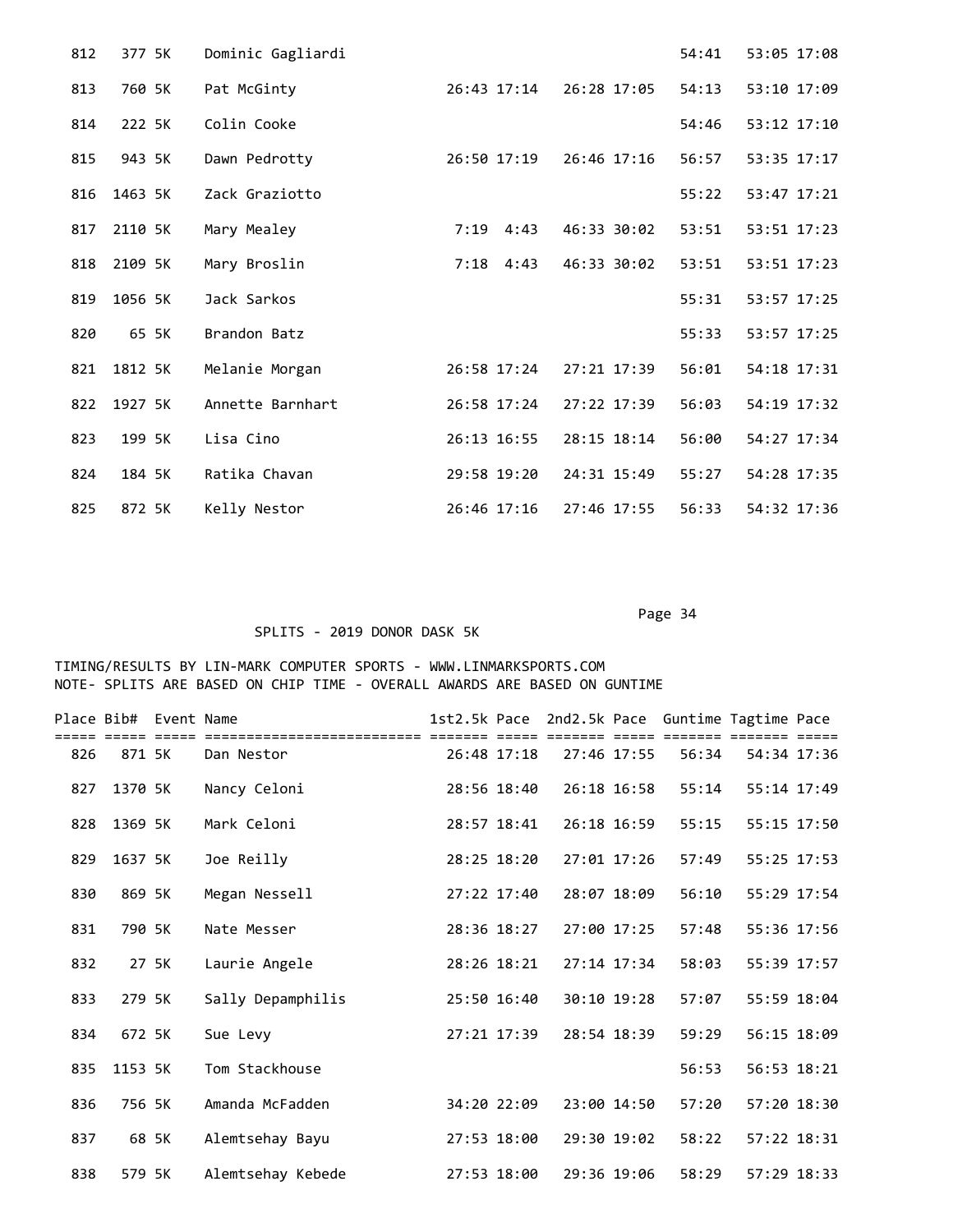| 839 | 402 5K  | John Geiger      | 28:50 18:37   | 28:42 18:31 1:00:11  | 57:32 18:34 |
|-----|---------|------------------|---------------|----------------------|-------------|
| 840 | 401 5K  | Heather Geiger   | 28:50 18:36   | 28:46 18:34 1:00:13  | 57:35 18:35 |
| 841 | 447 5K  | Shane Hagan      | 28:03 18:06   | 29:37 19:07<br>59:23 | 57:40 18:36 |
| 842 | 1550 5K | Grace Manton     | 28:04 18:06   | 29:37 19:07<br>59:23 | 57:40 18:37 |
| 843 | 444 5K  | Chelsea Hagan    | 28:05 18:07   | 29:37 19:06<br>59:23 | 57:41 18:37 |
| 844 | 267 5K  | Gina Decesaris   | 11:11<br>7:13 | 46:37 30:05<br>57:47 | 57:47 18:39 |
| 845 | 419 5K  | Rosemarie Gorman | 11:11<br>7:13 | 46:38 30:06<br>57:48 | 57:48 18:39 |
| 846 | 789 5K  | Lia Messer       | 28:53 18:38   | 29:04 18:45 1:00:10  | 57:57 18:42 |
| 847 | 1164 5K | Natalie Stefano  | $8:20$ 5:23   | 49:49 32:09<br>58:09 | 58:09 18:46 |
| 848 | 1545 5K | Patrick Looby    |               | 1:02:28              | 58:12 18:47 |
| 849 | 139 5K  | Kristen Burgoyne | 29:09 18:49   | 29:07 18:47 1:00:38  | 58:16 18:48 |
| 850 | 168 5K  | Marcie Carvale   | 29:11 18:50   | 29:10 18:49 1:00:43  | 58:20 18:49 |

### SPLITS - 2019 DONOR DASK 5K

|     | Place Bib# Event Name | === ===== |                       |             |  |                     | 1st2.5k Pace 2nd2.5k Pace Guntime Tagtime Pace |  |
|-----|-----------------------|-----------|-----------------------|-------------|--|---------------------|------------------------------------------------|--|
| 851 | 1361 5K               |           | Michele Caratozzolo   | 28:43 18:32 |  | 29:37 19:07 1:00:43 | 58:20 18:49                                    |  |
| 852 | 1440 5K               |           | Debbie Galant         | 29:10 18:49 |  | 29:11 18:50 1:00:43 | 58:21 18:50                                    |  |
| 853 | 627 5K                |           | Christopher Kramer    | 28:46 18:34 |  | 29:49 19:14 1:02:10 | 58:35 18:54                                    |  |
| 854 | 629 5K                |           | Lisa Kramer           | 28:49 18:36 |  | 29:47 19:13 1:02:09 | 58:35 18:54                                    |  |
| 855 | 750 5K                |           | Corinne McCoy         | 28:51 18:37 |  | 30:17 19:32 1:01:46 | 59:08 19:05                                    |  |
| 856 | 1218 5K               |           | Jacklyn Vansant       | 28:51 18:37 |  | 30:18 19:33 1:01:47 | 59:09 19:05                                    |  |
| 857 | 1586 5K               |           | Lauren Montie         | 29:35 19:06 |  | 30:22 19:35 1:02:25 | 59:56 19:20                                    |  |
| 858 | 1013 5K               |           | Jennafer Revelle      | 29:40 19:09 |  | 30:19 19:34 1:02:23 | 59:59 19:21                                    |  |
| 859 | 800 5K                |           | Valerie Miller        | $8:28$ 5:28 |  |                     | 51:35 33:17 1:00:02 1:00:02 19:22              |  |
| 860 | 1292 5K               |           | Sabrina Young         | 30:22 19:35 |  |                     | 29:42 19:10 1:01:41 1:00:03 19:23              |  |
| 861 | 1081 5K               |           | Georgia Schoen        | 30:23 19:36 |  |                     | 29:44 19:11 1:01:43 1:00:06 19:24              |  |
| 862 | 1302 5K               |           | James Ziereis         | 30:34 19:44 |  |                     | 29:36 19:06 1:01:52 1:00:10 19:25              |  |
| 863 | 795 5K                |           | Donna Michael-Ziereis | 30:35 19:44 |  |                     | 29:36 19:06 1:01:52 1:00:11 19:25              |  |
| 864 | 197 5K                |           | Jules Cino            | 29:19 18:55 |  |                     | 31:12 20:08 1:01:39 1:00:30 19:31              |  |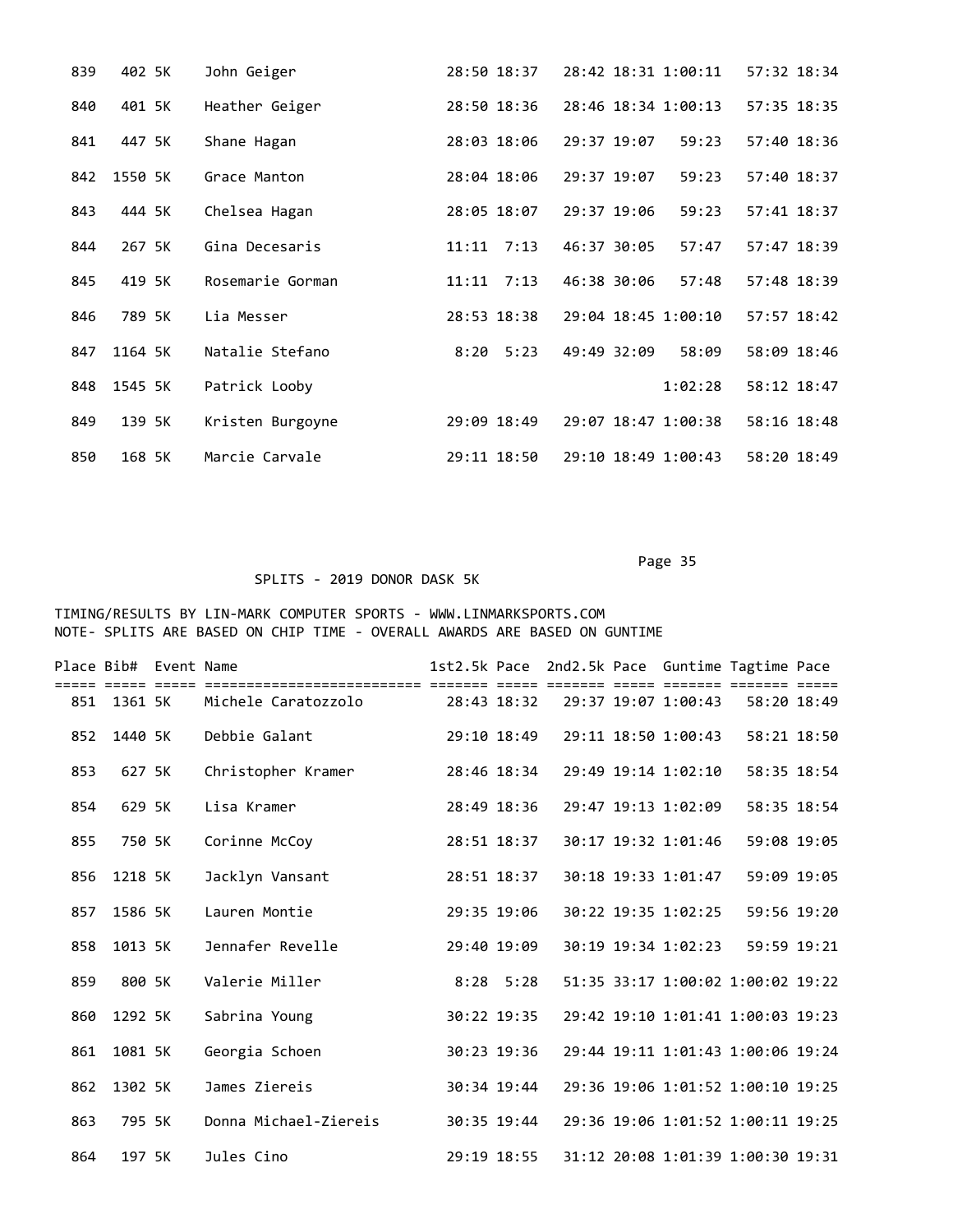| 865 | 536 5K  | Yunus Hussain      |             | 1:05:54 1:01:06 19:43             |  |
|-----|---------|--------------------|-------------|-----------------------------------|--|
| 866 | 1555 5K | Gary Marks         | 30:57 19:58 | 31:44 20:29 1:03:35 1:02:40 20:13 |  |
| 867 | 1690 5K | Sharon Sweinberg   | 30:54 19:56 | 31:49 20:32 1:03:38 1:02:42 20:14 |  |
| 868 | 2286 5K | Glenn Hoffman      | $9:05$ 5:52 | 53:42 34:39 1:02:47 1:02:47 20:15 |  |
| 869 | 446 5K  | Dan Hagan          | 30:46 19:51 | 32:29 20:58 1:06:06 1:03:15 20:25 |  |
| 870 | 1585 5K | Joanne Montie      |             | 1:05:47 1:03:21 20:26             |  |
| 871 | 1584 5K | Christopher Montie |             | 1:06:05 1:03:37 20:32             |  |
| 872 | 245 5K  | Alexandra Curley   |             | 1:06:04 1:03:38 20:32             |  |
| 873 | 1357 5K | Ann Callahan       |             | $1:06:04$ $1:03:38$ $20:32$       |  |
| 874 | 1389 5K | Megan Cranston     |             | 1:06:04 1:03:38 20:32             |  |
| 875 | 1044 5K | Jaclyn Rutecki     |             | 1:06:04 1:03:38 20:32             |  |

# SPLITS - 2019 DONOR DASK 5K

|     | Place Bib# Event Name |                     |             |             | 1st2.5k Pace 2nd2.5k Pace Guntime Tagtime Pace |                                   |                       |  |
|-----|-----------------------|---------------------|-------------|-------------|------------------------------------------------|-----------------------------------|-----------------------|--|
| 876 | 239 5K                | Christina Cronin    |             |             |                                                |                                   | 1:06:05 1:03:38 20:32 |  |
| 877 | 791 5K                | Donna Meyer         |             |             |                                                |                                   | 1:06:05 1:03:39 20:32 |  |
| 878 | 73 5K                 | Catherine Begier    |             |             |                                                |                                   | 1:06:04 1:03:40 20:32 |  |
| 879 | 534 5K                | Shamim Hussain      |             | 30:54 19:56 |                                                | 32:59 21:17 1:04:07 1:03:52 20:36 |                       |  |
| 880 | 530 5K                | Aleena Hussain      |             | 30:54 19:56 |                                                | 33:15 21:27 1:04:15 1:04:08 20:42 |                       |  |
| 881 | 1289 5K               | Shagufta Yasmin     | 31:04 20:03 |             |                                                | 33:07 21:22 1:04:24 1:04:11 20:43 |                       |  |
| 882 | 452 5K                | Zaara Hakim         |             | 30:59 19:59 |                                                | 33:13 21:26 1:04:13 1:04:11 20:43 |                       |  |
| 883 | 340 5K                | Meena Faizee        |             | 31:00 20:00 |                                                | 33:17 21:28 1:04:29 1:04:16 20:44 |                       |  |
| 884 | 1050 5K               | Benazeer Saifee     |             | 31:04 20:03 |                                                | 33:13 21:26 1:04:29 1:04:17 20:44 |                       |  |
| 885 | 985 5K                | Leanne Purcell      |             |             |                                                |                                   | 1:06:47 1:04:22 20:46 |  |
| 886 | 1577 5K               | Ximena Mendoza      |             |             |                                                |                                   | 1:06:53 1:04:27 20:48 |  |
| 887 | 317 5K                | James Dunn          |             | 31:54 20:35 |                                                | 32:36 21:02 1:06:38 1:04:29 20:48 |                       |  |
| 888 | 1099 5K               | Siddiqua Shah       |             | 33:38 21:42 |                                                | 30:54 19:56 1:07:49 1:04:32 20:49 |                       |  |
| 889 | 929 5K                | Alexandra Paschenko | 31:54 20:35 |             |                                                | 32:38 21:03 1:06:40 1:04:32 20:49 |                       |  |
| 890 | 342 5K                | Lauri Faleska       |             | 34:41 22:23 |                                                | 30:35 19:44 1:07:37 1:05:16 21:04 |                       |  |
| 891 | 122 5K                | Skylar Brogan       |             |             | 5:11 3:21 1:00:28 39:01 1:05:39 1:05:39 21:11  |                                   |                       |  |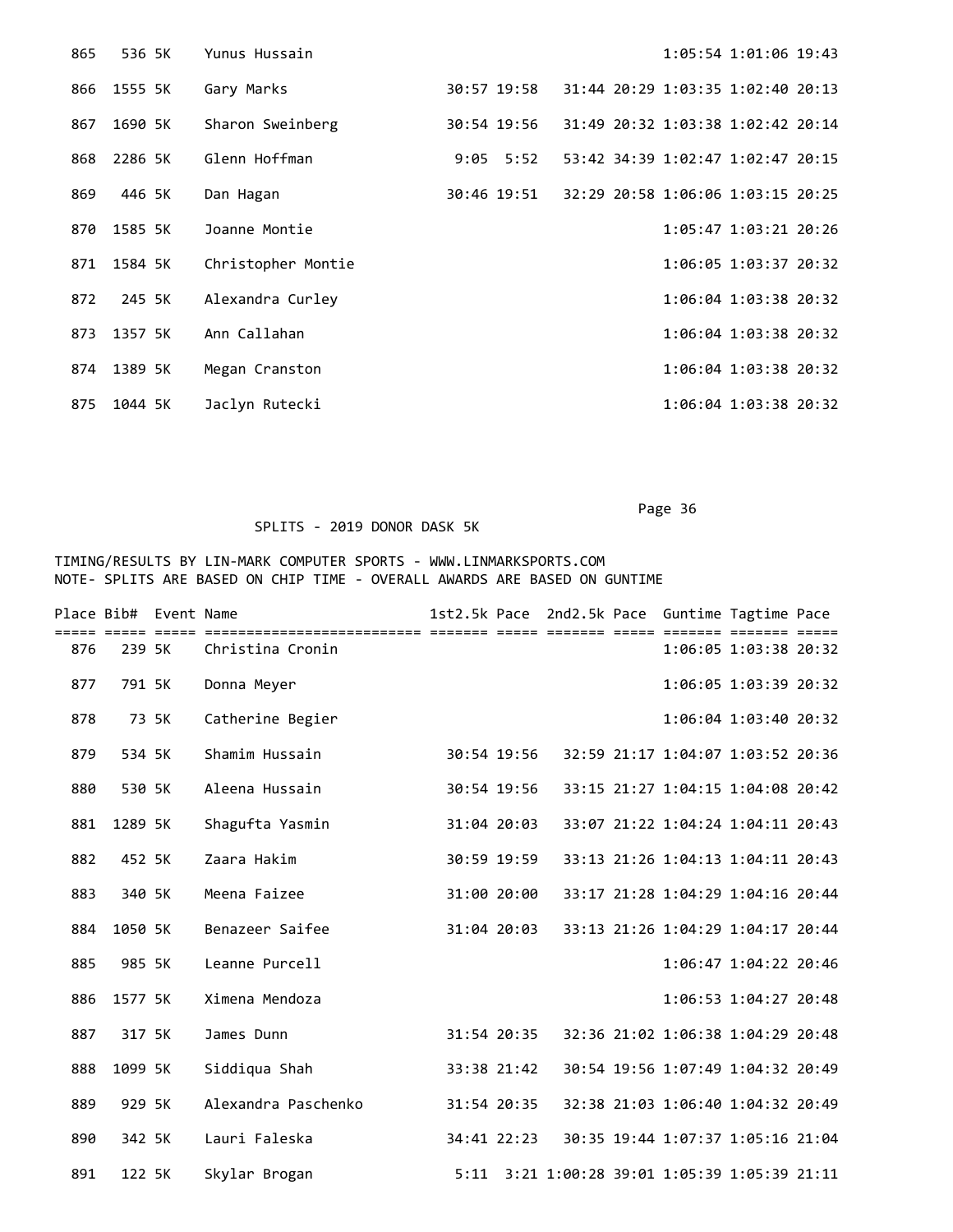| 892 | 983 5K  | Brendan Purcell  |               | 5:11 3:21 1:00:33 39:04 1:05:43 1:05:43 21:12 |  |                                   |  |
|-----|---------|------------------|---------------|-----------------------------------------------|--|-----------------------------------|--|
| 893 | 576 5K  | Jamseen Kaur     | 33:31 21:38   |                                               |  | 32:30 20:58 1:09:26 1:06:01 21:18 |  |
| 894 | 224 5K  | Hugh Cooke       | 31:11 20:07   |                                               |  | 35:00 22:35 1:07:24 1:06:10 21:21 |  |
| 895 | 846 5K  | Pat Murray       |               |                                               |  | 1:07:30 1:06:14 21:22             |  |
| 896 | 116 5K  | Luca Bradley     | 32:24 20:55   |                                               |  | 35:07 22:39 1:07:31 1:07:31 21:47 |  |
| 897 | 1429 5K | Michelle Finegan | 36:00 23:14   |                                               |  | 33:18 21:29 1:09:17 1:09:17 22:21 |  |
| 898 | 1428 5K | John Finegan     | $35:26$ 22:52 |                                               |  | 33:52 21:51 1:09:17 1:09:17 22:21 |  |
| 899 | 1643 5K | Darla Rogers     | 37:05 23:56   |                                               |  | 32:22 20:53 1:09:26 1:09:26 22:24 |  |
| 900 | 400 SK  | Cathy Geiger     |               |                                               |  | $1:14:16$ $1:10:49$ 22:51         |  |

### SPLITS - 2019 DONOR DASK 5K

|     | Place Bib# Event Name |                      |             | ==== ===:   | 1st2.5k Pace 2nd2.5k Pace Guntime Tagtime Pace |                                   |                       |  |
|-----|-----------------------|----------------------|-------------|-------------|------------------------------------------------|-----------------------------------|-----------------------|--|
| 901 | 522 5K                | Joanna Huhn          | 41:01 26:28 |             |                                                | 31:57 20:37 1:12:57 1:12:57 23:32 |                       |  |
| 902 | 1423 5K               | Erin Engard          | 11:48       |             | 7:37 1:03:46 41:09 1:15:33 1:15:33 24:23       |                                   |                       |  |
| 903 | 995 5K                | Philip Quenzer       |             |             |                                                |                                   | 1:17:17 1:17:17 24:56 |  |
| 904 | 994 5K                | Nicole Quenzer       |             |             |                                                |                                   | 1:17:17 1:17:17 24:56 |  |
| 905 | 638 5K                | Alexander Kutz       |             |             |                                                |                                   | 1:18:27 1:18:27 25:19 |  |
| 906 | 392 5K                | Shannon Gaston       |             |             |                                                |                                   | 1:18:33 1:18:33 25:21 |  |
| 907 | 403 5K                | Jean Marie George    |             |             |                                                |                                   | 1:18:57 1:18:57 25:28 |  |
| 908 | 352 5K                | Sunny Fink           |             |             |                                                |                                   | 1:18:58 1:18:58 25:29 |  |
| 909 | 653 5K                | Jonathan Langdon     |             | 39:03 25:12 |                                                | 40:18 26:00 1:19:20 1:19:20 25:36 |                       |  |
| 910 | 1114 5K               | Kathy Shepherd-Smith | 39:00 25:10 |             |                                                | 40:21 26:02 1:19:21 1:19:21 25:36 |                       |  |
| 911 | 771 5K                | Bradley McLaughlin   | 39:01 25:10 |             |                                                | 40:21 26:02 1:19:21 1:19:21 25:36 |                       |  |
| 912 | 232 5K                | Susan Coyne          |             | 39:06 25:14 |                                                | 40:16 25:59 1:19:22 1:19:22 25:36 |                       |  |
| 913 | 772 5K                | Courtney McLaughlin  | 39:02 25:11 |             |                                                | 40:21 26:02 1:19:23 1:19:23 25:37 |                       |  |
| 914 | 1270 5K               | Dana Wilson          |             | 39:03 25:12 |                                                | 40:21 26:02 1:19:24 1:19:24 25:37 |                       |  |
|     |                       |                      |             |             |                                                |                                   |                       |  |
|     | 610 5K                | Patty Kline          | 13:10 8:30  |             |                                                |                                   |                       |  |
|     | 878 5K                | Catherine Nixon      | 25:26 16:25 |             |                                                |                                   |                       |  |
|     | 879 5K                | Tamaraann Nixon      |             | 33:20 21:31 |                                                |                                   |                       |  |